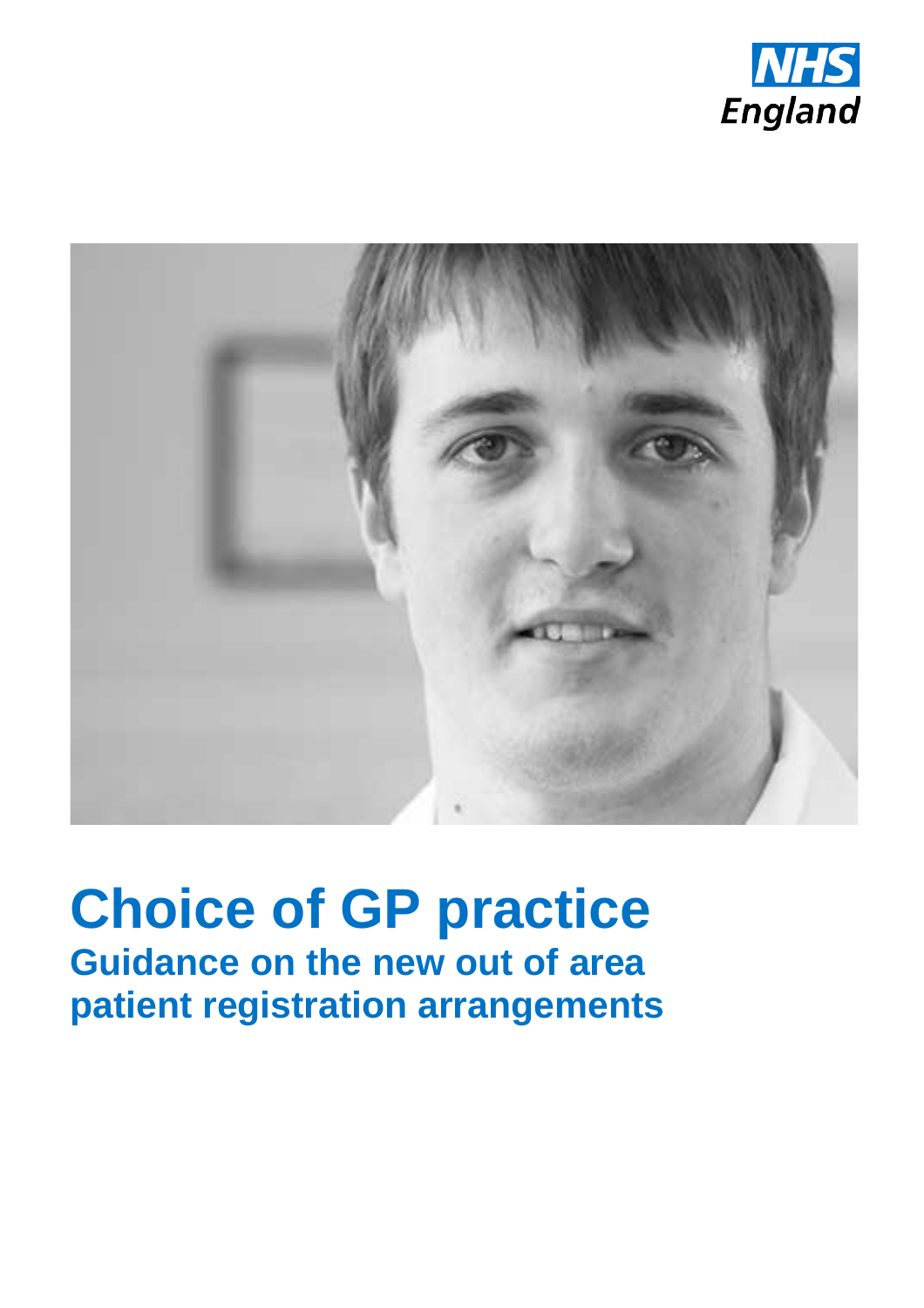### Classification: Official

| NHS England INFORMATION READER BOX           |                                                                                                                                                                                                                                                                                                                                                                                                                                                                          |  |
|----------------------------------------------|--------------------------------------------------------------------------------------------------------------------------------------------------------------------------------------------------------------------------------------------------------------------------------------------------------------------------------------------------------------------------------------------------------------------------------------------------------------------------|--|
| <b>Directorate</b>                           |                                                                                                                                                                                                                                                                                                                                                                                                                                                                          |  |
| Medical                                      | Patients and Information<br><b>Operations</b>                                                                                                                                                                                                                                                                                                                                                                                                                            |  |
| Nursina                                      | Policy<br><b>Commissioning Development</b>                                                                                                                                                                                                                                                                                                                                                                                                                               |  |
| Finance                                      | <b>Human Resources</b>                                                                                                                                                                                                                                                                                                                                                                                                                                                   |  |
| <b>Publications Gateway Reference:</b>       | 02353                                                                                                                                                                                                                                                                                                                                                                                                                                                                    |  |
| <b>Document Purpose</b>                      | Guidance                                                                                                                                                                                                                                                                                                                                                                                                                                                                 |  |
| <b>Document Name</b>                         | Choice of GP practice - guidance on the new out of area patient<br>registration arrangements                                                                                                                                                                                                                                                                                                                                                                             |  |
| Author                                       | <b>NHS England</b>                                                                                                                                                                                                                                                                                                                                                                                                                                                       |  |
| <b>Publication Date</b>                      | December 2014                                                                                                                                                                                                                                                                                                                                                                                                                                                            |  |
| <b>Target Audience</b>                       | NHS England Area Directors, GPs                                                                                                                                                                                                                                                                                                                                                                                                                                          |  |
| <b>Additional Circulation</b><br>List        | CCG Clinical Leads, CCG Accountable Officers                                                                                                                                                                                                                                                                                                                                                                                                                             |  |
| <b>Description</b>                           | From 5 January 2015 GP practices may register patients who live<br>outside their practice area without home visiting and other urgent care<br>obligations when patient is at home and too ill to attend their registered<br>practice. This guidance explains how the new registrations<br>arrangements will work and associated issues to support<br>implementation, including how NHS England will ensure such patients<br>can continue to access care at or near home. |  |
| <b>Cross Reference</b>                       |                                                                                                                                                                                                                                                                                                                                                                                                                                                                          |  |
| <b>Superseded Docs</b><br>(if applicable)    | N/A                                                                                                                                                                                                                                                                                                                                                                                                                                                                      |  |
| <b>Action Required</b>                       | Area teams, GP practices (and CCGs) to review the guidance and<br>consider the implications for local implementation                                                                                                                                                                                                                                                                                                                                                     |  |
| <b>Timing / Deadlines</b><br>(if applicable) | By 05 January 2015                                                                                                                                                                                                                                                                                                                                                                                                                                                       |  |
| <b>Contact Details for</b>                   | Claire Parker                                                                                                                                                                                                                                                                                                                                                                                                                                                            |  |
| further information                          | Commissioning Operations Directorate - GP Contracts Team                                                                                                                                                                                                                                                                                                                                                                                                                 |  |
|                                              | Room 4E60                                                                                                                                                                                                                                                                                                                                                                                                                                                                |  |
|                                              | Quarry House                                                                                                                                                                                                                                                                                                                                                                                                                                                             |  |
|                                              | LS2 7UE                                                                                                                                                                                                                                                                                                                                                                                                                                                                  |  |
|                                              | 0113 825 3292                                                                                                                                                                                                                                                                                                                                                                                                                                                            |  |
| <b>Document Status</b>                       |                                                                                                                                                                                                                                                                                                                                                                                                                                                                          |  |
| always be accessed from the intranet         | This is a controlled document. Whilst this document may be printed, the electronic version posted on<br>the intranet is the controlled copy. Any printed copies of this document are not controlled. As a<br>controlled document, this document should not be saved onto local or network drives but should                                                                                                                                                              |  |

 $\frac{1}{\sqrt{2}}$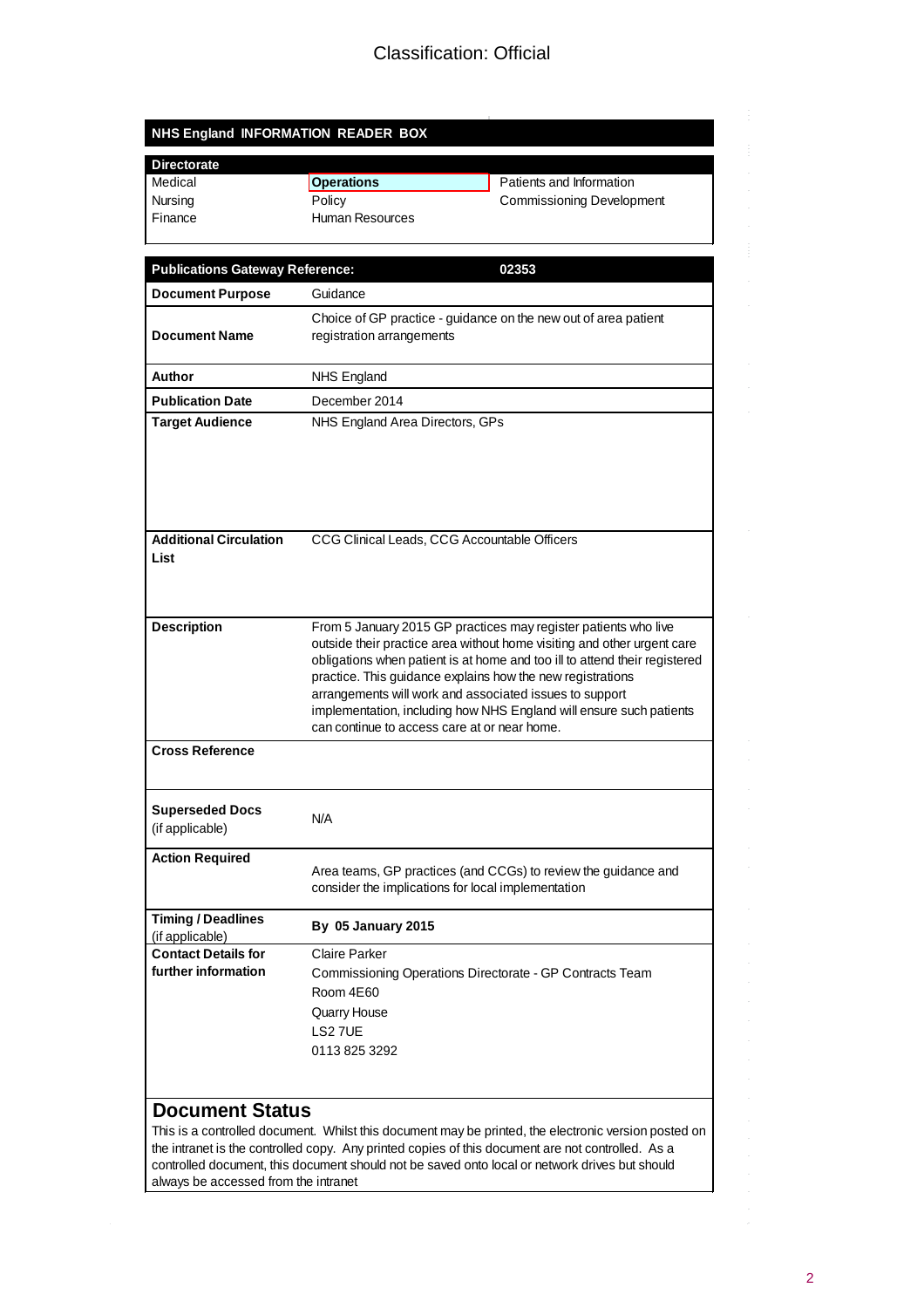# **Choice of GP practice**

### **Guidance on the new out of area patient registration arrangements**

Version number: 2.0

First published: 11 November 2014

Gateway Publication Reference Number: 02351

Updated: N/A

Prepared by: GP Contracts Team, Commissioning Operations Directorate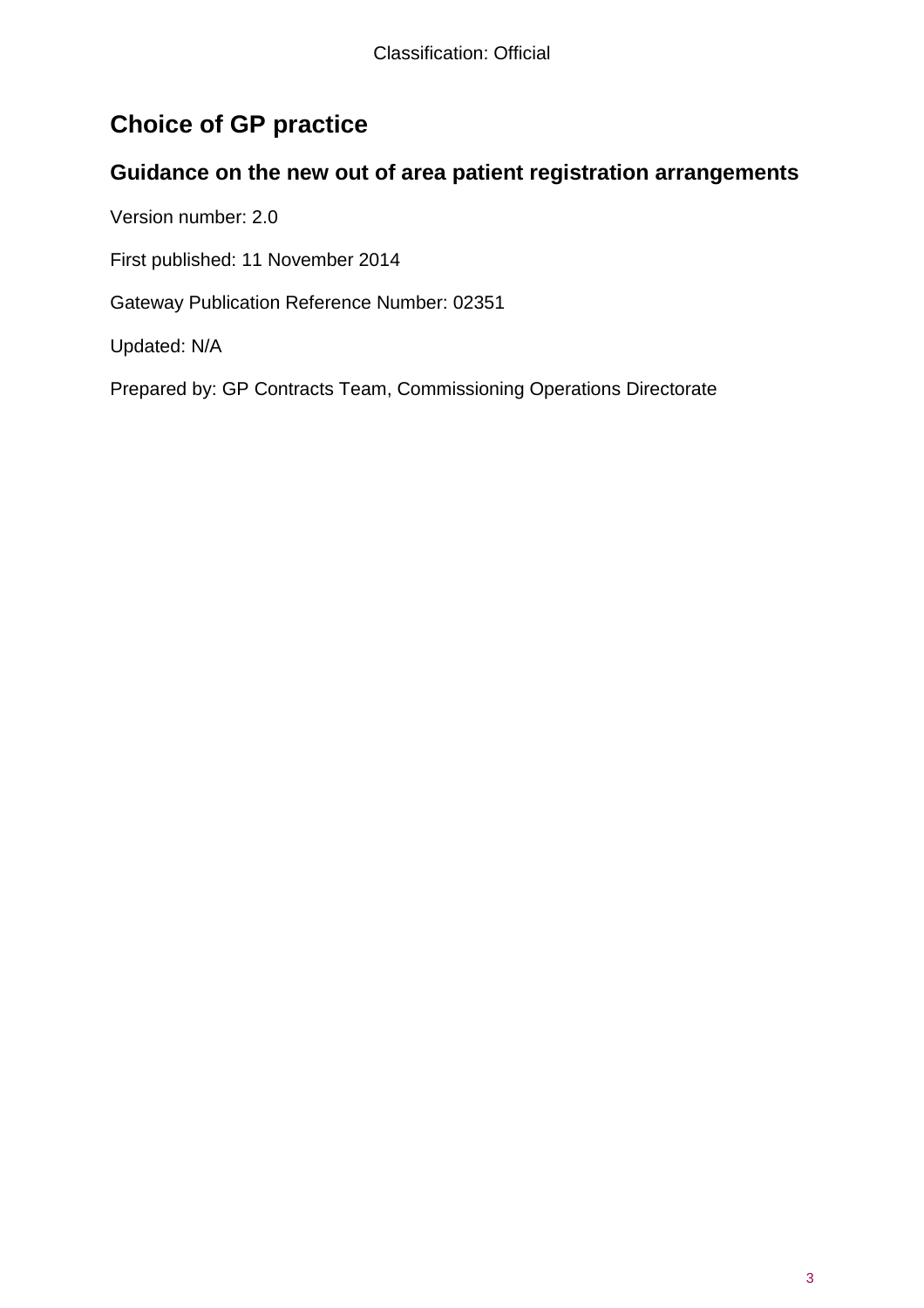# <span id="page-3-0"></span>**Contents**

<span id="page-3-1"></span>

| 1  |                                                                                 |  |  |
|----|---------------------------------------------------------------------------------|--|--|
| 2  |                                                                                 |  |  |
| 3  |                                                                                 |  |  |
| 4  |                                                                                 |  |  |
| 5  | Arrangements for out of area registered patients to access to urgent care while |  |  |
|    |                                                                                 |  |  |
| 6  |                                                                                 |  |  |
| 7  |                                                                                 |  |  |
| 8  |                                                                                 |  |  |
| 9  |                                                                                 |  |  |
| 10 | Protecting patients/people in vulnerable conditions from abuse and neglect 19   |  |  |
| 11 |                                                                                 |  |  |
| 12 |                                                                                 |  |  |
| 13 |                                                                                 |  |  |
| 14 |                                                                                 |  |  |
|    |                                                                                 |  |  |
|    |                                                                                 |  |  |
|    |                                                                                 |  |  |
|    |                                                                                 |  |  |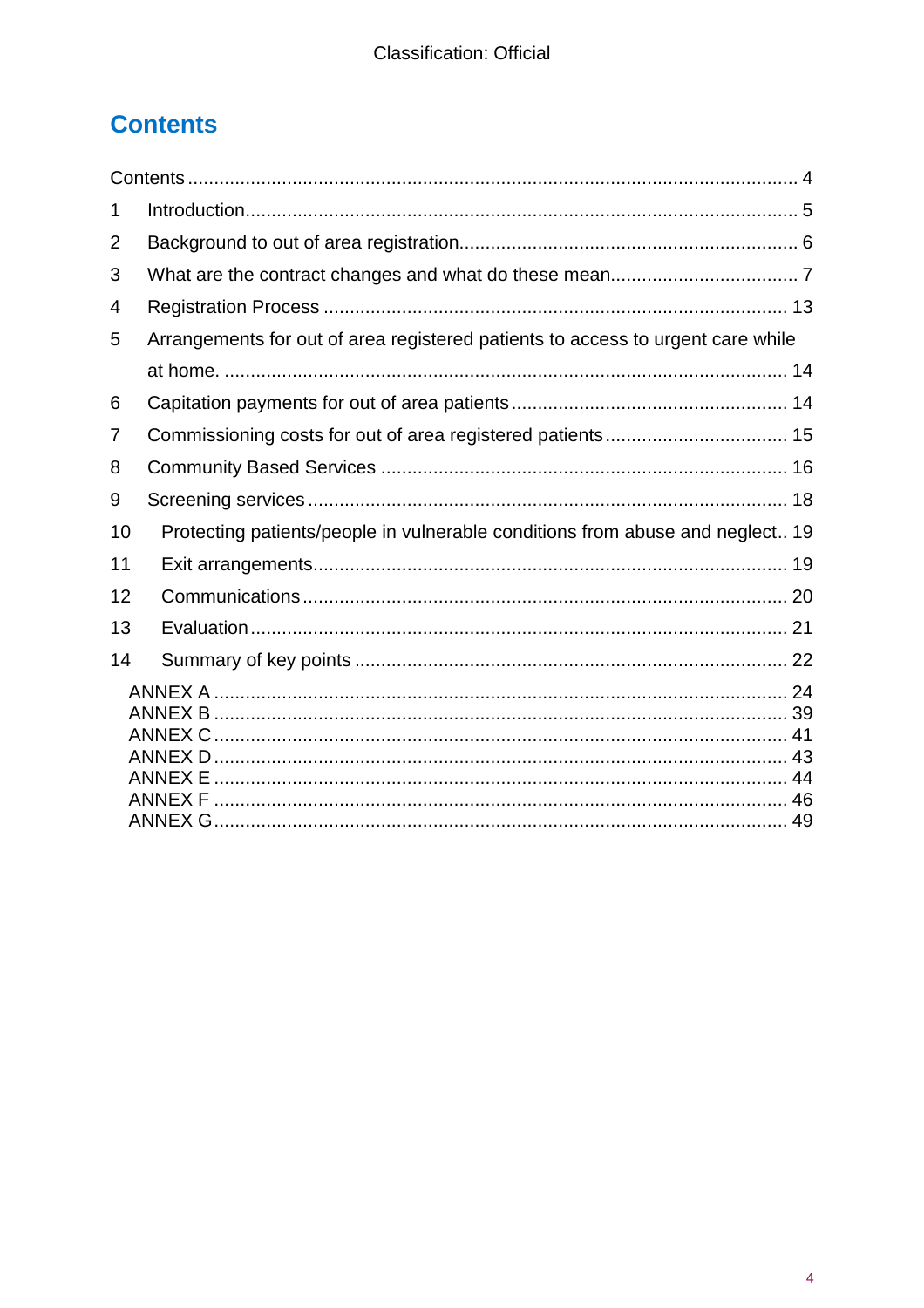# <span id="page-4-0"></span>**1 Introduction**

- 1.1 This document provides GP practices, NHS England area teams and Clinical Commissioning Groups (CCGs) with guidance on the arrangements to extend patient choice of GP practice from 5 January 2015.
- 1.2 From 5 January 2015 all GP practices are able to register new patients who live outside the practice area without any obligation to provide home visits or services out of hours when the patient is unable to attend their registered practice. Changes made to the GP contract mean those obligations may be set aside and do not apply when the GP practice decides, at the point of registration, that it is clinically appropriate and practical to register the individual patient in this way.
- 1.3 NHS England, through its area teams (or CCGs where the appropriate responsibility is delegated or managed under co-commissioning plans) will ensure that patients who choose to register out of area without home visits can continue to access primary medical services if they have an urgent care need during core hours and if they cannot reasonably be expected to attend their registered practice.
- 1.4 For the purposes of this guidance "urgent care" is where the patients' medical condition is such that, in the reasonable opinion of the patient's registered practice, attendance on the patient is required and it would be clinically inappropriate for the patient to go to their registered practice.
- 1.5 Where patients need urgent primary medical care during the out-of-hours period when at home, this continues to be the responsibility of the CCG in whose area they live.
- 1.6 This document has been produced in discussion and with the involvement of the national choice implementation group which comprises membership from GPC, NHS Employers, Department of Health, NHS England area teams and representatives from general practice.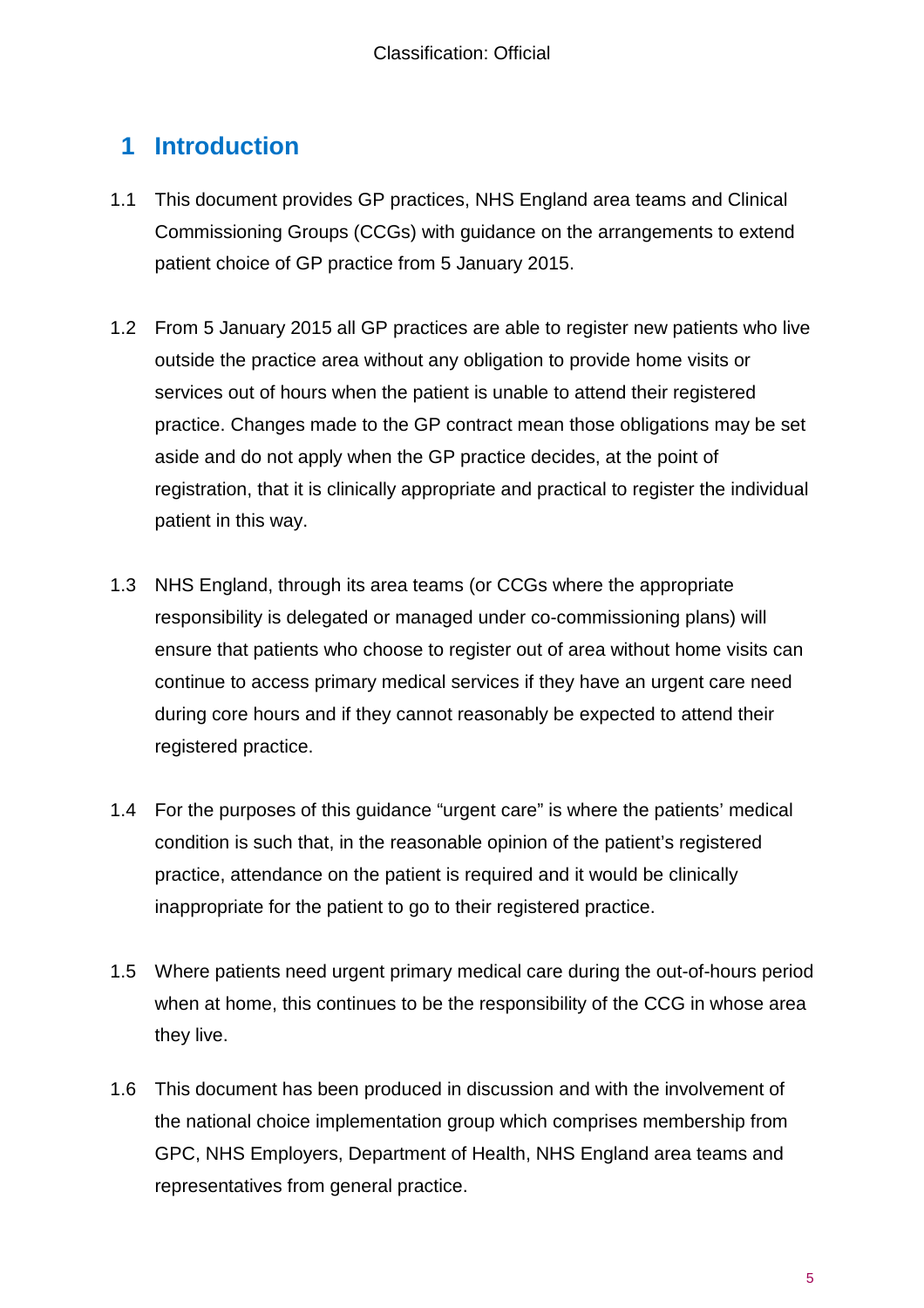1.7 This guidance includes a commissioning framework (**[ANNEX A](#page-23-0)**) for NHS England area teams to help support their decisions on the area-wide arrangements they will need to secure to deliver access to primary medical services when out of area registered patients in their area have an urgent care need and they cannot reasonably be expected to attend their registered practice.

# <span id="page-5-0"></span>**2 Background to out of area registration**

- 2.1 GP practices have always had the discretion to register patients who live outside their practice area. Under their contracts GP practices were required to either accept the registration as any other normal patient registration (recognising this may mean undertaking a home visit) or refuse registration on the grounds that the patient lives out of area.
- 2.2 A consequence of these arrangements is that while many GP practices have exercised their discretion to register patients who live outside the practice area this is largely confined to the immediate vicinity of the practice because of concerns about providing services further outside the practice area. When registration is refused, patient choice is not fully realised, principally because of concerns by the practice about the practicalities of fulfilling their obligations to the patient when they are ill at home and cannot be expected to attend the practice.
- 2.3 The Department of Health therefore tested two new approaches to extend choices for patients who live out of area in 2012/13 under a pilot scheme (the 'Patient Choice Scheme').
- 2.4 The Patient Choice Scheme ran in four areas of the country (Westminster, Salford, Manchester and Nottingham City) and allowed patients who lived outside the area of participating practices to access their services as either: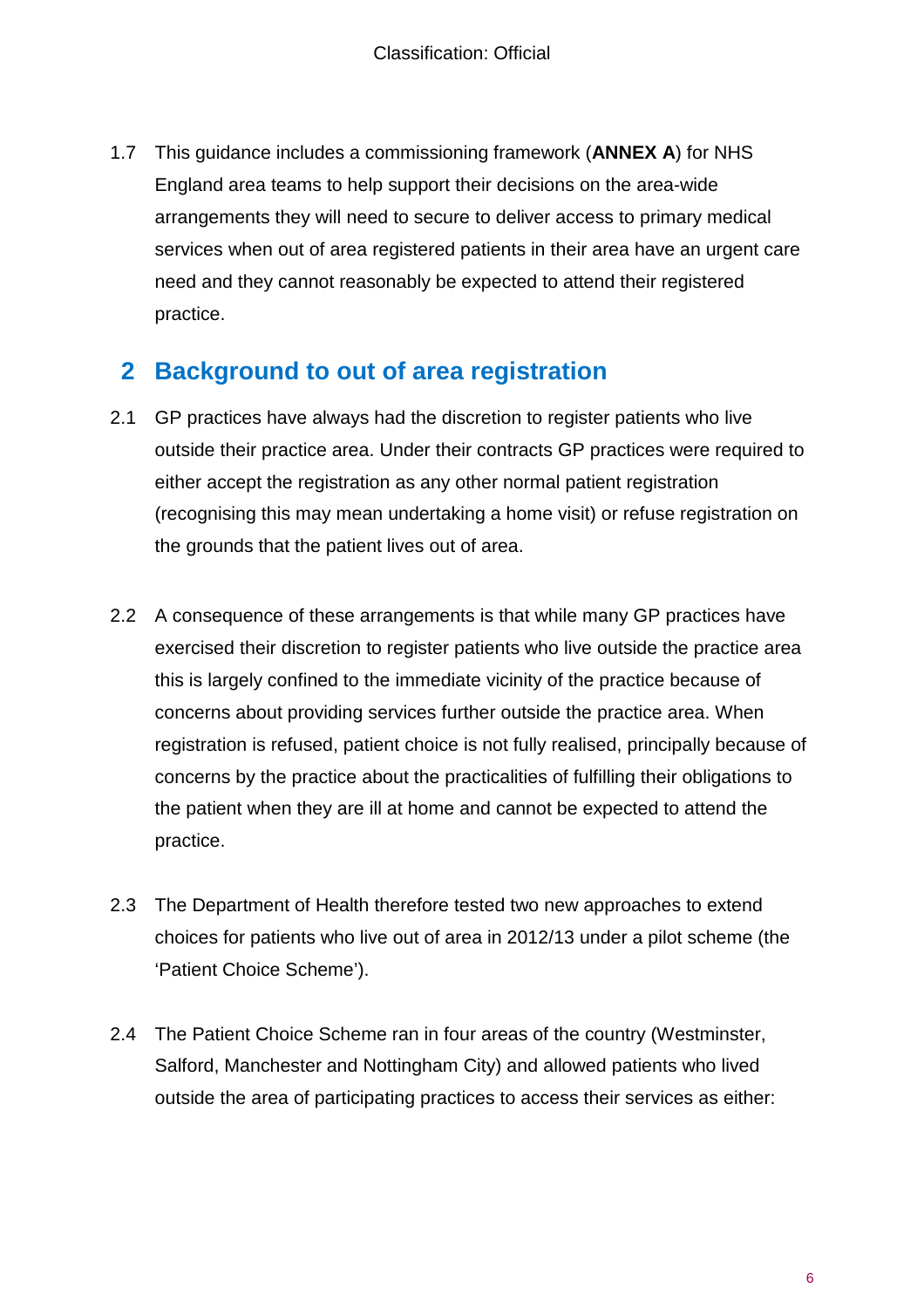- (i) An 'out of area day patient' which provided practices with a fee for treating out of area patients who were in the practice area for less than 24 hours. These patients were not registered with the practice; or,
- (ii) An 'out of area registered patient' which was a new classification of registered patient that provided access to full range of services as any other patient *except* home visits, out of hours or immediately necessary treatment due to accident or emergency when outside the practice area. Home visits and access to urgent care when at home were the responsibilities of the patients home Primary Care Trust rather than the registered practice.
- 2.5 Out of area registered patients under the pilot were able to remain registered under these arrangements after the Patient Choice Scheme pilot ended. The independent evaluation of the pilot, the findings of which are available [here](http://www.piru.ac.uk/assets/files/General%20Practice%20Choice%20Pilot%20Evaluation.pdf) determined those arrangements were popular with patients although take up was low.
- 2.6 Implementing the out of area registration element of the Patient Choice Scheme has been a priority for Government and NHS Employers (on behalf of NHS England) and GPC agreed on changes to the General Medical Services (GMS) contract to support this providing practice participation remained voluntary.

# <span id="page-6-0"></span>**3 What are the contract changes and what do these mean**

- 3.1 All primary medical services contracts (GMS, PMS and APMS) have consistent contractual terms that provide practices the option to register out of area without obligations to provide:
	- (i) Home visits;
	- (ii) Immediately necessary treatment following accident or emergency when the patient is at home;
	- (iii) Access to out of hours services (if not opted out) when the patient is at home (and it is not reasonable to expect the patient to attend); or,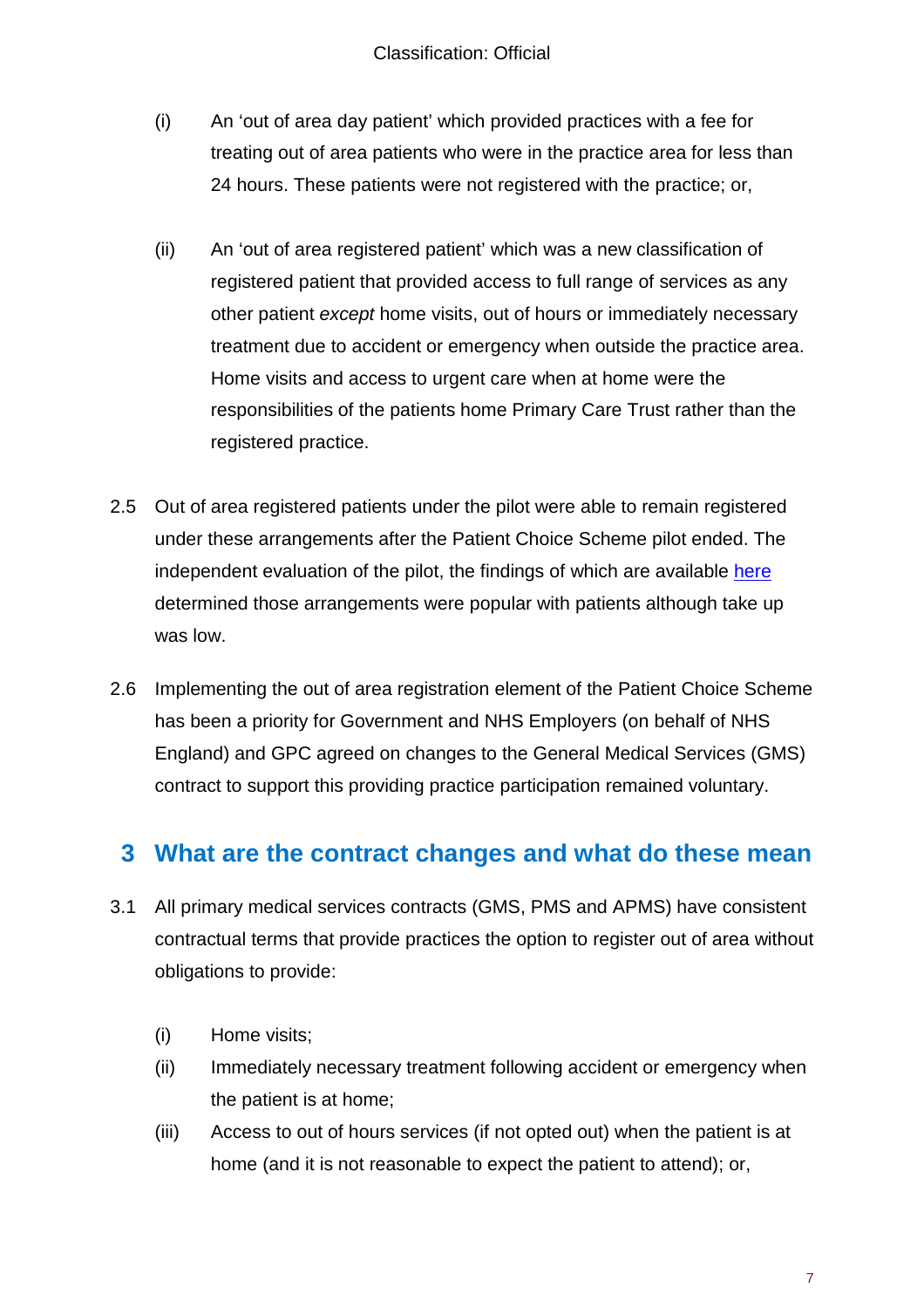- (iv) Other such services provided by the contractor, which for clinical or practical reasons it is not reasonable to expect the patient to attend their registered practice, e.g. this could include follow up care following hospital discharge.
- 3.2 A copy of the amendment regulations are available [here,](http://www.legislation.gov.uk/uksi/2014/465/contents/made) for ease of reference, **[ANNEX B](#page-38-0)** details the terms of the amendment to the GMS contract as example.
- 3.3 The contract changes can be seen as extending GP practices' longstanding ability to register patients who live out of out of area. There is no opting in or out for practices – it is not a scheme equivalent to the Patient Choice Scheme where practices opted in.
- 3.4 All GP practices have discretion from 5 January<sup>[1](#page-3-1)</sup> to apply the new term that removes the obligation to provide home visits (etc.) when registering any new patient who lives outside their practice area providing they have decided at the point of registration that it is clinically appropriate and practical for the individual patient to be registered this way.
- 3.5 When patients who live outside a practice's area requests to register with the practice, the practice will need to decide whether to:
	- (i) **Register as an out of area registered patient** with no obligation on the practice to provide home visits etc, assuming it is satisfied it is clinically appropriate and practical to register the patient in this way; or,
	- (ii) **Register as any other registered NHS patient.** This will continue to provide access to the full range of services and will involve no change in the obligations on the practice to provide home visits etc. This will continue to be appropriate, for example, for patients who live just outside the practice area.

<span id="page-7-0"></span> $1$  While the contract changes came in to force 1 October 2014 until NHS England's arrangements are in place to deliver urgent care it is not clinically appropriate or practical for GP practices to register patients who live out of area without access to home visits.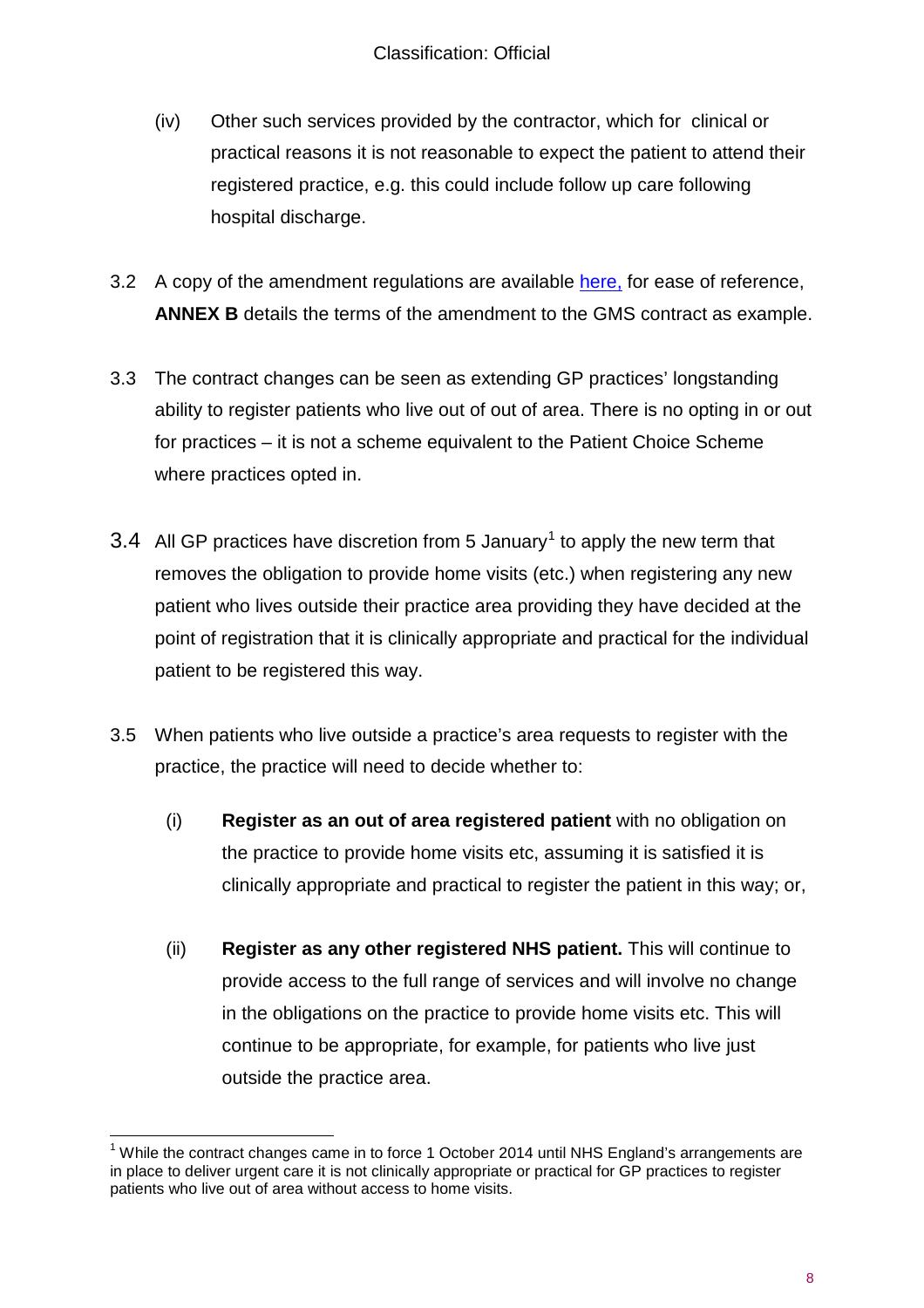- (iii) **Not register the patient.** The ability for GP practices to refuse registration on the grounds the patient lives outside the practice area remains unchanged and thus ensures the new arrangements for out of area registration apply on a voluntary basis.
- 3.6 It is important that practices consider applications to register from people living out of area on an individual patient basis, taking account of their individual circumstances.
- 3.7 Practices may wish to indicate generally their position on accepting patients who live out of area in their local communications (GP practice/NHS Choices website, practice leaflet, posters in the waiting room etc.) notwithstanding that each patient should be considered on their individual circumstances.
- 3.8 For completeness a detailed description of the registration categories available to GP practices is provided at **[ANNEX C](#page-40-0)**.

### **Out of area registered without home visits**

- 3.9 Where a GP practice accepts a new patient as an out of area registered patient (having satisfied itself there are no clinical or practical reasons not to register the patient in this way), the practice is required to provide the full range of contracted services (essential, additional, enhanced) as for any other patient. The practice is under no obligation and cannot be compelled by NHS England to provide home visits or other urgent care to the patient when outside the practice area and if the patient cannot reasonably be expected to attend the practice.
- 3.10 NHS England is responsible for ensuring out of area registered patients registered without home visits can continue to access primary medical services when they have an urgent care need when at home and if it would be inappropriate for them to attend their registered practice. Area teams are working to put in place arrangements for 5 January 2015 in line with the commissioning framework (**[ANNEX A](#page-23-0)**). These will provide access to a local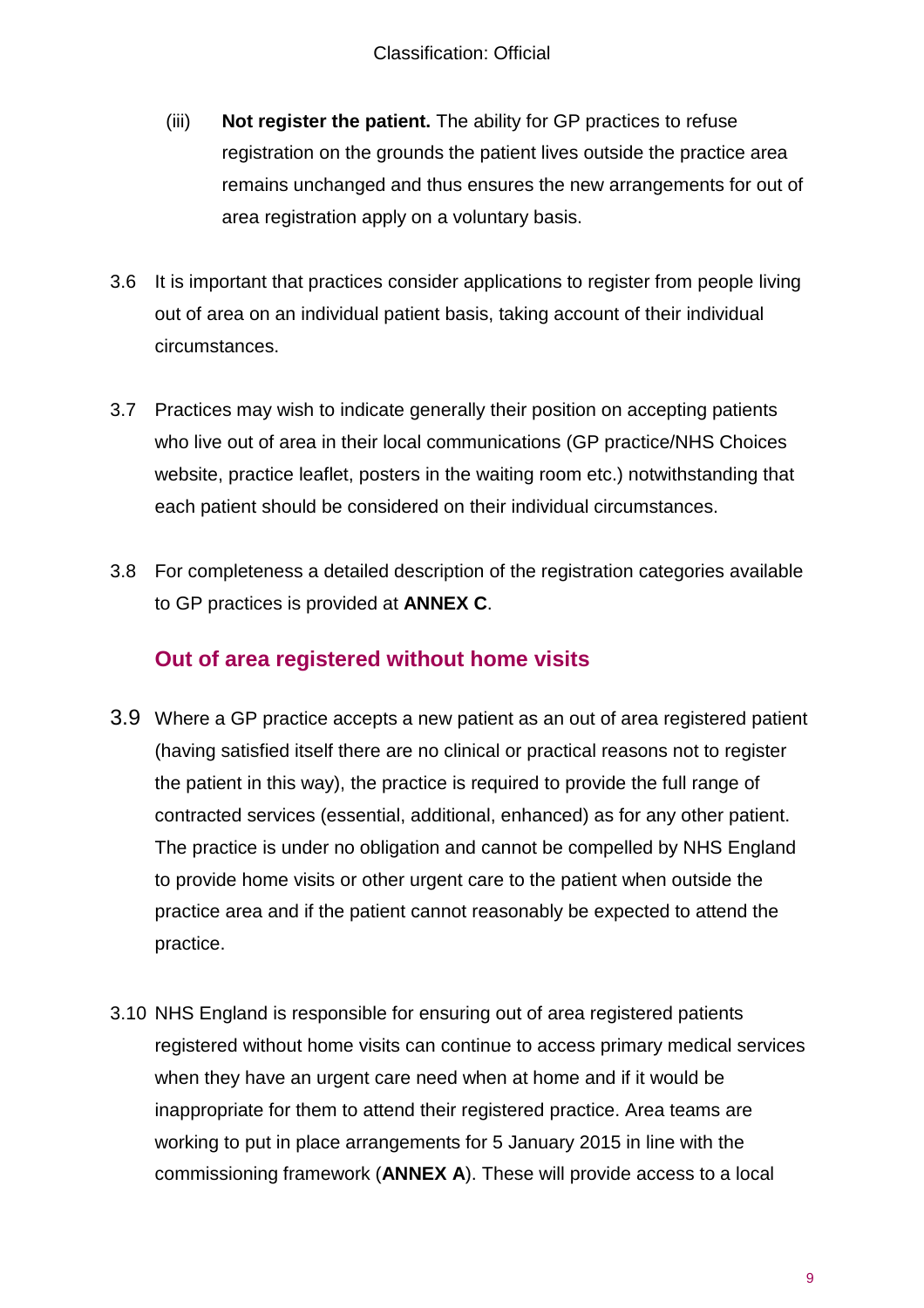provider for an urgent consultation with a GP or other healthcare practitioner – or (where clinically necessary) a home visit.

- 3.11 CCGs will continue to secure out of hours services for their resident population, which will now include those patients categorised as out of area registered patients.
- 3.12 GP practices should ensure that where registering new patients under these arrangements, the patient fully understands the terms of their registration – that is that the practice will not provide a home visit or any other form of urgent care unless the patient is able to attend to the practice, and the arrangements to access urgent care when they are not. **[ANNEX D](#page-42-0) and [ANNEX E](#page-43-0)** provide draft text for practices to incorporate into local communications (practice leaflets, posters, letters, website etc.)
- 3.13 Frequently asked questions on the new contractual arrangements, including implications for existing patients is provided in **[ANNEX F](#page-45-0)**.

# **When is it clinically appropriate and practical to register out of area patients without home visits?**

- 3.14 When a patient approaches the GP practice to register as an out of area patient and the practice wishes to register them without an obligation to provide home visits it will need to decide at the point of registration whether it is clinically appropriate and practical for the individual patient.
- 3.15 While it is for the practice to form this opinion based on the individual circumstances of the patient, practices will want to consider, for example, if:
	- There are clinical conditions or care needs which mean registration without the ability to do home visits would compromise clinical care, and the patient's needs would be better met through registration with a practice near to where they live. (For example, the patient does not have any complex long term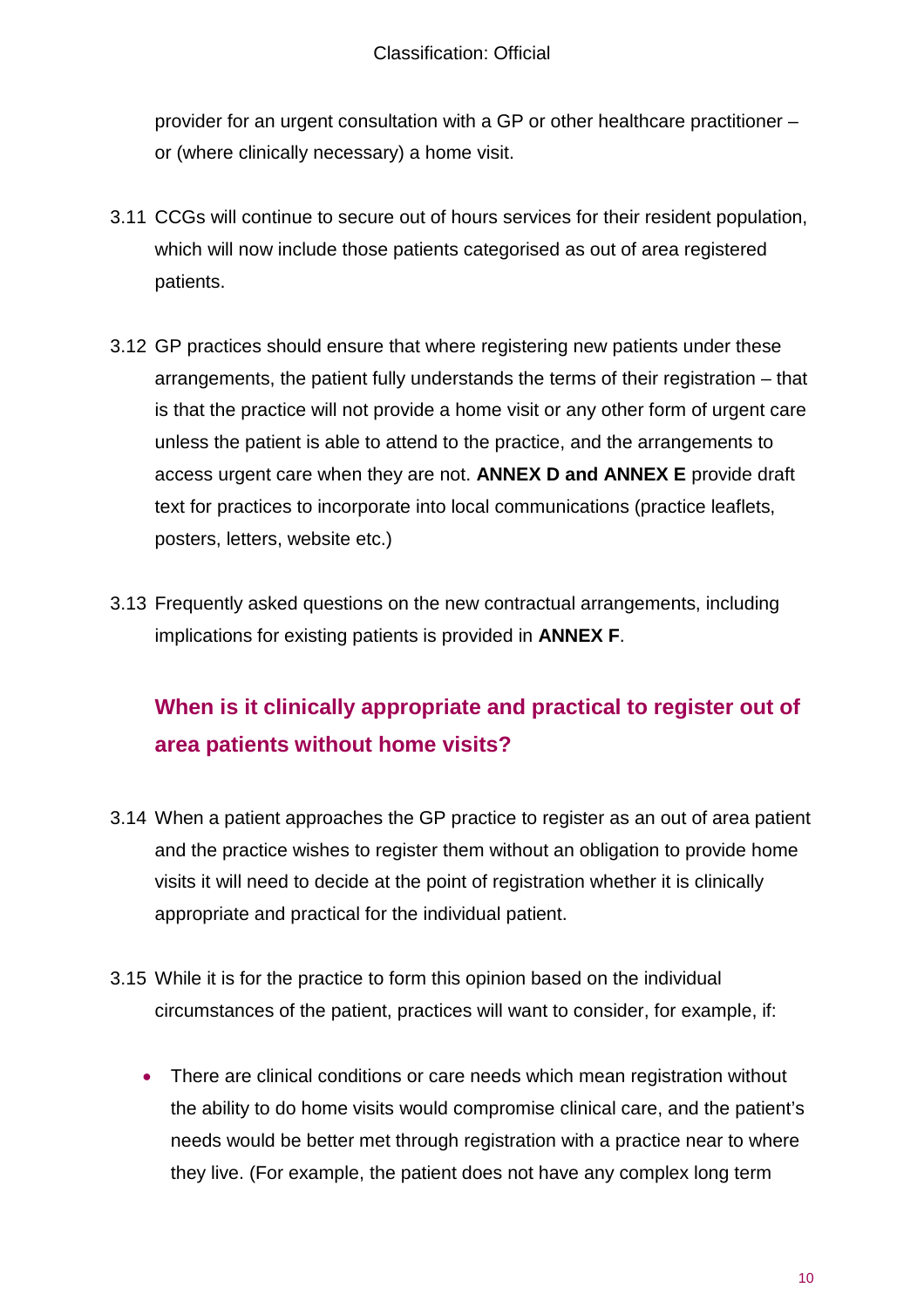#### Classification: Official

conditions that mean they are receiving a package of home-based care or community-based support which would be difficult for the practice to coordinate remotely; or, the patient relies on frequent home visits from their current GP practice.)

- There are practical reasons which mean the patient is unlikely to benefit from out of area registration with the practice (for example, the patient is not spending frequent periods of time in or near the practice area where they wish to register.)
- 3.16 In addition to establishing such information directly from patients, practices may agree with the patient to contact their current/previous practice for further information if they have any clinical concerns about registering them outside their home area. Other examples of concern would be concerns around child and adult safeguarding.
- 3.17 If the practice decides it is not clinically appropriate or practical for the patient to be registered away from home it will want to explain its reasons for this. There is no right of appeal for the patient against the decision (they may, however, make a complaint through the NHS complaints system as any other decision). The practice must be able to give reasons as to why registration was declined. . Given the limitations of this type of registration, it is not discriminatory to advise a patient is unsuitable for registration on clinical grounds. The practice remains free to offer registration as any other patient i.e. with duty to provide home visits etc. but is not obliged to do so.

### **When out of area registered patients circumstances change**

- 3.18 In some cases out of area registered patients' individual circumstances may change over time or be different from those understood at the point of registration.
- 3.19 The possibility that out of area registration without home visits might not be always be clinically appropriate or practical and the risks of needing to register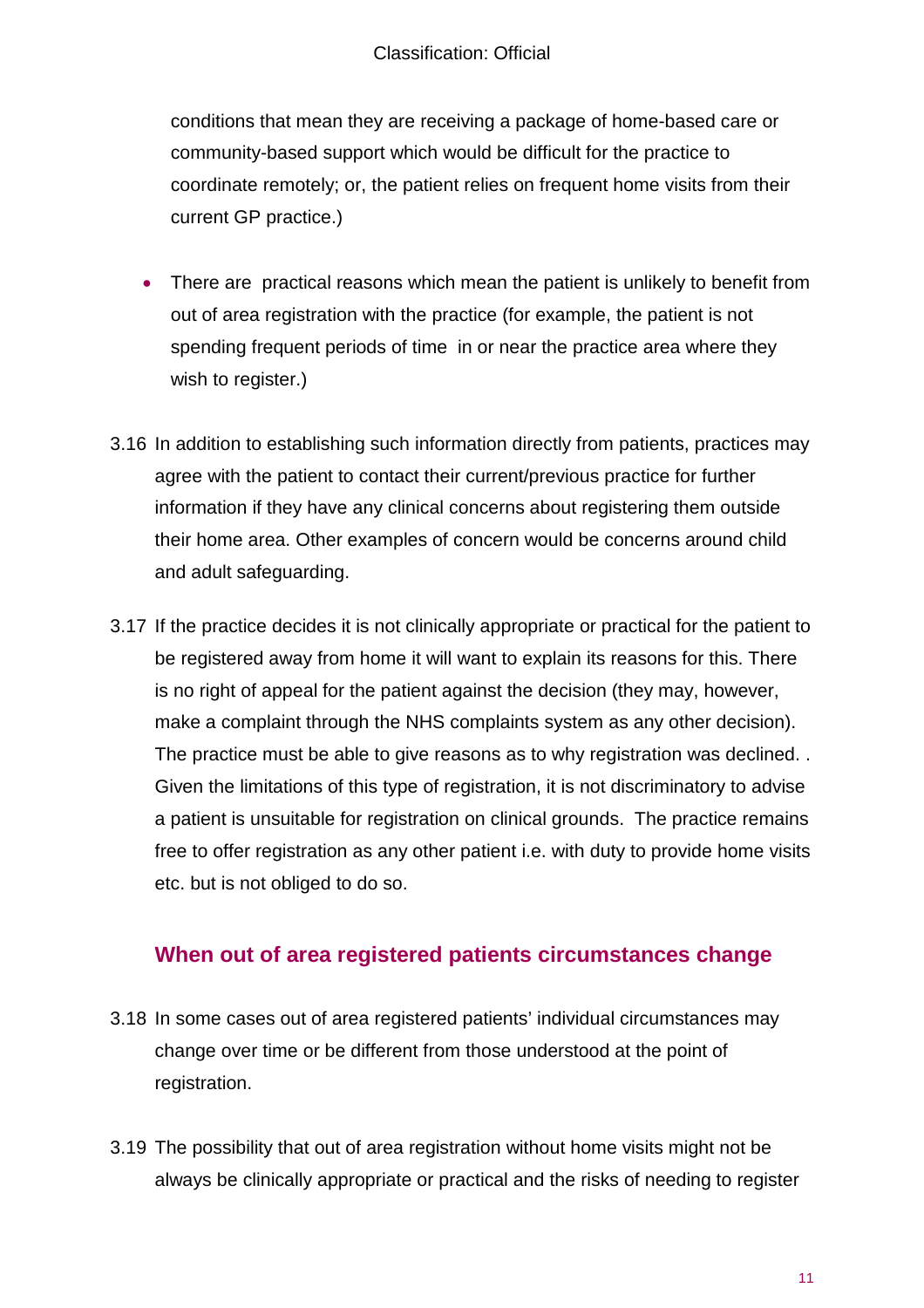with a practice closer to home should be explained to patients as the point of registration. This point is included within the draft communications text for GP practices provided in this guidance.

- 3.20 While there is no obligation on the practice to provide home visits etc. there is an obligation to ensure the position is kept under review and should it become apparent it is no longer clinically appropriate or practical the GP practice should following discussion with the patient, invite them to register with a GP practice closer to where they live or if appropriate offer to re-register as any other patient i.e. with access to home visits etc. **[ANNEX G](#page-48-0)** provides draft text for practices to incorporate into local letters inviting patients to register with a practice closer to home.
- 3.21 A trigger for review will include, but is not limited to, exceptional use of the services the home area team has put in place to provide urgent care when the patient is unwell and unable to attend the registered practice and increasing use of community services in the area they live.
- 3.22 GP practices are advised to review the appropriateness of out of area registration status of patients who have consulted in their home area at least four times in any 12 month period (or receive a home visits on at least two occasions). GP practices will receive notification of attendances directly from the provider providing such services. There is no threshold for the frequency of consultation in the patient's home area which should trigger an invitation to register closer to home but it may usefully highlight underlying causes or circumstances which may require discussion with the patient about their registration away from home without home visits.
- 3.23 While initial registration without home visits can be refused by GP practices on clinical grounds there is currently no equivalent term in the contract for subsequently removing such patients on health grounds. NHS England and GPC have agreed there needs to be such a term and are therefore working with the Department of Health to amend the contract regulations accordingly. The change is likely to come into force for 1 April 2015.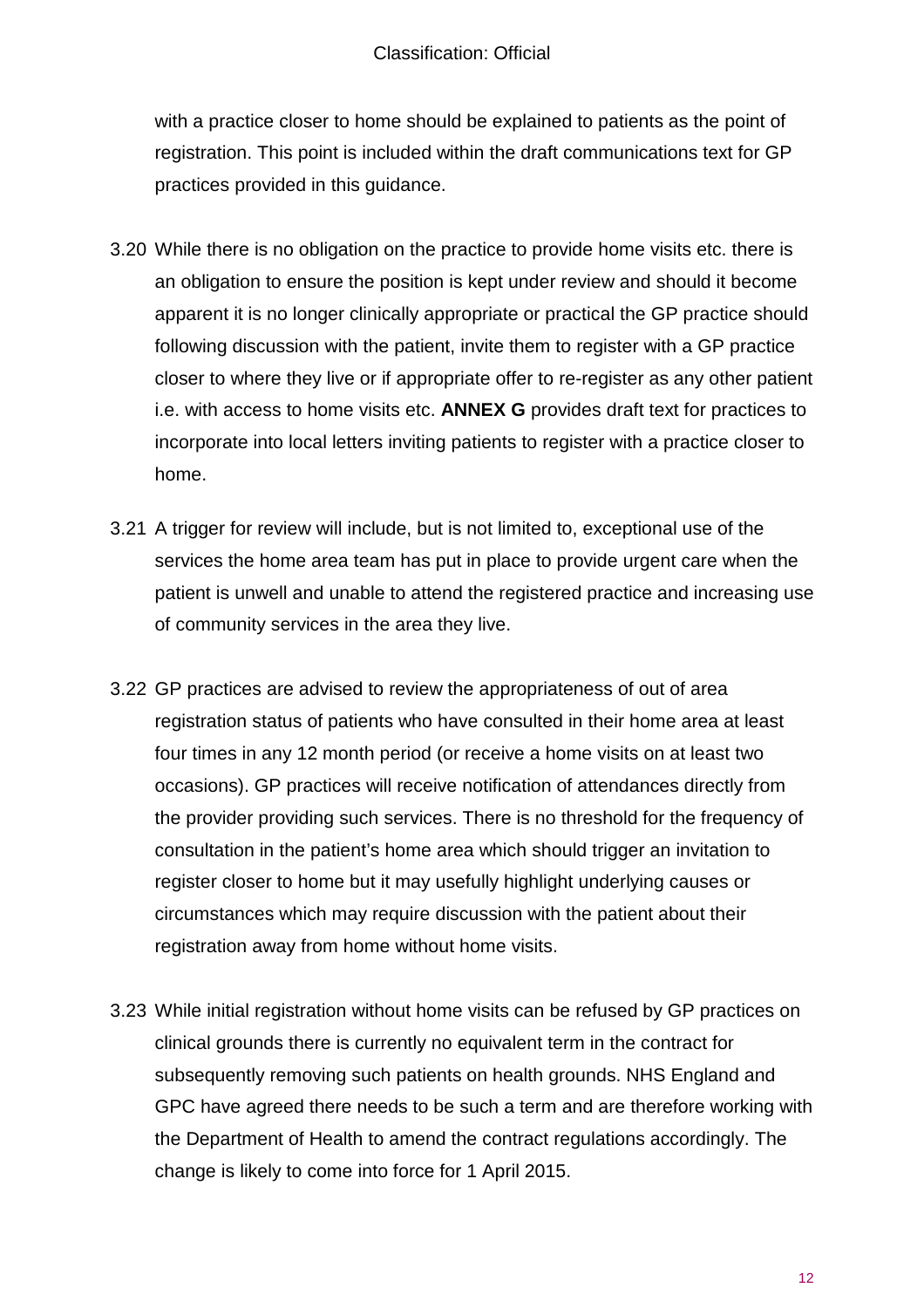# <span id="page-12-0"></span>**4 Registration Process**

- 4.1 Once the decision is made to proceed with registration as an out of area registered patient the process of registration will generally operate in exactly the same way as any new patient registration:
	- The patient completes the GMS1 (or equivalent) registration form;
	- The practice enters details of the patient registration onto their GP system as normal **EXCEPT for including a manual note on the registration system using an agreed text string to identify the patient as out of area. These text strings are: "OUT OF AREA REG"; "OUT OF AREA SCHEME"; "OOA REG"; "PC-OOA"; "PCS-OOA"; "OOAR" and should be added as free text prior to sending via the LINKS software. This is crucial as it is the only means currently to identify patients registered without home visiting duties.** Extra care should be taken to include the text accurately as above and in uppercase - no abbreviations should be used; and,
	- Details of the registration are processed in the same as any normal registration by the local registration department and the transfer of the patient's medical record requested. However, this will normally be without a change of the patient's address (unless out of area registration coincides with a house move).
- 4.2 The patient should be provided with information on how to access the urgent care arrangements commissioned by area teams, in the event that they are unwell at home and attendance at the registered practice is not appropriate (see next section). Patients should be advised that in all circumstances they should seek to contact their registered practice in the first instance when they need support at home.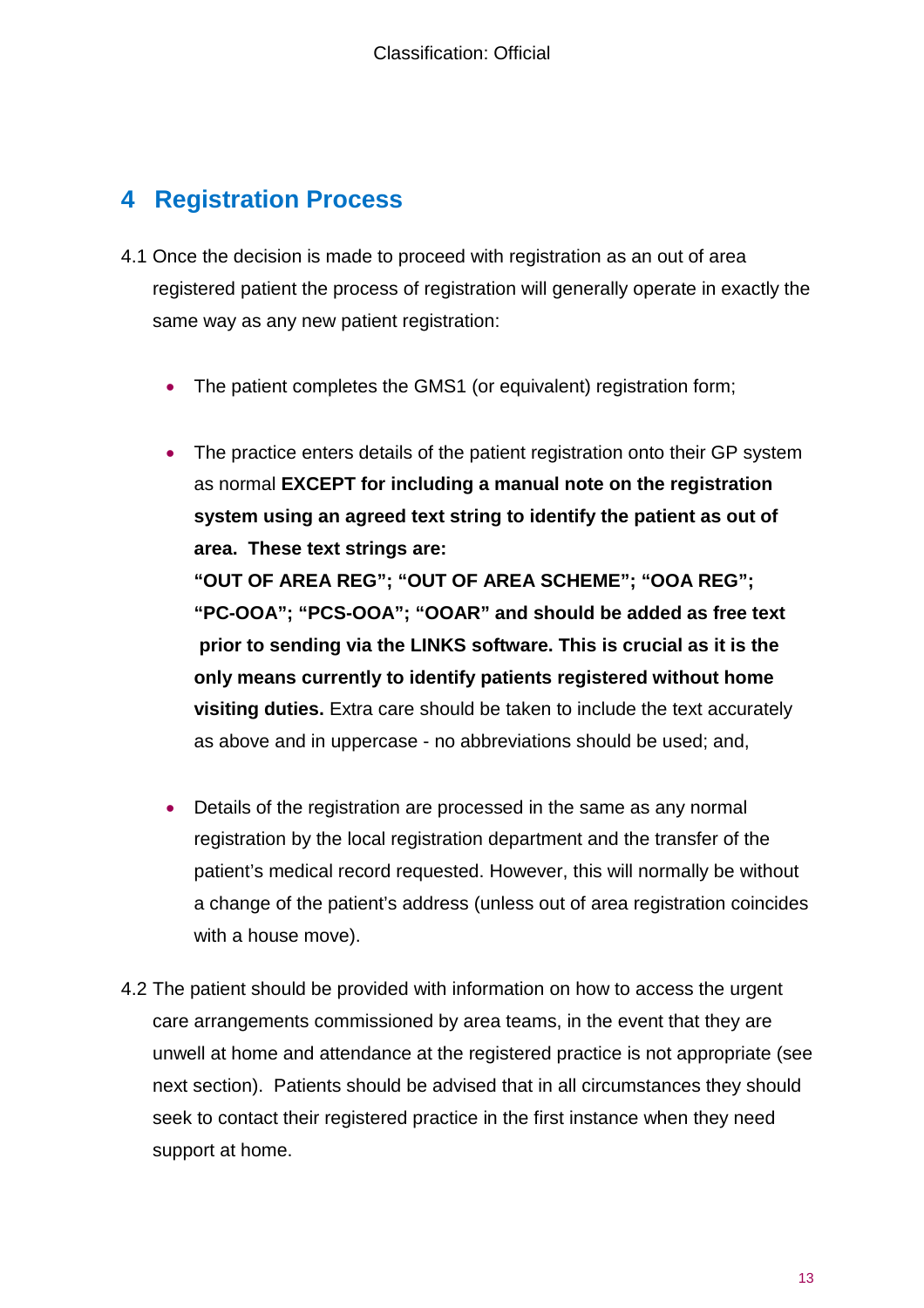4.3 NHS England area teams will receive monthly reports from NHAIS, prompted by the out of area registration flag, of the number of their residents who have registered out of area. NHS England area teams will keep these numbers under review to support commissioning of urgent care services for such patients.

# <span id="page-13-0"></span>**5 Arrangements for out of area registered patients to access to urgent care while at home.**

- 5.1 To make it as simple as possible for out of area registered patients to access the urgent care services their home area team have established (consultation with a local GP or healthcare professional or where necessary a home visit) NHS 111 will be used as the single point of contact. Patients will generally be expected to contact NHS 111 only following enquiry with their registered GP practice.
- 5.2 The Directory of Services (DOS) held by NHS 111 will be updated and kept under review to reflect local arrangements area teams are currently putting in place for January and NHS 111 will divert out of area registered patients accordingly.
- 5.3 Draft text for GP practices to use and incorporate into local letters to out of area registered patients regarding who to contact when they have an urgent care need is attached at **[ANNEX D](#page-42-0)**.
- 5.4 NHS Choices will continue to provide an important role in providing health advice and information about local services for patients.

# <span id="page-13-1"></span>**6 Capitation payments for out of area patients**

6.1 GP practices will currently receive the same GMS global sum/PMS baseline funding, and other payments (Quality and Outcomes Framework, Enhanced Services etc.) for out of area registered patients as they would for any other registered patient.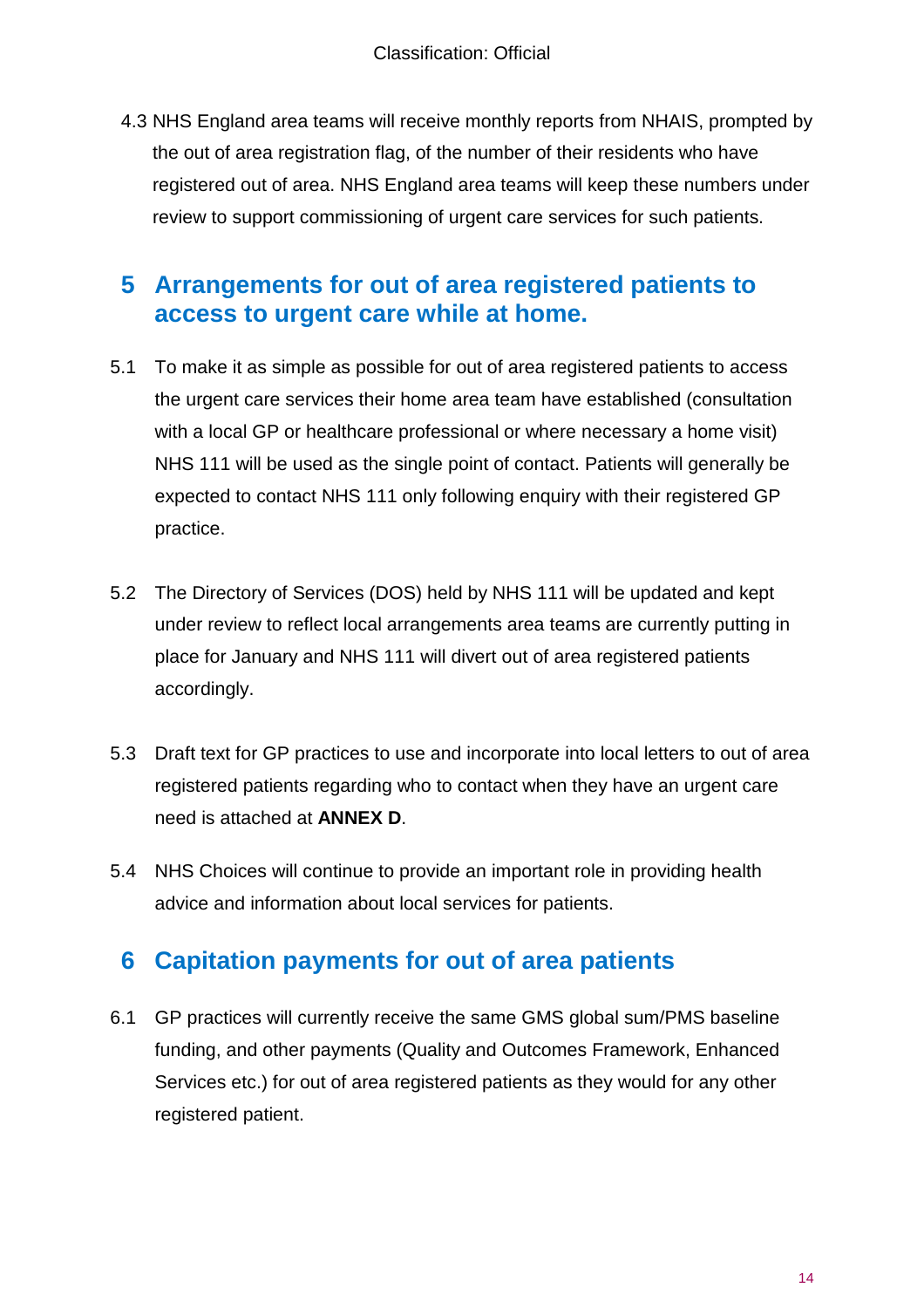6.2 NHS England is however considering whether there should be a small reduction in the capitation payments paid for such patients to off-set the additional costs in meeting their urgent care needs when at home. NHS England will review data from the first six months of national implementation to establish the likely ongoing costs which would form the basis for setting a possible future reduced capitation fee. Proposals will be subject to discussion with GPC.

# <span id="page-14-0"></span>**7 Commissioning costs for out of area registered patients**

7.1 Where a patient registers as an out of area registered patient there are implications for the responsible commissioner of healthcare services.

| Area team where the patient is<br>registered | Costs of most primary medical services                                                                                                                                                                             |
|----------------------------------------------|--------------------------------------------------------------------------------------------------------------------------------------------------------------------------------------------------------------------|
| CCG where the patient is registered          | Most secondary care costs, including<br>referrals.<br><b>Prescribing costs</b><br>Emergency care costs – including those<br>that occur in area where the patient<br>resides<br>Out of hours costs when in the area |
| Area team where the patient is               | Costs of urgent in-hours access to                                                                                                                                                                                 |
| resident                                     | primary medical services                                                                                                                                                                                           |
| CCG where the patient is resident            | Out of hours costs when in the area                                                                                                                                                                                |

7.2 Under the NHS England allocations system, estimated changes in the distribution of patient registrations are taken into account in calculating target allocations for future years. Actual changes do not result in any in-year changes to allocations. This means there is a lag in patient registrations being reflected in the allocations – an out of area registration may not be reflected in local allocations until 2016/17 – but this is no different to any other patient registration that switches across local health economies. There are therefore currently no plans to amend allocations arrangements to take account of new out of area patient registrations.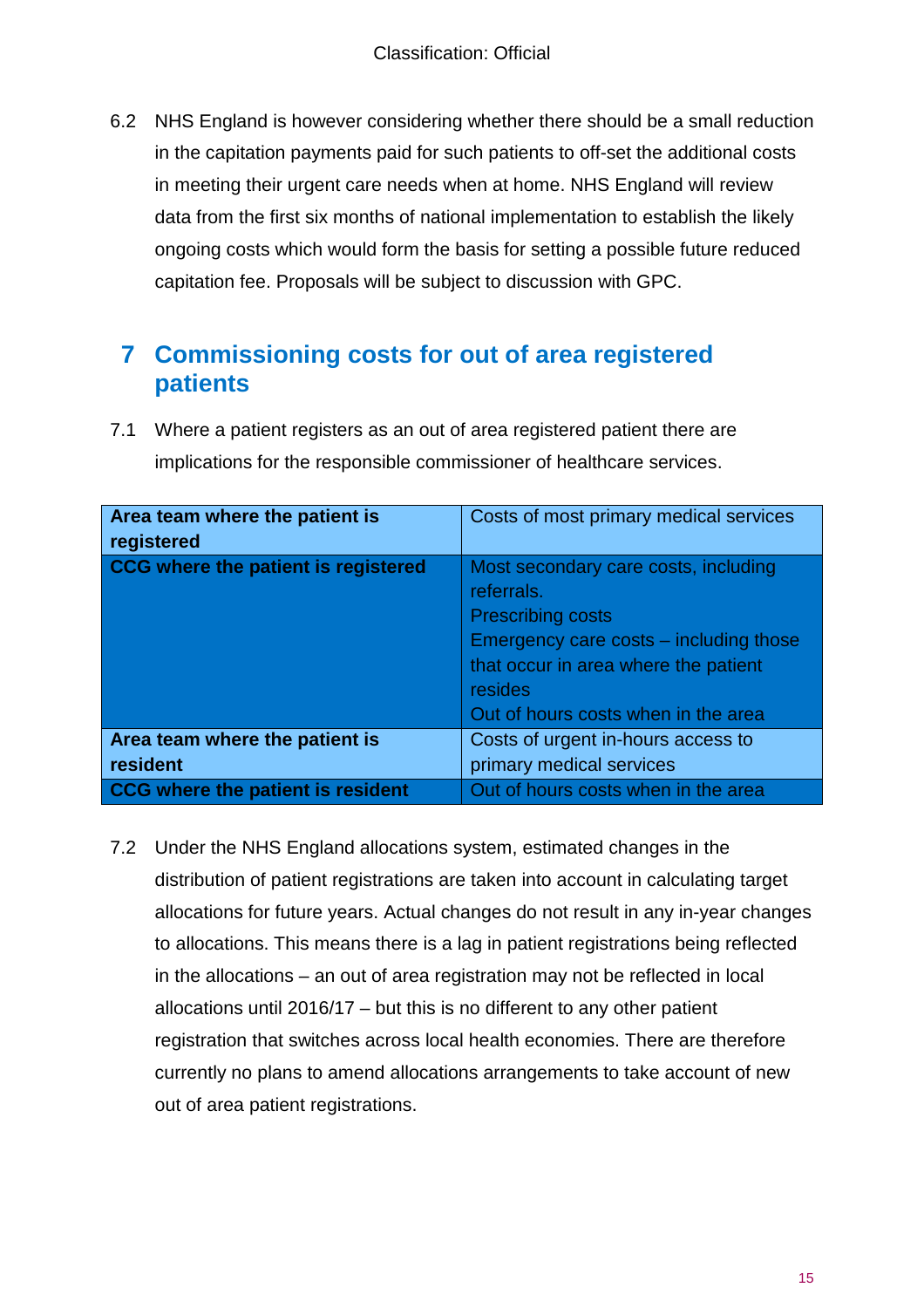- 7.3 An extrapolation of the number of patients registering as out of area patients under the Patient Choice Scheme suggests take up could initially grow to around 0.4 per cent of the population (or around 200,000 out of area registered patients in England). This is a very small increase in the proportion of patient reregistrations that occur every year (around 10% of the population) which is routinely managed within existing financial tolerances. Area teams and CCGs should therefore be reassured about the potential impact on their costs.
- 7.4 In the event that there are significant changes in a particular area attributed to these new arrangements there are processes in place for budgets to be transferred between area teams and between CCGs. This requires the agreement of both parties and approval via regional and then central NHS England finance.
- 7.5 Based on findings from the Patient Choice Scheme, it is likely that patients who choose to register out of area and further away from home will be typically younger, in work and without complex health problems. If this remains the case through national roll-out of out of area registration then this is a further reason to be assured there will be no significant impact/pressure on secondary care costs of CCGs or consequently the costs to commissioners providing urgent care when at home.
- 7.6 NHS England area teams and CCGs will want to monitor any additional costs associated with the introduction of out of area registration so that the financial impact at a local level is understood and can be managed through local planning arrangements.

# <span id="page-15-0"></span>**8 Community Based Services**

8.1 GP practices are the main coordinator of patient care and other services for patients, including appropriate referral to community and home based services such as district nursing, physiotherapy, midwifery etc.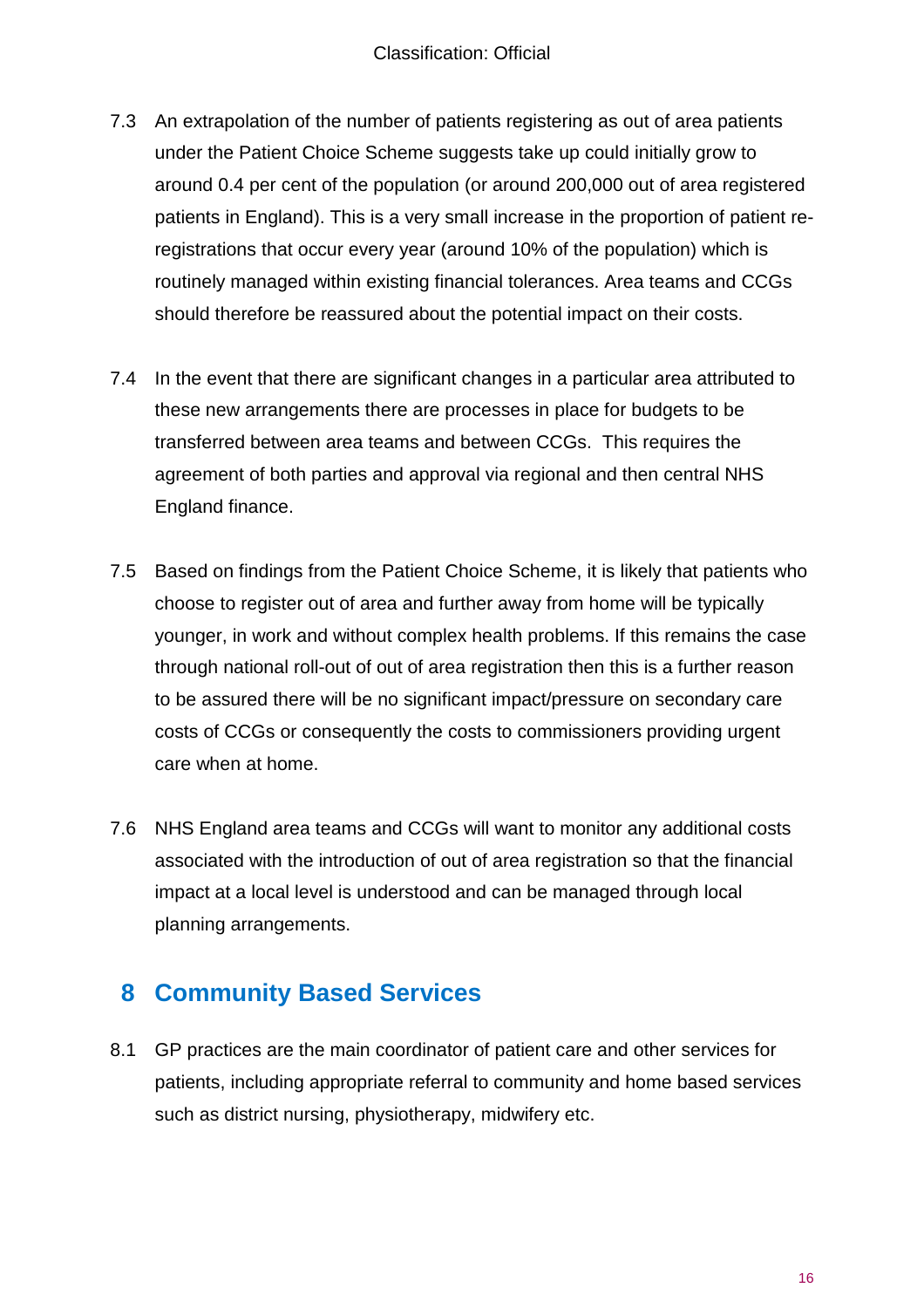- 8.2 Some community services are mainly used by people with continuing health needs, who are more likely to be registered with a GP practice near where they live. However, CCG must be prepared for the possibility that some patients who register away from home may, on occasion, need to have these services provided when they are at home. For example, an out of area registered patient who is discharged from hospital following an operation may require a package of care at home.
- 8.3 This is likely to be more straightforward for some community services than for others. When out of area registered patients subsequently require access to such services, there will essentially be two options dependent on patient need:
	- (i) to use the community health teams attached to the practice, or
	- (ii) to use community services teams in the area where the patient lives.
- 8.4 In either case above the GP practice where they are registered with remains responsible for discussing the options with the patient, agreeing a course of action and making the appropriate referral for that treatment.
- 8.5 Unless the out of area registered patient lives within the footprint of the local health economy the GP practice is unlikely to have knowledge of the community services arrangements in the area where the patient lives.
- 8.6 All CCGs should ensure there is readily available up-to-date information about the range of community services in their areas that remote GP practices can access via the directory of services held by NHS 111 and NHS Choices.
- 8.7 When provision of community services is required close to the out of area patient's home, the registered GP practice should initially access information on community services via the directory of services held by NHS 111 and NHS Choices. In the event that this proves unsuccessful, the registered GP practice should contact the CCG covering the area where the patient lives to be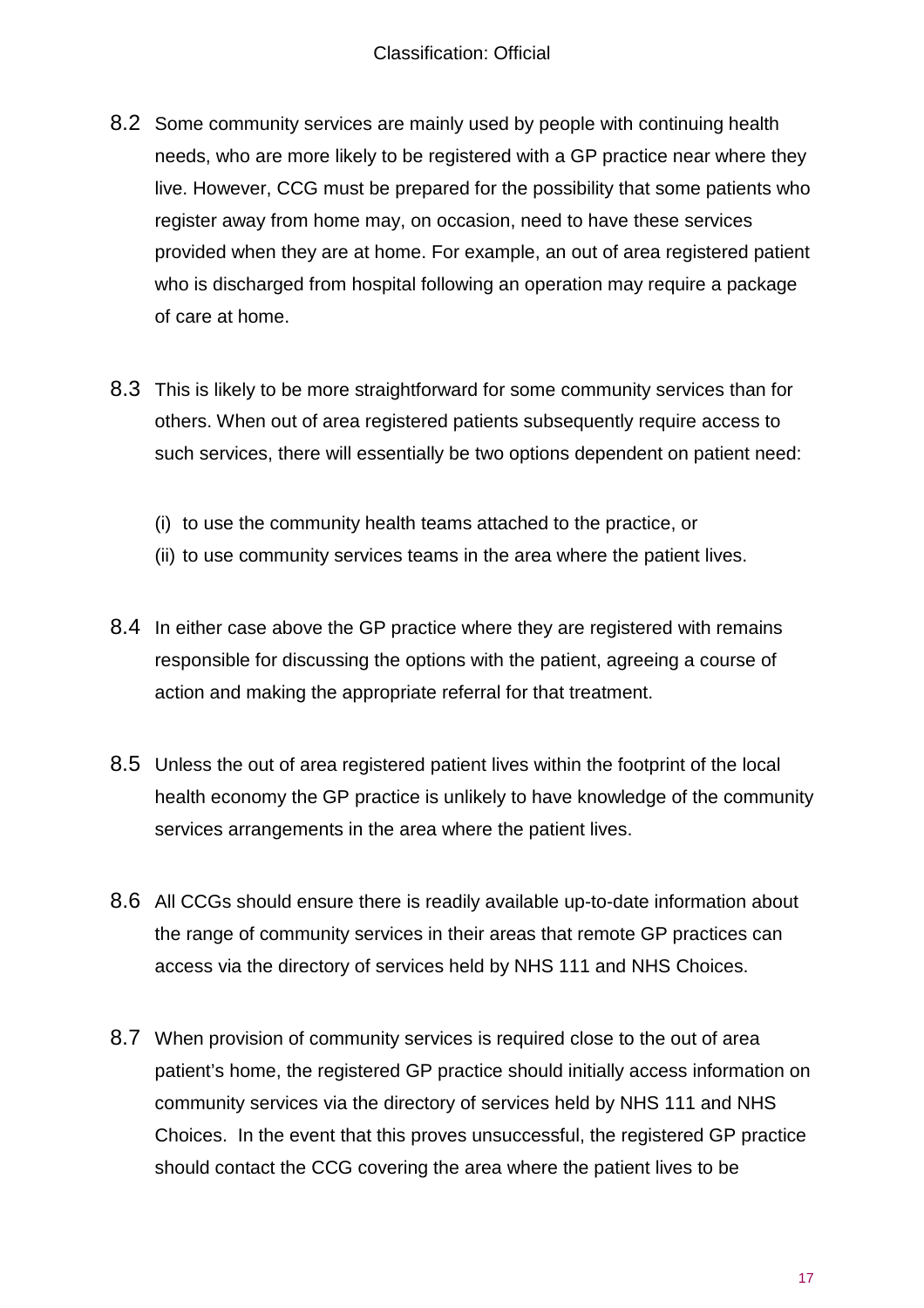signposted to the relevant community services provider in that area. Community health teams attached to the practice may also be able to provide a point of contract to the community services where the out of area registered patient lives.

# <span id="page-17-0"></span>**9 Screening services**

- 9.1 It is crucial that screening programmes are able to track the progress of patients throughout the pathway to ensure that patients are not missed from the screening programme or lost in the process and that there is effective follow up treatment where it is needed - for example, with the cervical screening test, whoever takes the sample has the ultimate responsibility for ensuring the woman is properly informed, gets her result and there is effective follow up.
- 9.2 Some screening programmes have national IT systems that ensure patients are tracked throughout the system and are not lost in follow up. This includes NHS Cancer Screening Programmes. However, IT systems for non-cancer screening programmes are less well developed and with the exception of Newborn Hearing screening there is no national cohort system. Patients choosing to become out of area registered should be made aware by the practice of the possible implications this may have on their choice of screening programme where relevant.

### **Antenatal and new-born screening**

9.3 Antenatal and new-born screening is an integral part of the maternity and newborn care pathway. Where a woman is an out of area registered patient but chooses delivery and community care in her home area, they will need to reregister near to home so that follow up care and access to new-born screening provided by health visitors can also be offered in their home area. Care should be taken to ensure that the eligible population is invited for screening and there is effective follow up. GP practices will need to ensure there is proper handover of care in these circumstances.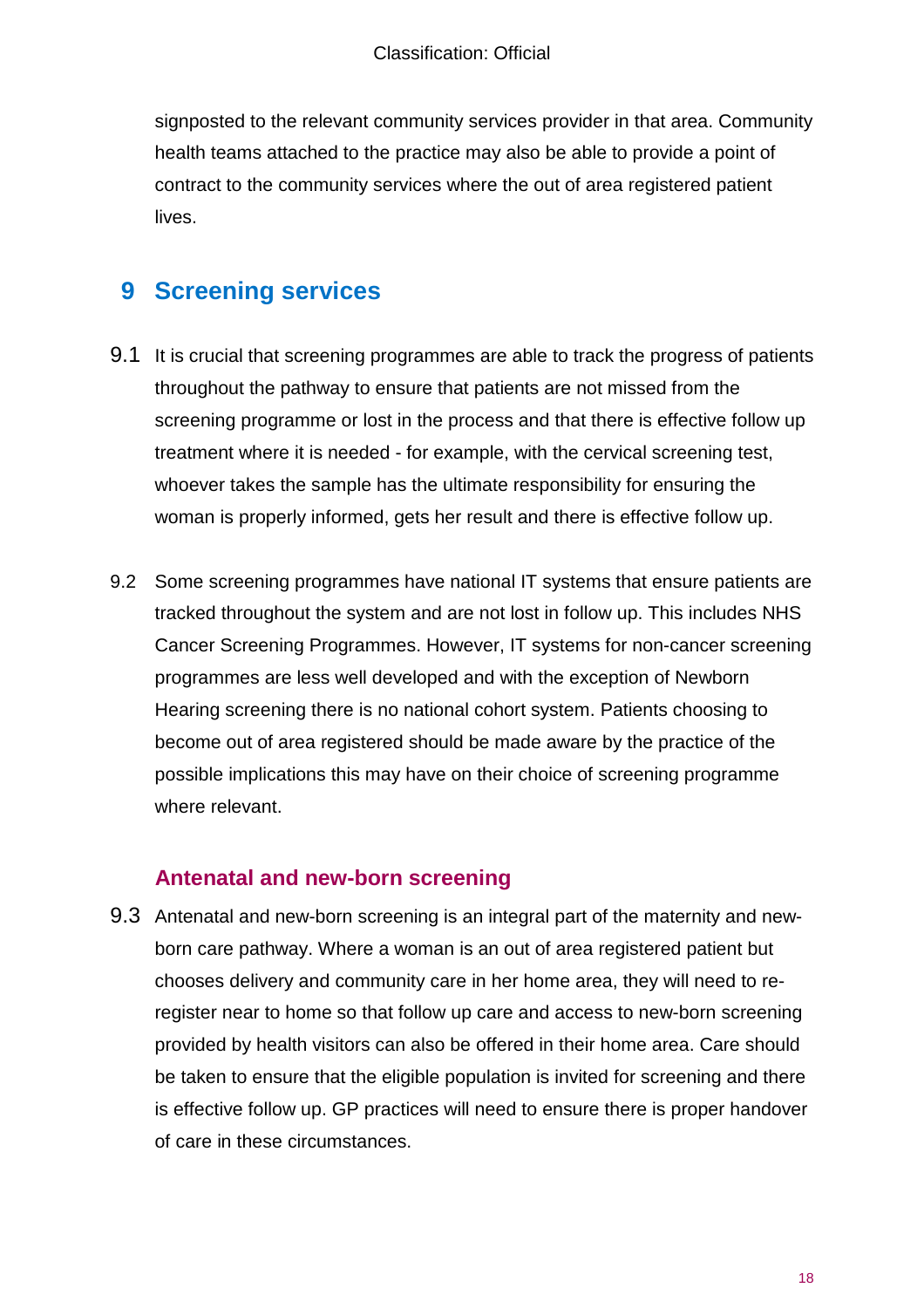### **Adult non-cancer screening/Diagnostic & Treatment Services**

9.4 Out of area registered patients are identified for screening by their registered practice and will be called to a screening service outside of their resident area. If they need subsequent diagnosis and treatment services they will be referred by their registered practice onto their choice of diagnostic and treatment services. This will ensure that everybody invited to screening gets a test, everybody who gets a test gets a result, and that they get appropriate referrals and treatment.

# <span id="page-18-0"></span>**10 Protecting patients/people in vulnerable conditions from abuse and neglect**

- 10.1 Protecting patients/people in vulnerable conditions (including children, older people and those with learning disabilities or mental/physical disabilities) is a crucial consideration. GPs are an important link in the safeguarding chain, working and sharing information with other agencies in the health and social care system.
- 10.2 If GP practices have any cause for concern about patients seeking registration as an out of area patient then access to patient records and local knowledge is important. Practices should therefore seek urgent discussion with the patient's former/current practice, and inform the local authority or police when appropriate.
- 10.3 Where the clinical and practical needs of out of area registered patients in vulnerable conditions cannot be met then the arrangements at paragraph 3.17 apply.

# <span id="page-18-1"></span>**11 Exit arrangements**

11.1 Out of area registration without home visiting duties is a permanent feature of the GP registration system so there is no 'exiting' at a practice level. The arrangements are however voluntary for GP practices in that they have discretion on an individual patient basis to: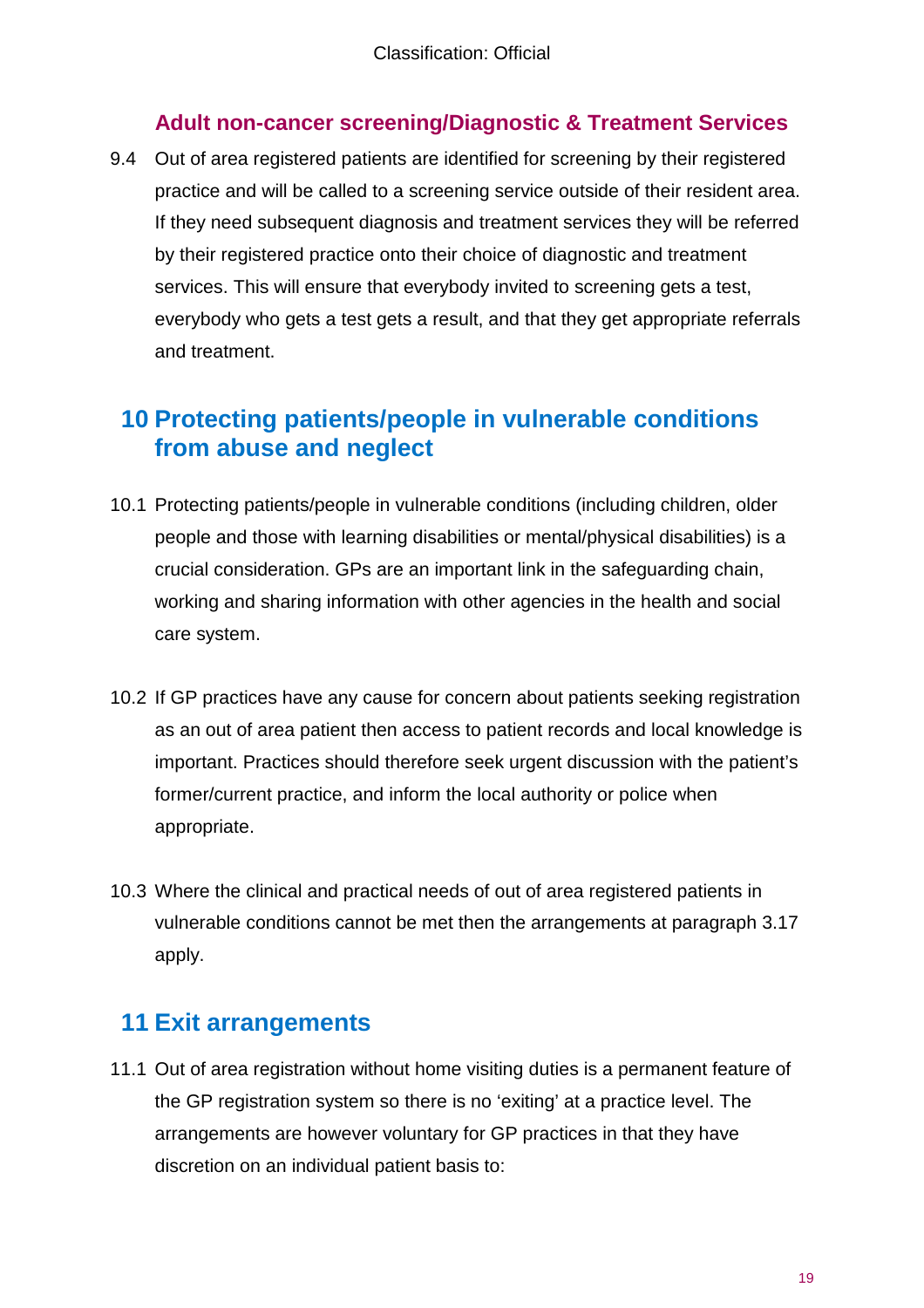- refuse any new patient on to their list because that patient lives outside the practice area; or,
- accept any new patient who lives outside the practice area on to their list and decide the terms of that registration based on their individual circumstances (whether to register as any other patient ie with home visits or if clinically appropriate and practical to register without home visits.
- 11.2 Once a patient is registered as out of area patient with no home visiting duties there are two routes by which their registration may be exited:
	- **By the patient** where they no longer wish to be registered, for example because they want to move to a practice closer to where they live. The patient will simply need to register with a practice of their choice.
	- **By the practice** deregistering the patient on non-discriminatory grounds (but notwithstanding plans to amend the contract regulations from April to allow removal when registration without home visits is determined no longer clinically appropriate).

# <span id="page-19-0"></span>**12 Communications**

12.1 Communications on all aspects of the new out of area registration arrangements will take place at national, local and individual GP practice levels.

### **National**

- 12.2 NHS England with input from national stakeholders (Department of Health, General Practitioners Committee and others) will:
	- Raise awareness through appropriate communications channels to support progressive take up of the new arrangements by practices and patients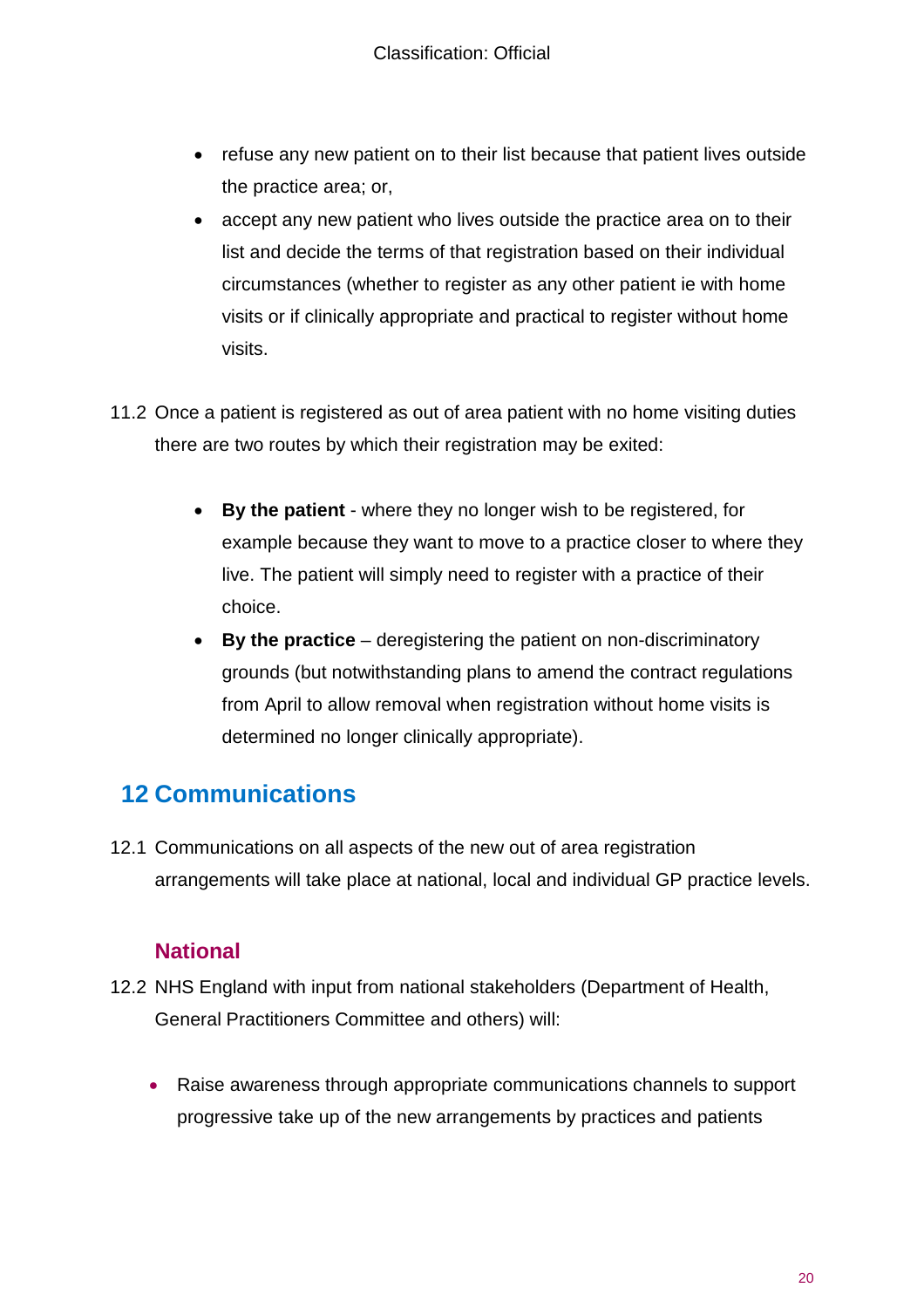• Keep all guidance and source material under review to support local communications leads and individual GP practices, including model text for local patient information sheets and letters that can be tailored and branded locally (see relevant Annexes).

### **NHS England area teams**

- 12.3 NHS England area teams working with CCGs will know and understand their local audiences best and will as appropriate:
	- Undertake targeted communications activity to raise awareness of the new arrangements among the local population
	- Keep GP practices in their area informed about new arrangements and any developments
	- Provide feedback to national support centre to refine ongoing communications and any issues in implementation.

### **Individual GP practices**

- 12.4 GP practices will want to ensure that they continue to support and empower patients to make the choice that is right for them, including:
	- Explaining what choices they can make and when tailoring and branding the model text provided to support the new out of area registration arrangements to incorporate these into local practice leaflets, websites etc.
	- Explaining the range of services available at different GP practices so that they make an informed decision about where best to register, and
	- The potential benefits of the choices they make

# <span id="page-20-0"></span>**13 Evaluation**

13.1 NHS England will keep implementation arrangements under review to ensure out of area registration without home visits is safely and effectively embedded as a routine element of primary medical services.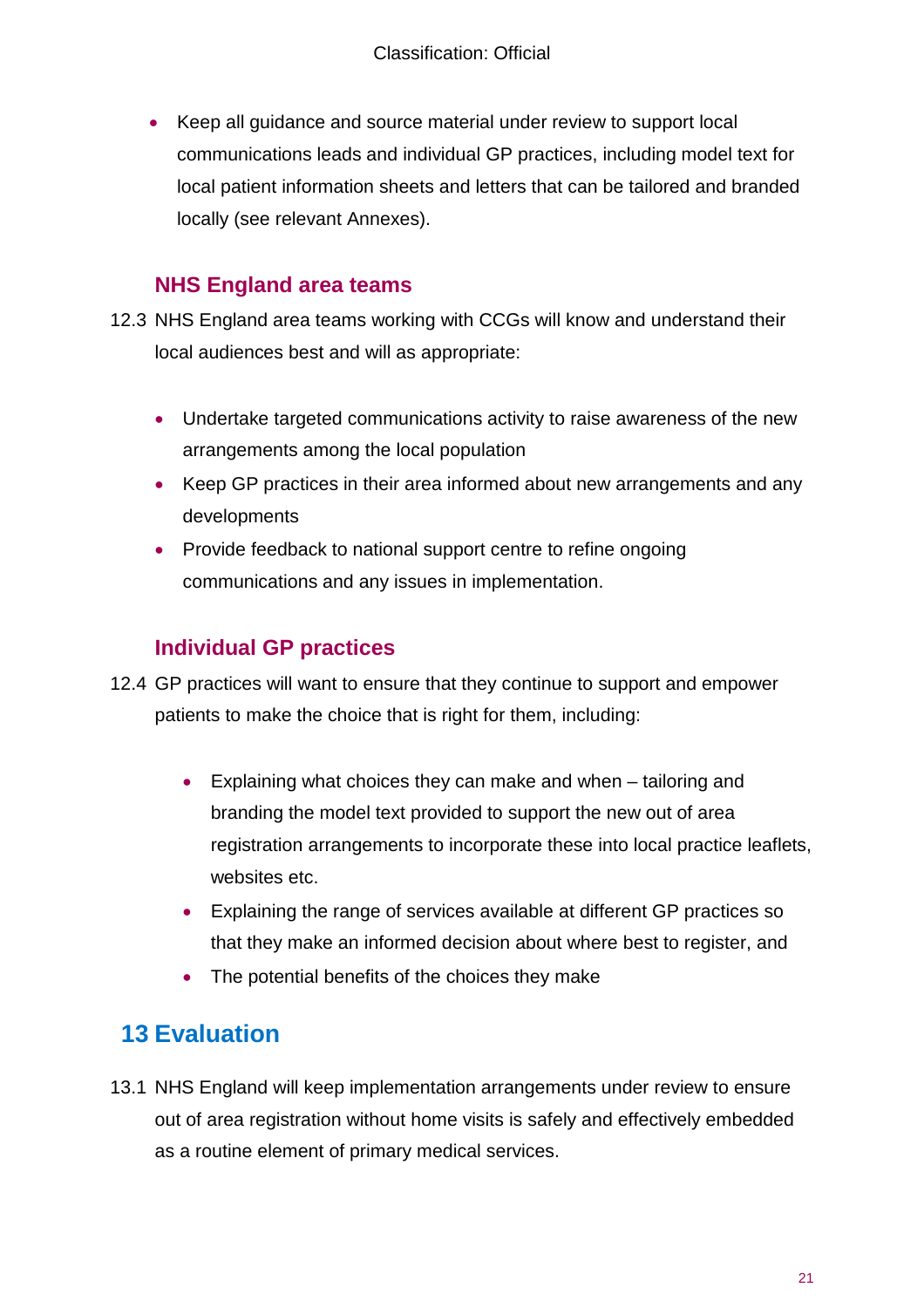# <span id="page-21-0"></span>**14 Summary of key points**

- 14.1 Key points arising from this guidance are as follows:
	- All GP practices are able to register new patients who live outside the practice area without any obligation to provide home visits (etc.) if, at the point of registration, the practice decides it is clinically appropriate and practical to register the *individual* patient in this way.
	- NHS England, through its area teams (or subsequently CCGs where the appropriate responsibility is delegated or managed under cocommissioning plans) is ensuring patients who choose to register out of area without home visits can continue to access primary medical services if they have an urgent need when at home and if they cannot reasonably be expected to attend their registered practice.
	- Practices may indicate generally their position on accepting patients who live out of area in their local communications (GP practice/NHS Choices website, practice leaflet, posters in the waiting room etc.).
	- Where a patient is accepted under the new arrangements (having satisfied itself there are no clinical or practical reasons not to register without home visits etc.), the practice still provides the full range of contracted services (essential, additional, enhanced) but is under no obligation and cannot be compelled to provide home visits or other urgent care to the patient when outside the practice area and if they cannot reasonably be expected to attend the practice.
	- Practices must include a manual note on the registration system to include one of the following "OUT OF AREA REG"; "OUT OF AREA SCHEME"; "OOA REG"; "PC-OOA"; "PCS-OOA"; "OOAR" prior to sending registration via the LINKS software.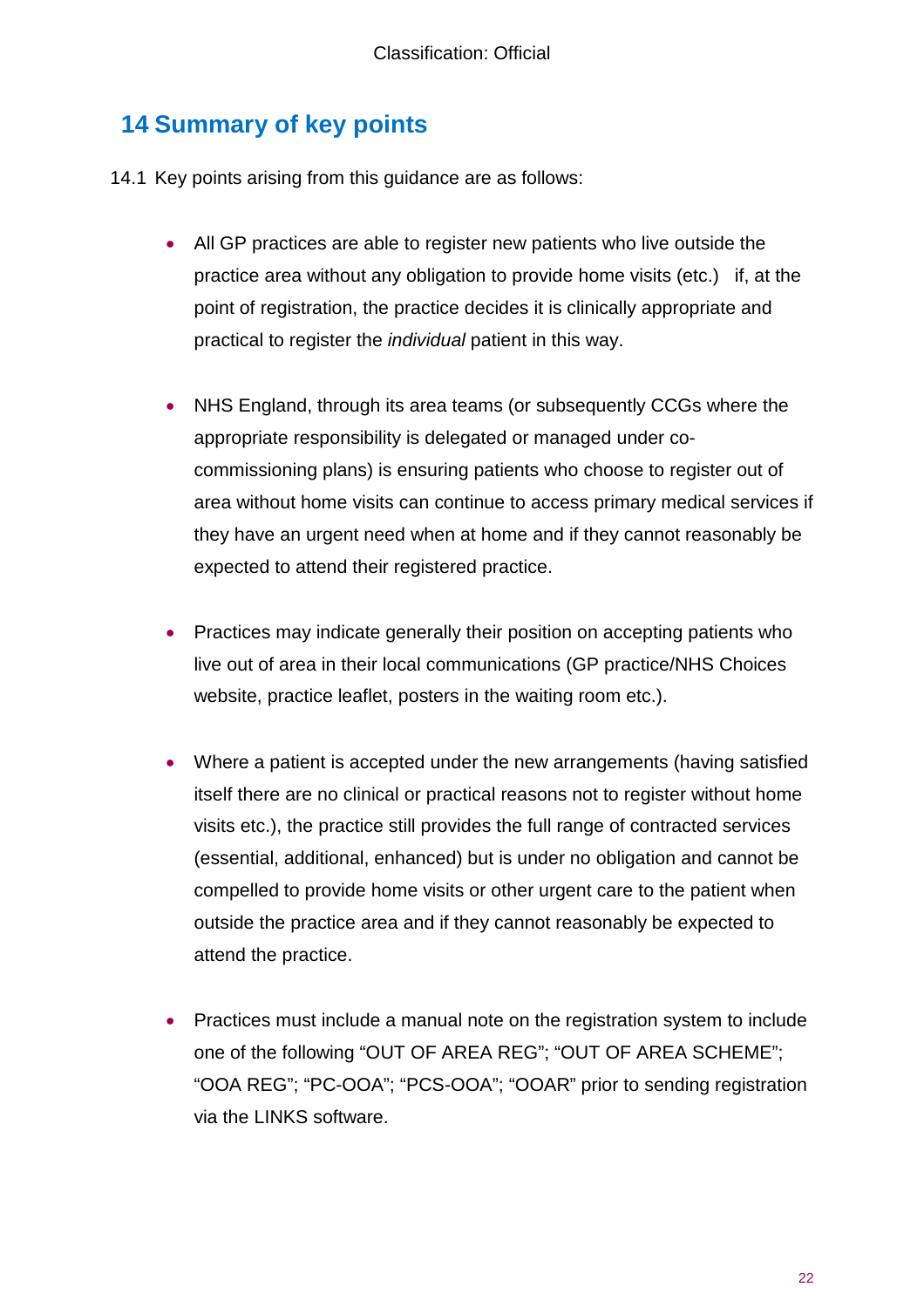- The patient should understand the terms of their registration, including how to access care when at home, in the event they are too unwell to attend the practice. The prospect of needing to register with a practice closer to home when patient's health needs change should also be made clear.
- GP practices should keep registration under review to ensure this remains clinically and practically appropriate.
- So GP practices can find out about community services arrangements in the area where the patient lives CCGs will ensure there is readily available up-to-date information that can be accessed via the directory of services held by NHS 111 and NHS Choices.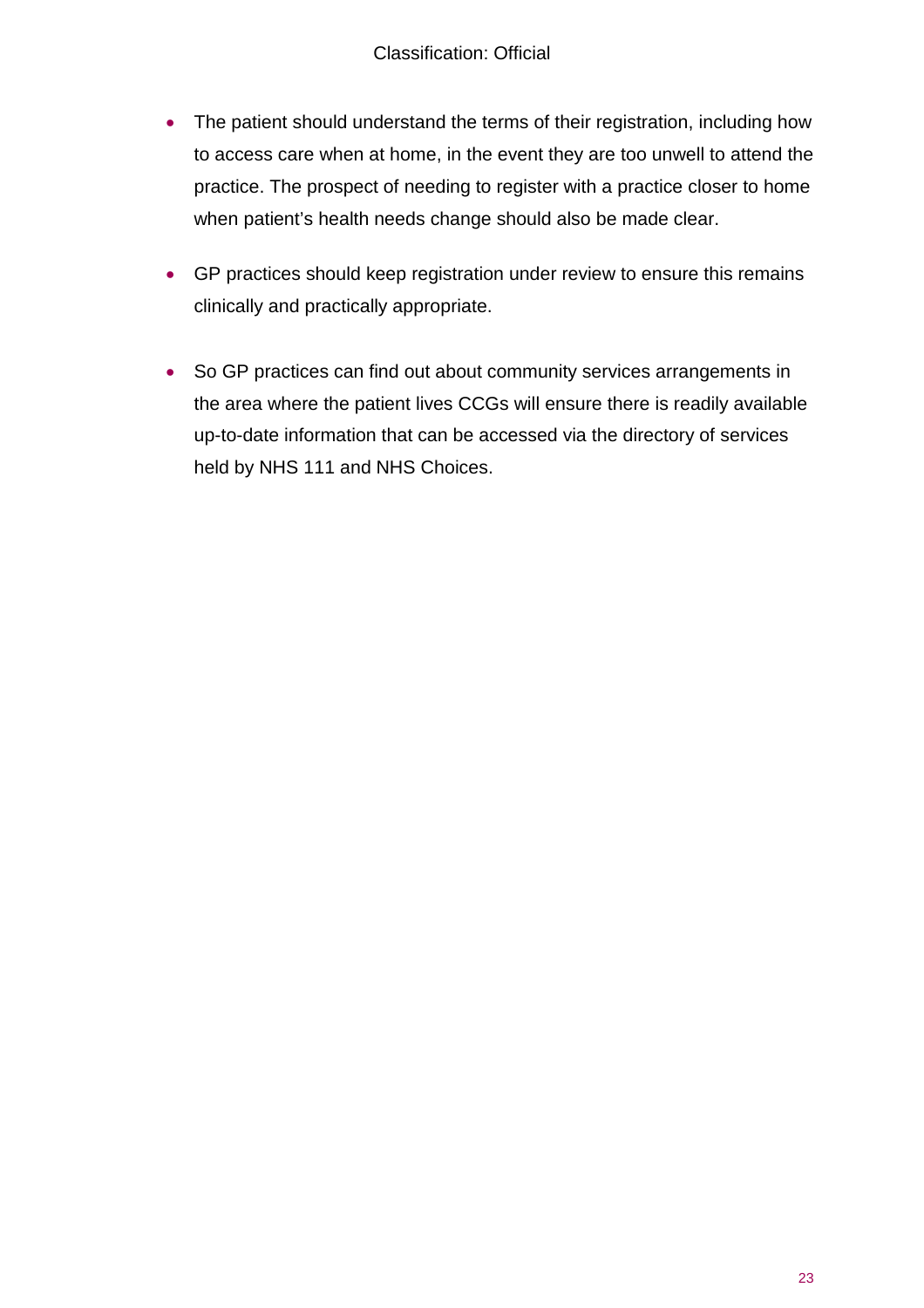# <span id="page-23-0"></span>**ANNEX A**

# **Commissioning framework for securing arrangements for out of area patients at home**

### **Introduction**

1. This document provides a commissioning framework for NHS England area teams to help support their decisions on the area-wide arrangements to secure inhours urgent primary medical care services for out of area patients who live in their area. These will provide access to a local provider for an urgent consultation with a GP or other healthcare practitioner – or (where clinically necessary) a home visit.

# Securing the arrangements

- 2. All area teams must have their arrangements in place from 5 January 2015 ready to deal with out of area patients who may need in-hours urgent primary medical care when at home and if they cannot be expected to attend their registered practice. This could be one-off or occasional access or, if ill for a longer period of time and the illness means it would be unreasonable to expect the patient to attend their registered practice during that period, more regular access to primary medical services or a home visit when necessary may be needed.
- 3. There are already a range of primary medical care and urgent care services that can deliver appropriate care to patients requiring immediate and urgent care, including for those patients who are not registered with a GP practice in the relevant area.
- 4. Area teams should note, out of area registered patients will not meet the criteria for the provision of immediately necessary treatment and area teams cannot therefore rely on GP contractual provisions for this to deliver their urgent care services. GP practices will provide immediately necessary treatment owing to an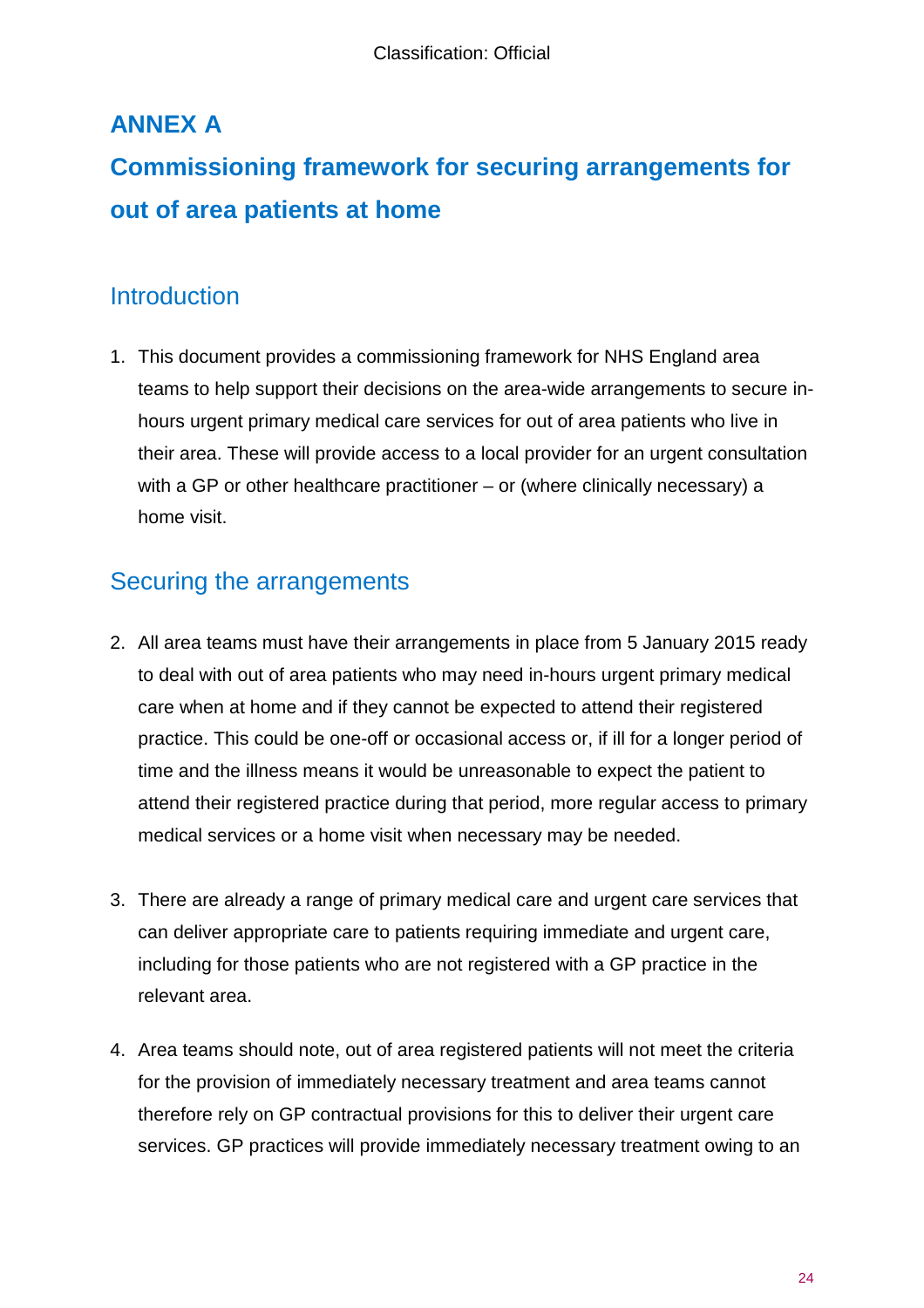accident or emergency in the practice area but not for any other need requested by patients registered out of area.

- 5. Area teams must work with local CCGs, GP practices and other local providers to make these services available to out of area patients who have urgent care need and cannot be expected to attend their registered practice. For example, GP health centres, walk-in centres or minor injuries units should all recognise this new registration category (out of area patient) for patients living in their area. However, it is unlikely that these services will be able to provide an in-hours home visit when that is clinically necessary unless arrangements were previously secured and extended to support the 2012 choice pilot.
- 6. Area teams will need to ensure their local area-wide arrangements include some provision for in-hours home visiting. Commissioning for home visiting needs can be achieved through a variety of ways (see Table 1).

| Provider                                          | Arrangement                                                                                                                                                                                                                                                                                                      |
|---------------------------------------------------|------------------------------------------------------------------------------------------------------------------------------------------------------------------------------------------------------------------------------------------------------------------------------------------------------------------|
| <b>Local GP practices</b>                         | Offer the enhanced service to GP practices in the area.                                                                                                                                                                                                                                                          |
|                                                   | Consider opportunities for extending existing or establishing<br>new co-operative home visiting arrangements which can<br>result in visits being handled more quickly, effectively and<br>efficiently.                                                                                                           |
| Local GP health centres<br>or NHS walk-in centres | Work with local CCGs as necessary to identify and agree<br>whether the GP enhanced service provides a suitable<br>benchmark for commissioning home visits (bearing in mind<br>providers will already be contracted to deliver primary<br>medical services to unregistered patients at the practice<br>premises). |
| Out of hours service<br>provider                  | Work with local CCGs to identify and agree if out-of-hours<br>contracts can be varied to provide face to face<br>consultations, including home visits where necessary during<br>the core hours period                                                                                                            |

#### **Table 1 – Approaches to commissioning home visiting services**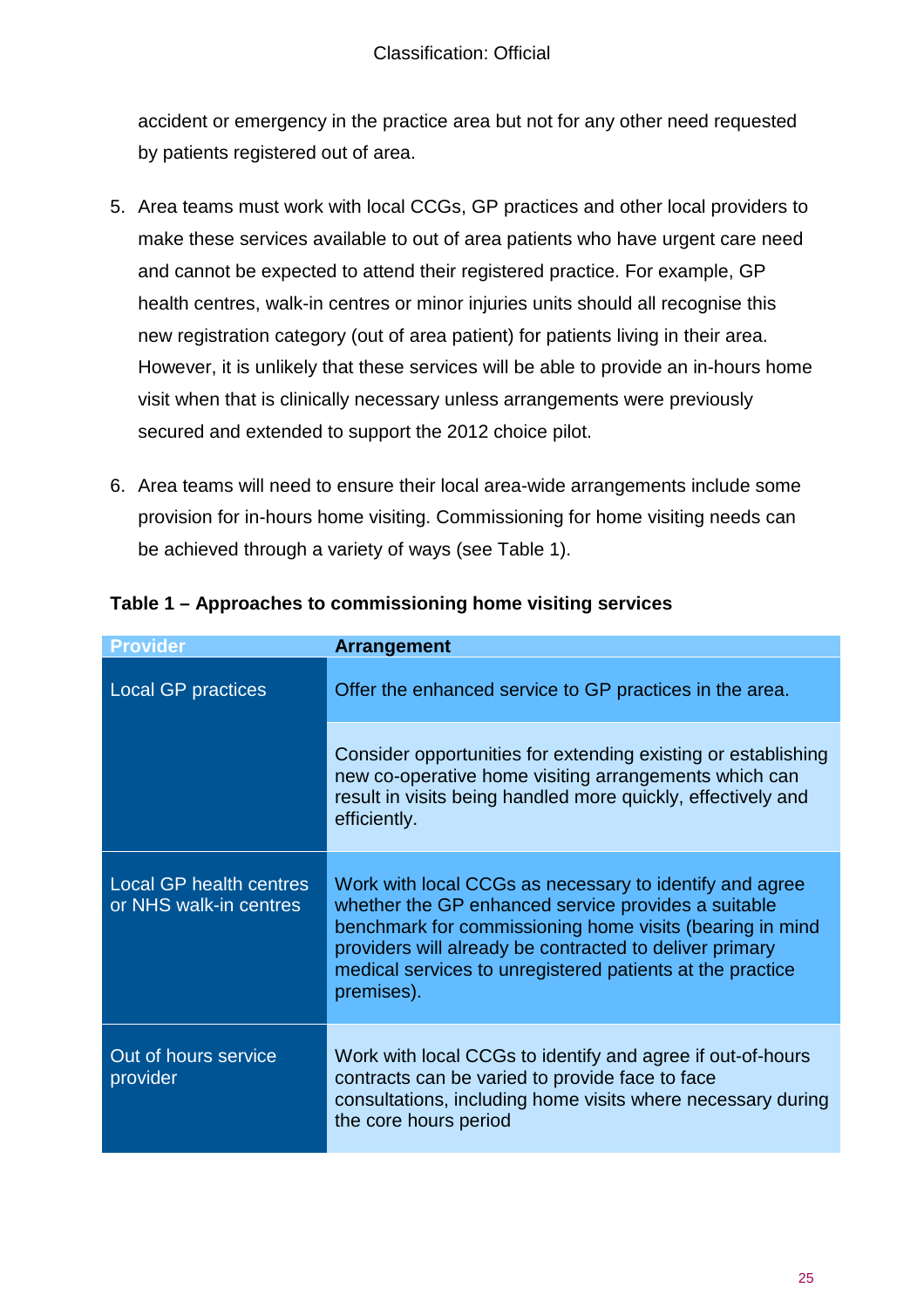- 7. Under the choice pilot the Department of Health provided Primary Care Trusts with a 'local enhanced service' specification for GP practices to provide both inhours urgent primary medical care and home visits to out of area registered patients living in their practice area. NHS England has worked with NHS Employers and the GPC to review and update this to provide a nationally priced enhanced service specification for use by area teams. This [national enhanced](http://www.england.nhs.uk/wp-content/uploads/2014/11/gp-con-enhanced-service-out-area-reg.pdf)  [service](http://www.england.nhs.uk/wp-content/uploads/2014/11/gp-con-enhanced-service-out-area-reg.pdf) is available to download. The enhanced service has not been agreed with GPC.
- 8. NHS England is committed to ensuring a nationally consistent approach when securing these services from GP practices. Area teams must therefore use the national enhanced service specification for securing services form individual GP practices. Where GP practices do not wish to provide the enhanced service for their practice area and the area team wishes to secure cover for the area from a neighbouring practice the national pricing does not apply. Area teams will be free to amend and agree pricing locally to take account of the particular circumstances.
- 9. Area teams will decide on the mix of local arrangements they put in place, including whether this includes services from local GP practices and whether differential approaches are required across the area team patch (for example, variation by CCG area reflecting the local health economy). They should however consider geographical coverage of any arrangements to ensure that adequate provision is secured. Where, for instance, one town/city does not have access to walk-in-centre facilities, there will be a need to ensure that access to alternative services is provided for patients who may reside in that area. Difficulties may also present in rural areas suggesting a targeted approach using the existing GP service may be needed.
- 10.Area teams may choose to work with existing resources, e.g. walk-in-centres, to provide access to in-hours urgent care and/or to use the enhanced service specification where home visiting may be clinically indicated.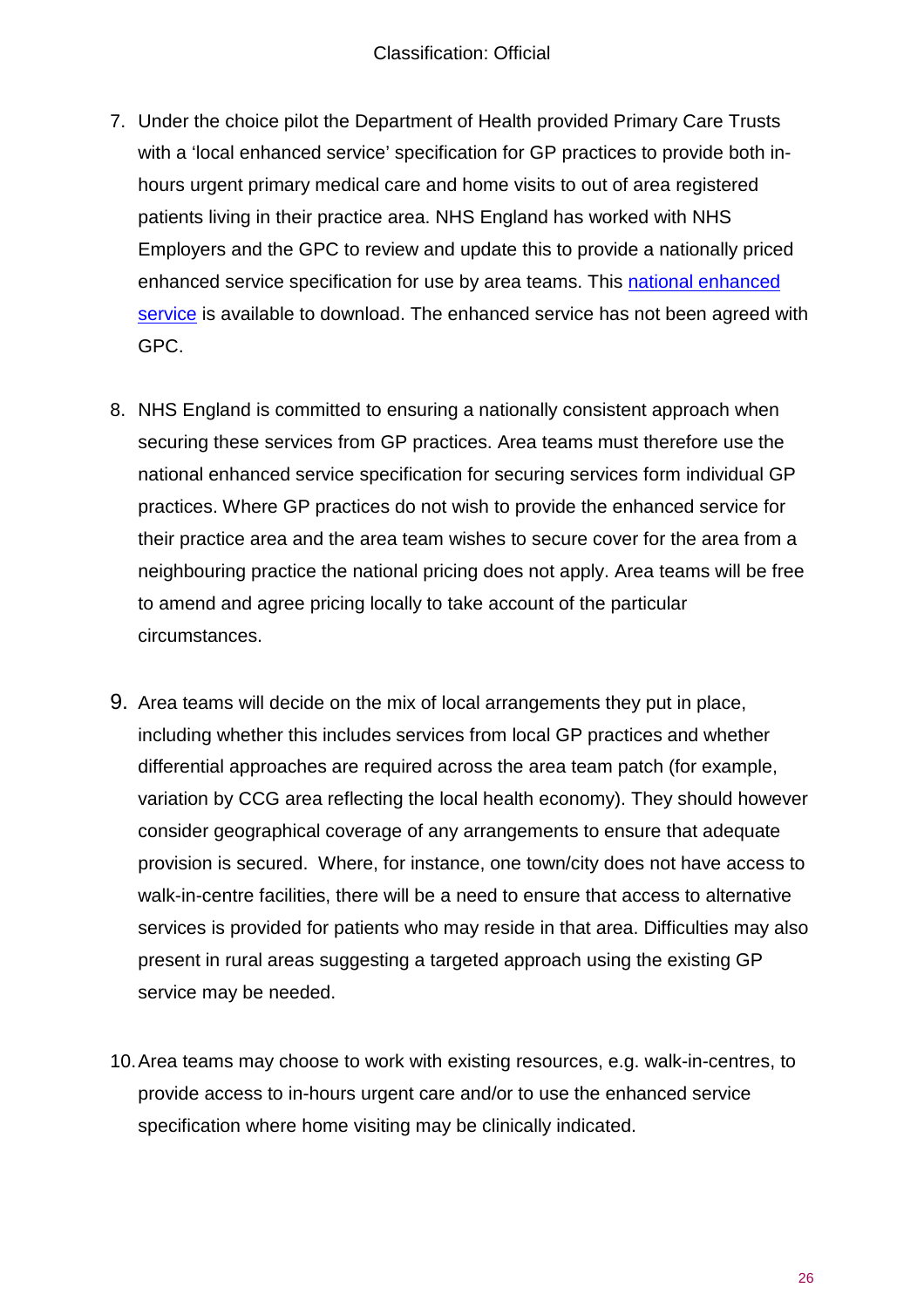- 11.Payment, wherever possible, should be made on a per episode basis so that costs are only incurred as and when services are delivered to local patients registered out of area.
- 12.The national support centre will shortly confirm the assurance arrangements it is putting in place to ensure all area teams have their area wide arrangements in place for 5 January 2015.

# Informing the patient

- 13.It will be essential that patients who register with a practice away from home understand how they access care should they become ill at home, so that an appointment can be booked for consultation with the local service (or if clinically necessary a home visit can be arranged). They should also understand how to access out-of-hours care in their home area. A national template letter is provided in the main guidance for practices to use to provide this information. Area teams and CCGs will also need to ensure that service providers understand their responsibilities towards out of area patients who may present in these circumstances.
- 14.To ensure that it is as simple as possible for patients, all their urgent care needs when at home (having first established that such a need exists with their registered practice) will be directed through NHS 111 who will ensure they access the locally commissioned service. Area teams will need to pass details of the arrangements they have commissioned for their population who have registered out of area to the 111 service. Area teams will ensure, through their devolved arrangements that the mechanism for updating the Directory of Services (DOS) held by NHS 111 is updated to reflect these arrangements. This will enable any patient calling a 111 site to be directed to the correct services in their home area.
- 15.If NHS 111 is in doubt about local arrangements, they will triage the patient to the most appropriate local care provider in line with their protocols, thereby ensuring that the patient will receive the necessary care and treatment.
- 16.NHS Choices already plays an important role in providing health advice and information about local services. Area teams will need to ensure that these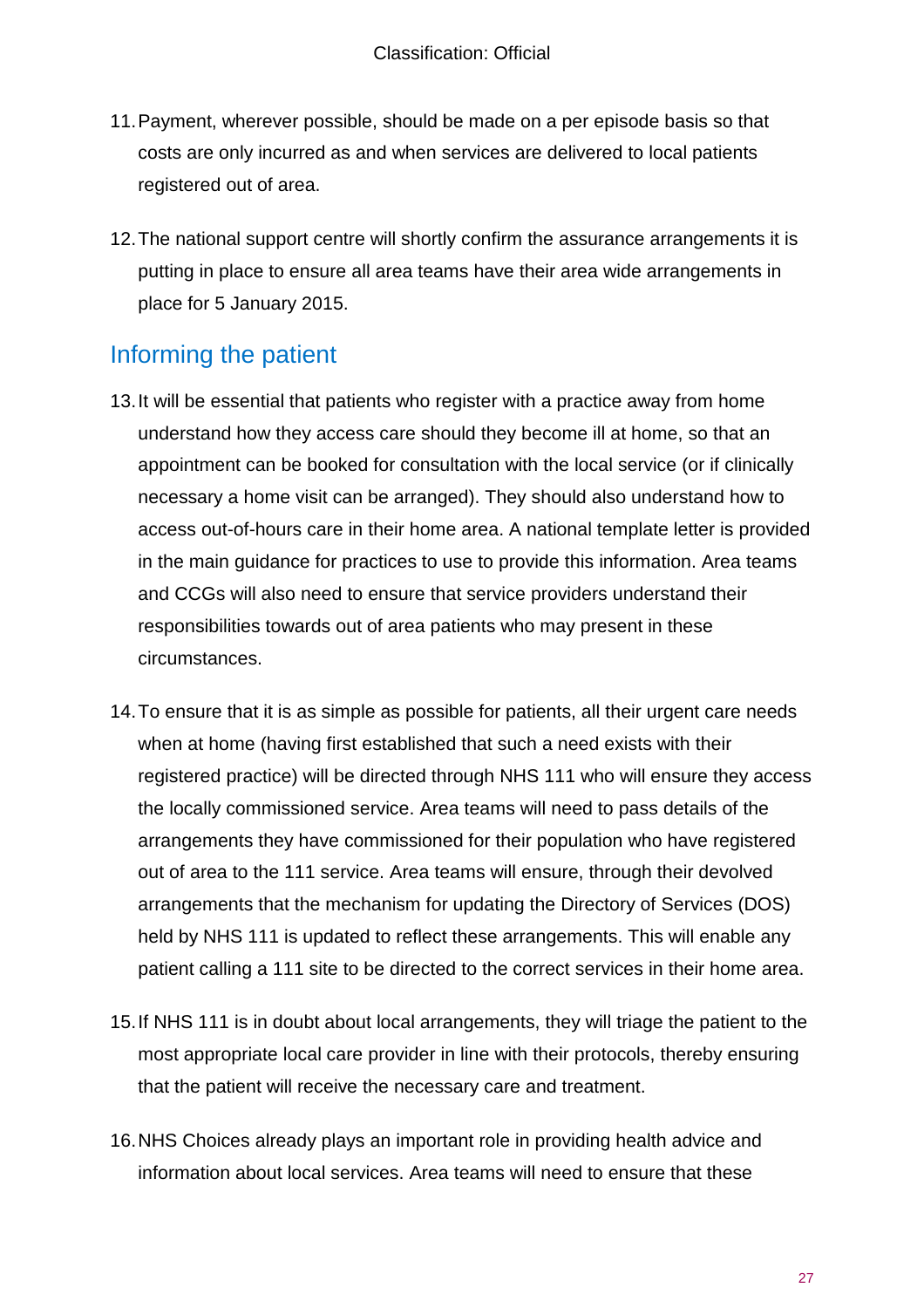information services have up to date information on the range of local urgent care services available to patients registered out of area. There will be a range of information provided on GP choice through the NHS Choices site, all of which will be updated centrally.

### Out of area registration: demand for services at home

- 17.It is difficult to assess in advance the likely scope and extent of demand for these services. Area teams will therefore need to keep their arrangements under regular review.
- 18.Key drivers of demand for services to out of area patients when at home will clearly be linked to:
	- The number of practices accepting out of area registrations
	- The number of patients who choose to take up the opportunity of out-ofarea registration
	- The patient demographic and characteristics of those registered out of area.

# Practice participation

19.Chart 1 highlights the levels of practice participation within the choice pilot by PCT area. The pilot was focussed in four large city centres with high numbers of commuters.

#### **Chart 1 – Practice participation in the 2012 choice pilot**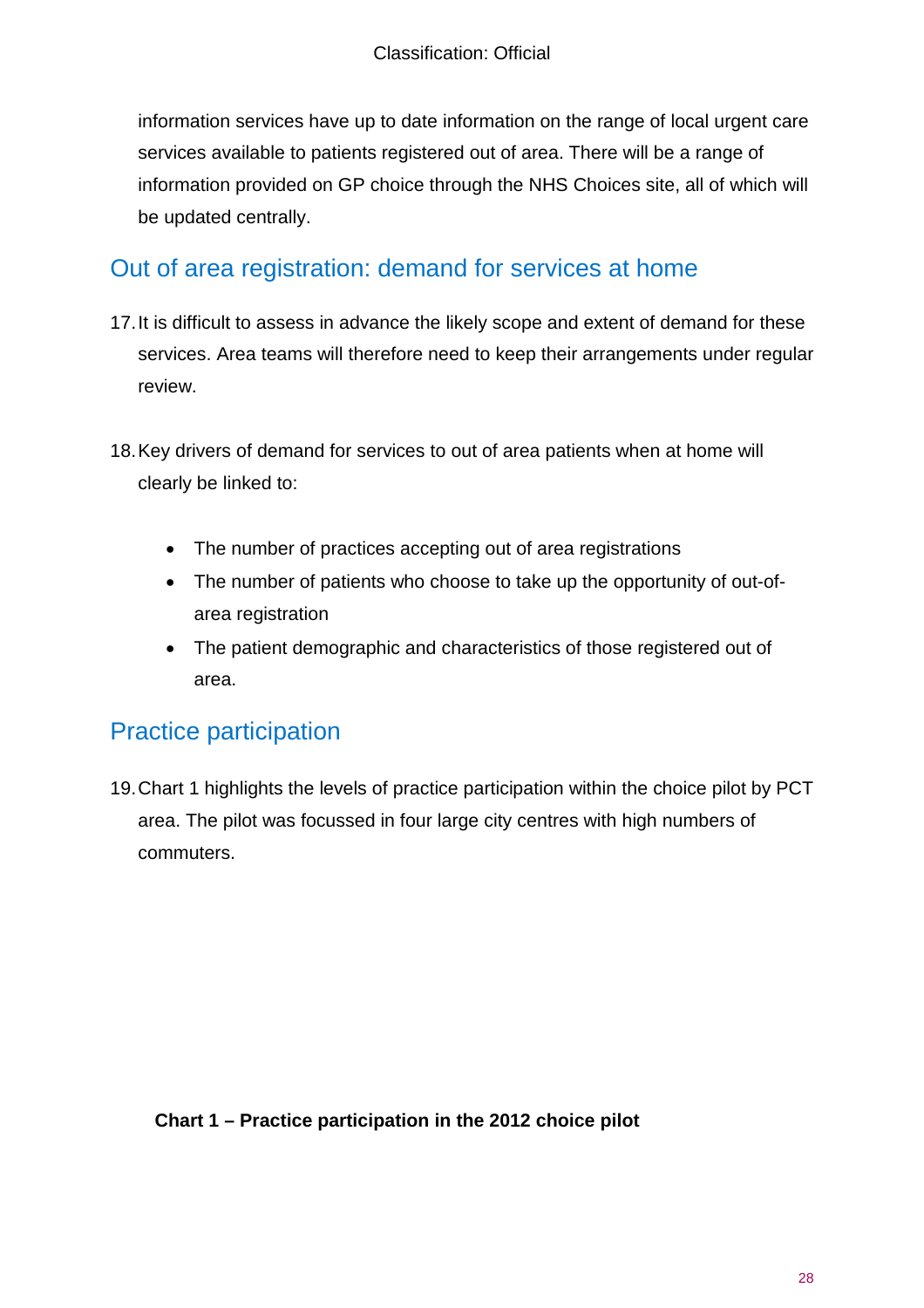#### Classification: Official



- 20.The above percentages may give some indication of the proportion of practices that may accept out of area patients under the new arrangements (although these are based on very small numbers and should be used with caution).
- 21.The choice pilot also showed (see Figure 1) that the majority of out of area patients registering with the pilot practices were those who lived in the surrounding area of the cities concerned (e.g. commuter belt) while a few out of area patients lived very far from their new practice (for example, Cornwall to Manchester, Gloucestershire to London). In Westminster, not unsurprisingly, the majority of out of area patients lived within London's inner boroughs, with many patients in the adjacent boroughs.
- 22.This suggests that area teams covering or bordering major commuting centres may see greatest demand for in-hours urgent primary medical care. However, again these results need to be accepted with some caution recognising the pilot sites were established around major commuter areas.

#### **Figure 1 – Mapping of out of area patients in the choice pilot**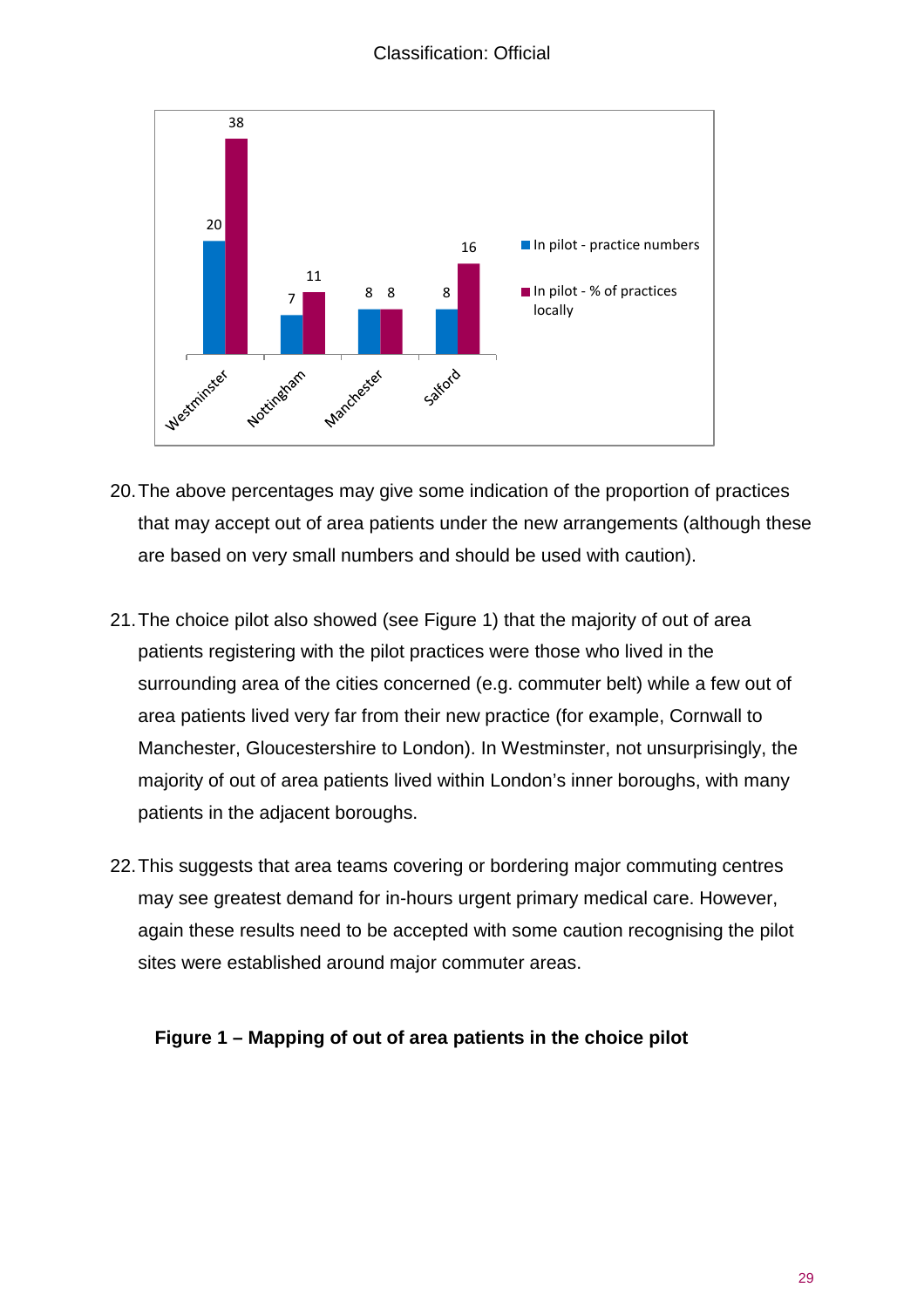### Classification: Official



# Patient participation

- 23.The levels of patient participation generally will clearly affect the subsequent demand for in-hours urgent primary medical care when patients cannot attend their registered practice.
- 24.An extrapolation of the results from the choice pilot suggests take up could initially be around 0.4 per cent of the population (or around 200,000 out of area registered patients in England), although this might grow over time.
- 25.It took at least three months from the start of the choice pilots before new registered patient numbers rose appreciably (see Chart 2). Sixteen of the pilot practices recruited no patients during the 12 month pilot.
- 26.It would therefore be reasonable to plan for demand for in-hours urgent primary medical care by out of area patients near home starting from a very low base, providing the position is kept under regular review.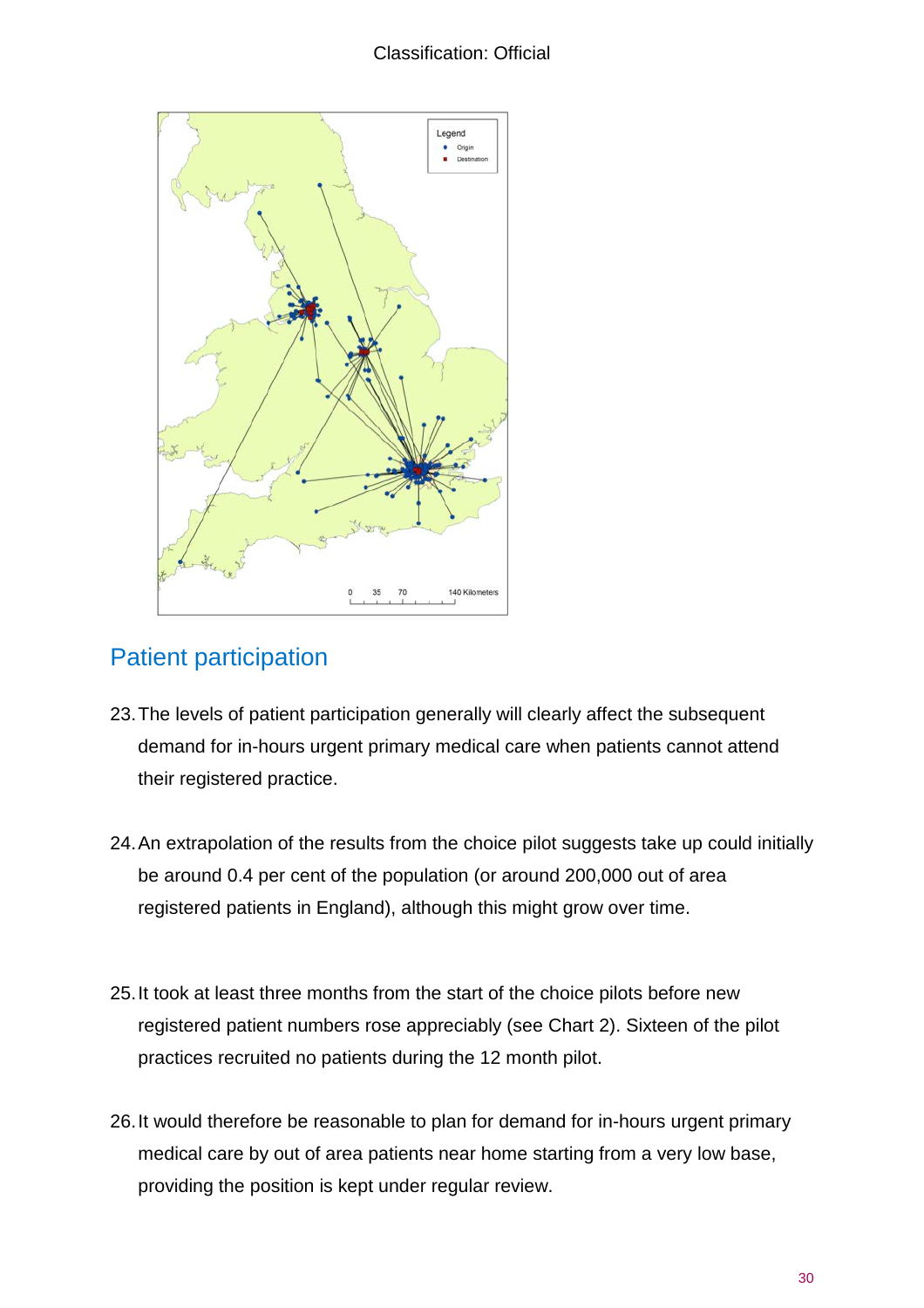

**Chart 2 – Patient participation in the choice pilot**

### Patient characteristics

- 27.Based on findings from the choice pilot, patients who choose to register out of area away from home have, thus far, been typically younger, in work and without complex health problems. If this remains the case through national roll-out then the demand for clinically necessary home visits is likely to be low. However, this will need to be kept under review as a growing numbers of patients choose to register out of area without home visits.
- 28. The choice pilot also showed that most out of area patients lived in close proximity to – but outside of – the registered practice area. For this group of patients, the benefits of choosing a practice that they can conveniently access for routine care or advice may outweigh the fact that the same practice is unable to carry out a home visit when needed or that they may have to travel further when unwell. This group of patients should not, in general, need to access alternative arrangements for urgent in-hours primary medical care on the basis they will seek and be able to attend for routine appointments at their registered practice.
- 29. Where patients rely on frequent home visits from their GP practice, or have frequent periods of time at home during which they would normally attend their GP practice, they clearly need to choose a practice within a reasonable travelling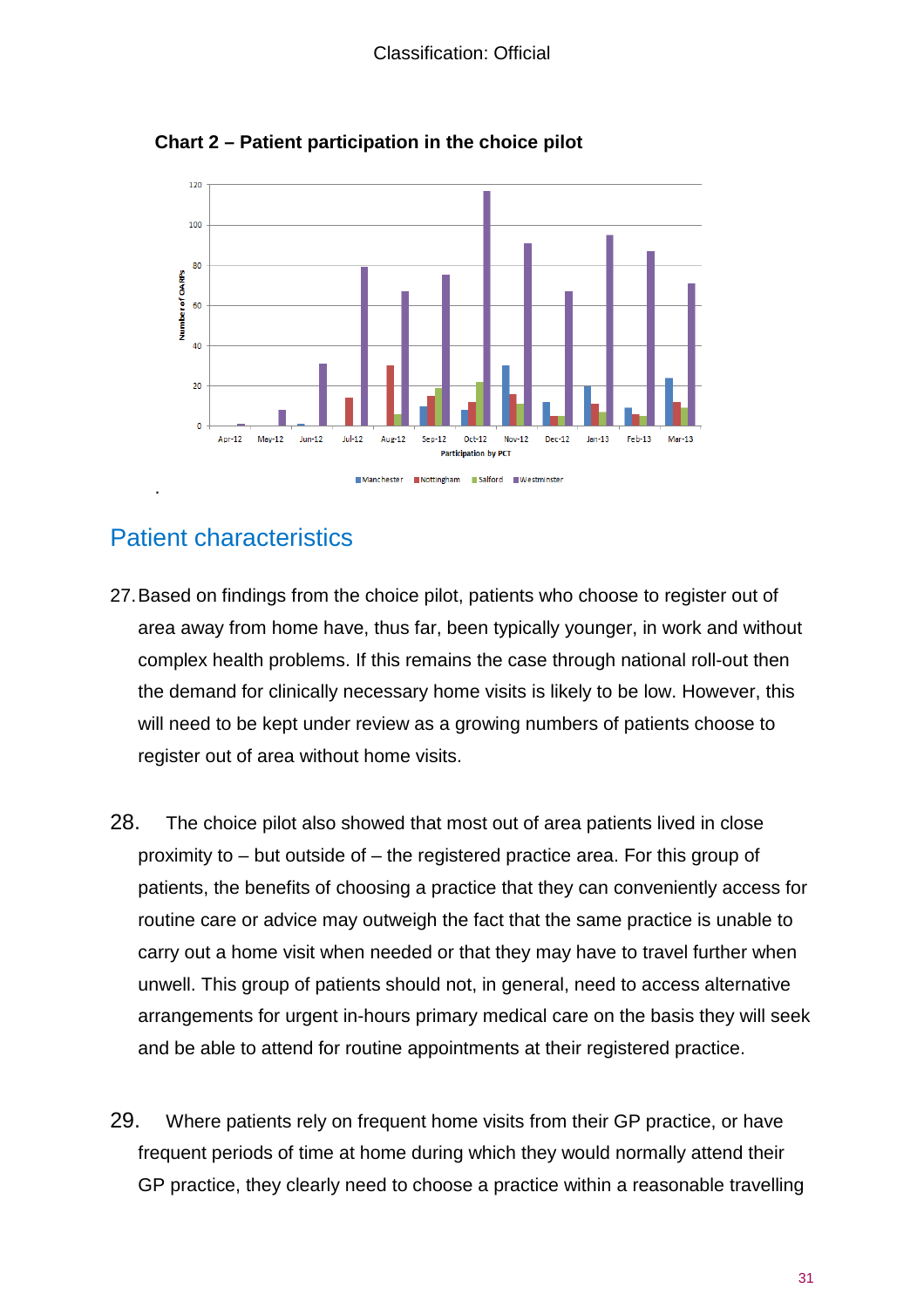#### Classification: Official

distance of where they live i.e. it unlikely to be clinically appropriate or practical for them to be registered out of area without home visits.

- 30.If a practice registers a patient who lives out of area without home visits but subsequently establishes that it is no longer clinically appropriate or practical for them to be registered away from home (e.g. they develop and illness or injury which will require ongoing care, with a potential need for home visits or regular attendance at a GP surgery) the practice may advise such patients to register with a local practice near their home from which they are better able to receive the health care specific to their needs. It is therefore important patients are advised of this prospect at the point of their registration. If the practice determines removal from the patient list is necessary without patient agreement the practice will want to be satisfied it can justify this on reasonable grounds excluding medical condition.
- 31. While initial registration without home visits can be refused by GP practices on clinical grounds there is currently no equivalent exception in the contract for subsequent removing such patients. NHS England and GPC have agreed there needs to be such an exception and are therefore working with the Department of Health to consider an amendment to the regulations in this regard. The change is likely to come into force for 1 April 2015.
- 32.The choice pilot identified four distinct groups of out of area patients based on their circumstances and main reason for registering 'out of area' (see Chart 3). The choice pilot evaluation indicated that two in three out of area patients said that they had not actually changed GP practice, including those who had moved house but stayed with the same practice. This would suggest that out of area registration for the main part will largely support registrations within existing local health economies rather than between distant health economies.

#### **Chart 3 – The four groups of out of area patients**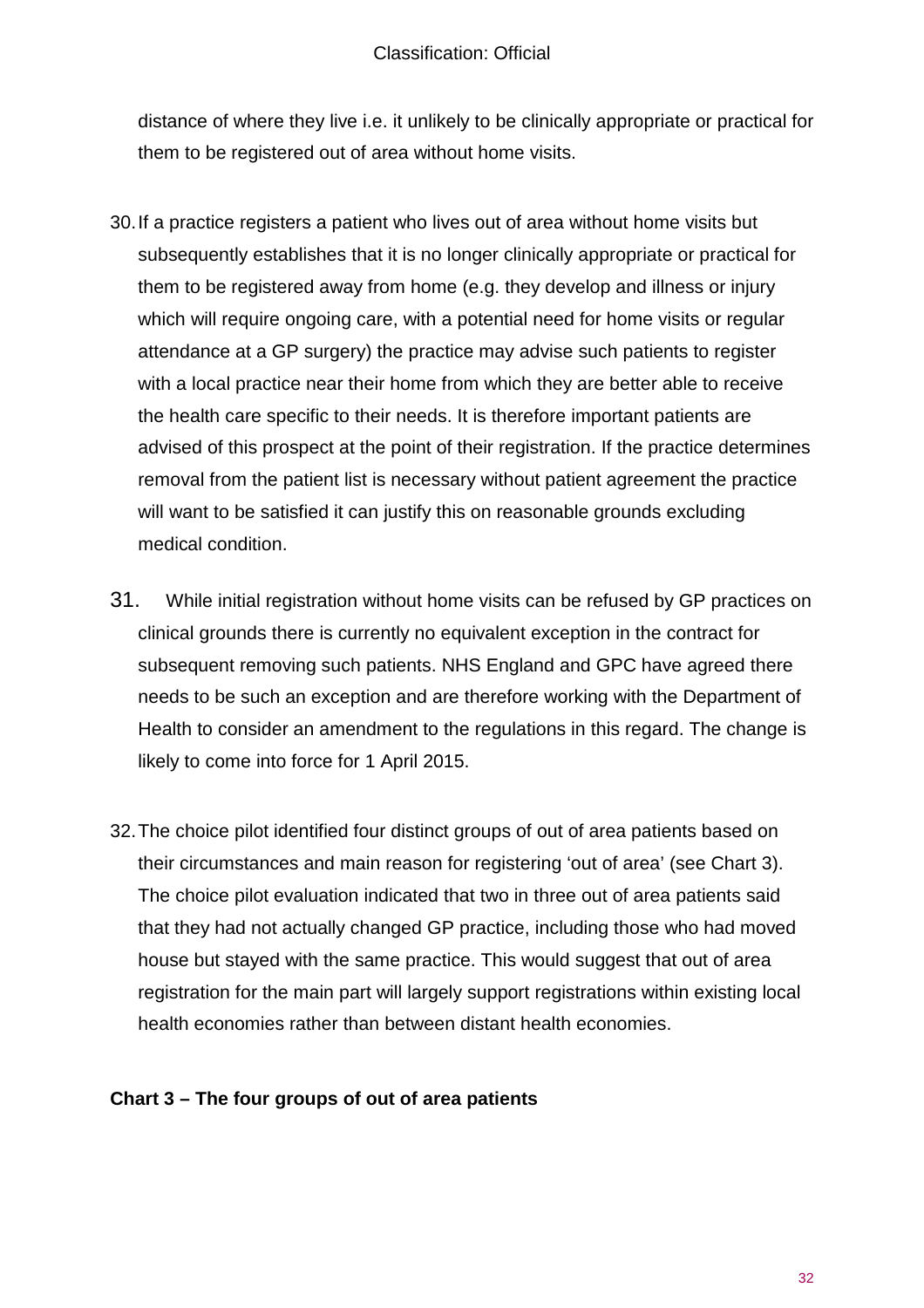### Classification: Official



- 33.Modelling based on the choice pilots suggests in broad terms (and subject to a number of assumptions) that, on average, for every five patients registering as an out of area patient, only one patient will register with a practice outside the area team in which they are currently registered.
- 34.All charts and figures relating to the choice pilot are derived or reproduced from ['Evaluation of the choice of GP practice pilot, 2012-13, Final report'](http://www.piru.ac.uk/assets/files/General%20Practice%20Choice%20Pilot%20Evaluation.pdf) published by the Policy Research Unit in Policy Innovation Research (PIRU)Department of Health Services Research & Policy, London School of Hygiene and Tropical Medicine.

### Out of hours primary medical care services

- 35.GP practices that retain 24 hour responsibility for their registered patients will not have to provide or secure out of hours services for their out of area patients when they are not in the practice area.
- 36.CCGs commission out of hours primary medical care services for their area (except where 24-hour responsibility is retained under the GP contract) as a delegated function and they will continue to meet the routine out of hours needs of the local population, which includes those patients not registered for primary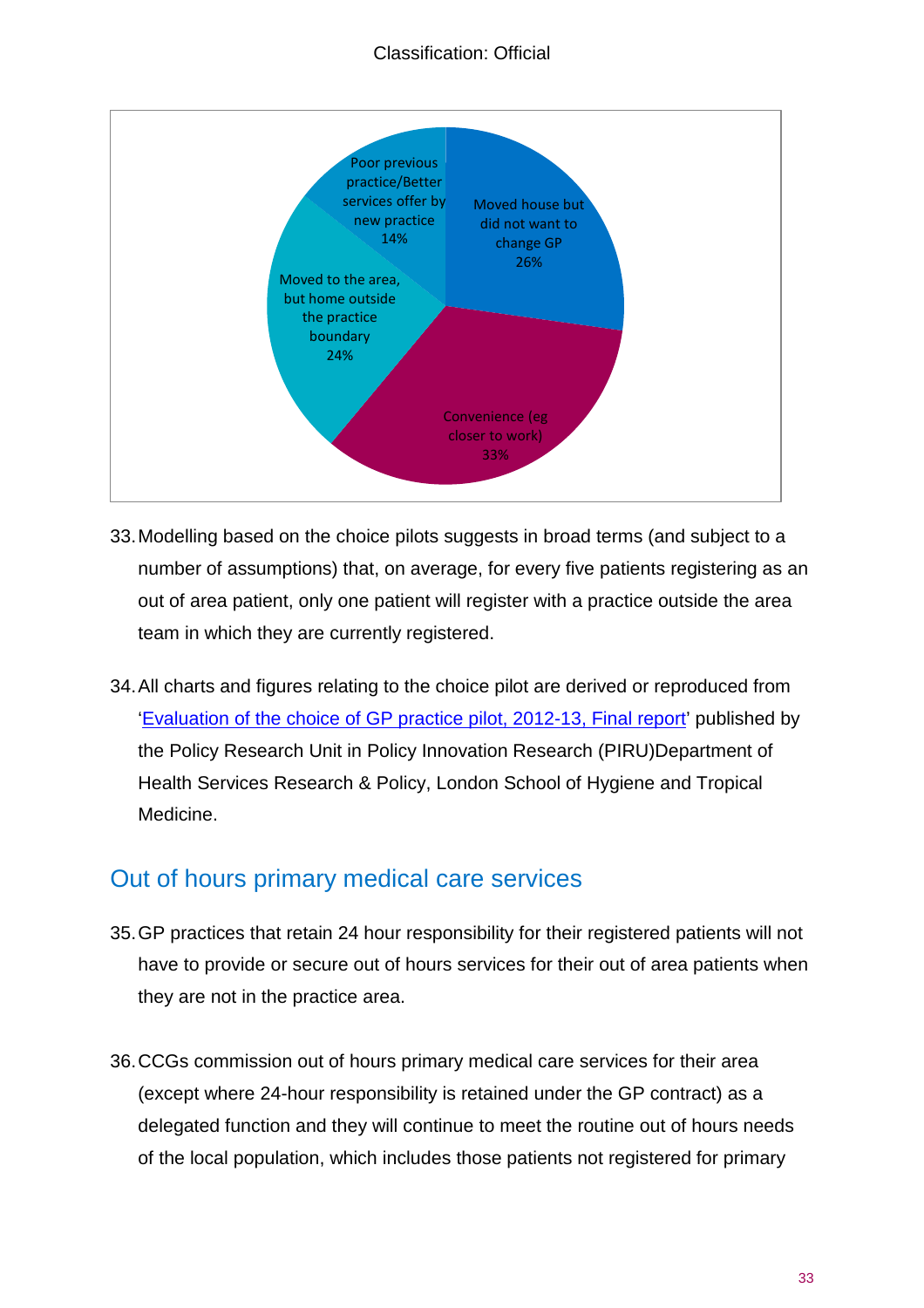medical services in their area as well those registered with an opted out practices. CCG commissioned out of hours services can therefore already provide for out of area patients where:

- they live in the CCG area where the service is requested but are registered with a practice that is outside that CCG area; or,
- are registered with a practice in the CCG area where the service is requested but the practice has opted out of providing out of hours services (i.e. the patient does not live in the CCG area but is present in the area out of hours).
- 37.This will include provision for consultations including home visits for the local population during the out-of-hours period from 6:30pm to 8am Monday to Friday, bank holidays and at weekends.
- 38.CCGs will need to ensure that their local provider arrangements recognise this new category of patient and that these are integrated into their local arrangements including overall urgent care strategies.
- 39.All out of area patients will be able to use NHS111 to direct them to out of hours services when at home.
- 40. Where the out of area patient is registered with a practice that continues to provide out of hours the patient will be able to access those services as any other registered patient of the practice when they are in the practice area.

# Protecting vulnerable patients/people from abuse and neglect

41.The design of local arrangements for in-hours urgent primary medical care for out of area patients will need to consider the needs for protecting vulnerable patients/people (including children, older people and those with learning disabilities or mental/physical disabilities).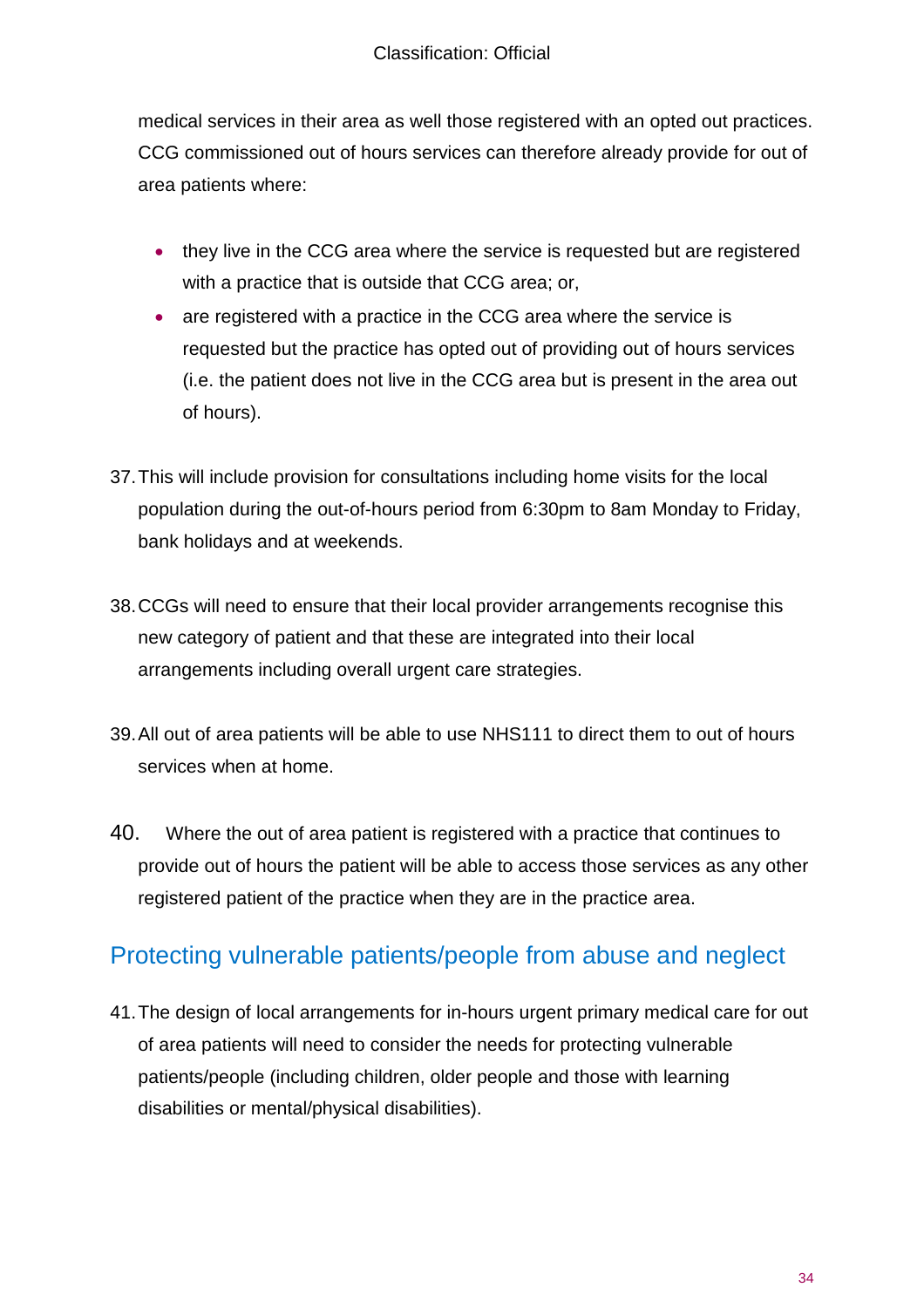- 42.GP practices are clearly an important link in the safeguarding chain, working and sharing information with other agencies in the health and social care system. This link will need to be maintained through the arrangements that area teams put in place to deliver in-hours urgent primary medical care to out of area patients, including allowing action to be taken if there are concerns. Access to patient records and local knowledge are important in these cases, so there will need to be clear local protocols in place to allow for communication, including urgent discussion, with the out of area patient's registered practice and where necessary their former 'home' practice when there are concerns raised, including informing the local authority when appropriate.
- 43.Where the appropriateness of an out of area patient's registration is drawn into question when accessing in hours urgent primary medical care at home because they are in a vulnerable condition and their health needs cannot be appropriately met, this should be raised with the out of area practice to consider whether it remains appropriate for them to be registered this way and if the patient should subsequently be invited to register with a practice closer to home. Clinical governance and patient deregistration are covered in the main guidance document.

# Financial arrangements

- 44.Area teams will face some additional costs as a result of funding access to urgent primary medical care (including where necessary home visits).
- 45.NHS England is considering whether there should be a reduction in the capitation payment made to practices for out of area registered patients to offset these additional costs. NHS England will review data from the first six months of national implementation to establish the likely ongoing costs and the basis for determining a possible future reduction. Proposals will be subject to discussion with GPC.
- 46.The default position (i.e. until any changes are otherwise made to the contract) is that practices will receive the same capitation fee for out-of-area patients as for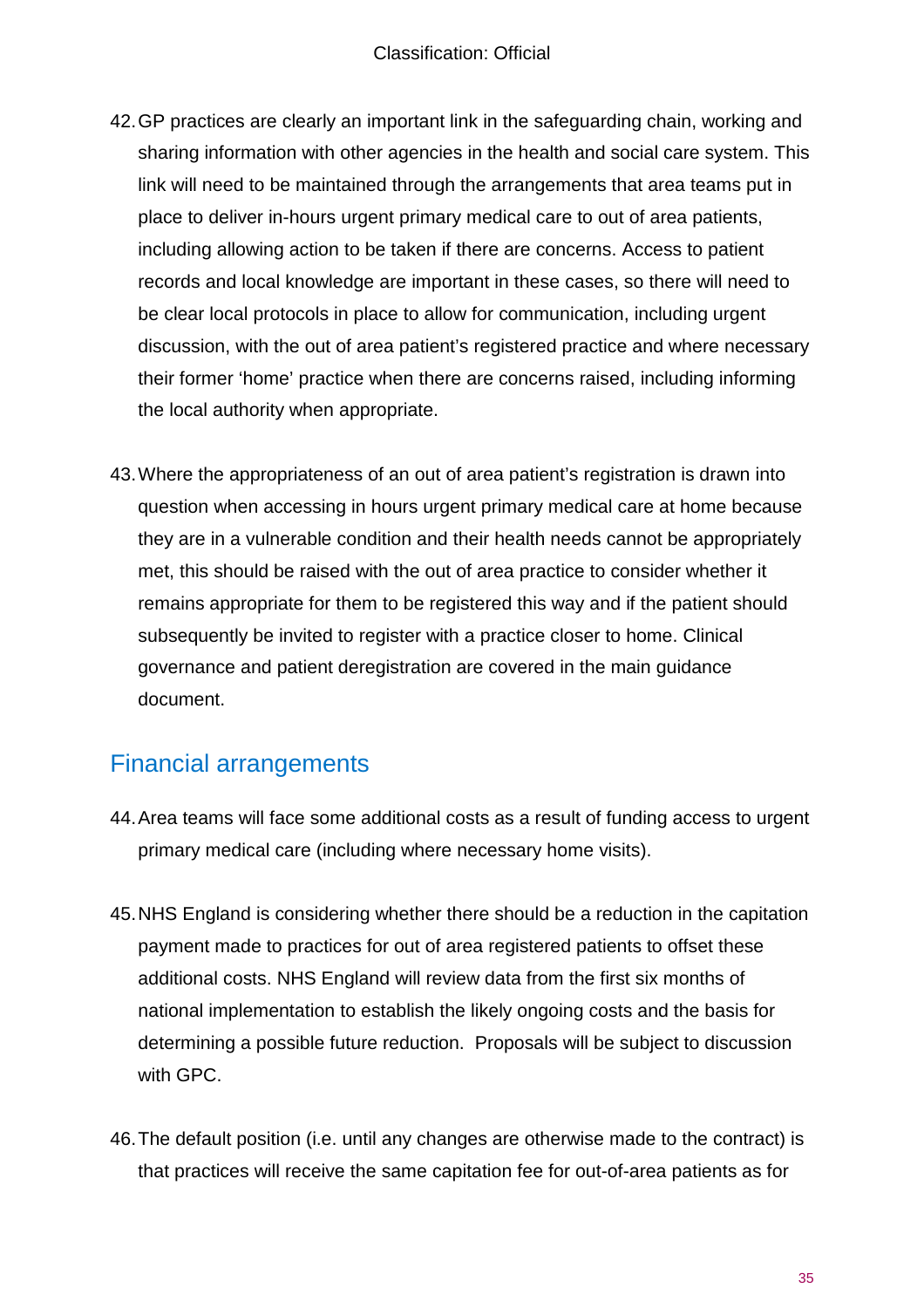any other patient. This means that where patients register out-of-area, the area team for the practice the patient is joining would need to fund their capitation payment. In addition, the area team covering the area where that patient resides (which may be the same or a different area team) would need to commission inhour services in line with the guidance in this document. All area teams will need to manage any additional costs that may arise from these arrangements from within their existing primary care budgets.

# Information flows and monitoring

#### Patients registered as out of area patients

- 47.NHS England is working with the National Health Application and Infrastructure System (NHAIS) to identify how best to manage the introduction of out of area registration as a new registration category alongside permanent or temporary registration.
- 48.For the foreseeable future out of area registration is expected to be captured as any other permanent registration but with a manual (free text) note in the registration system confirming out of area patient registration (as it was managed in the pilot arrangements). NHAIS will provide area teams with monthly reports of the numbers of patients residing in their area who are registered out of area. We will confirm separately when this reporting will commence.

#### In-hours urgent primary medical care to out of area patients at home

- 49.Area teams will need to ensure commissioned providers have systems in place to report, in a secure and timely fashion, details of any clinical attendances to the out of area patient's registered practice.
- 50. Area teams will also need to ensure their local arrangements for delivering inhours urgent primary medical care include quarterly reporting to them on the number of i) attendances by out of area registered patients and ii) any home visits. This information will be requested from area teams and collated nationally to support evaluation and ongoing development of out of area registration.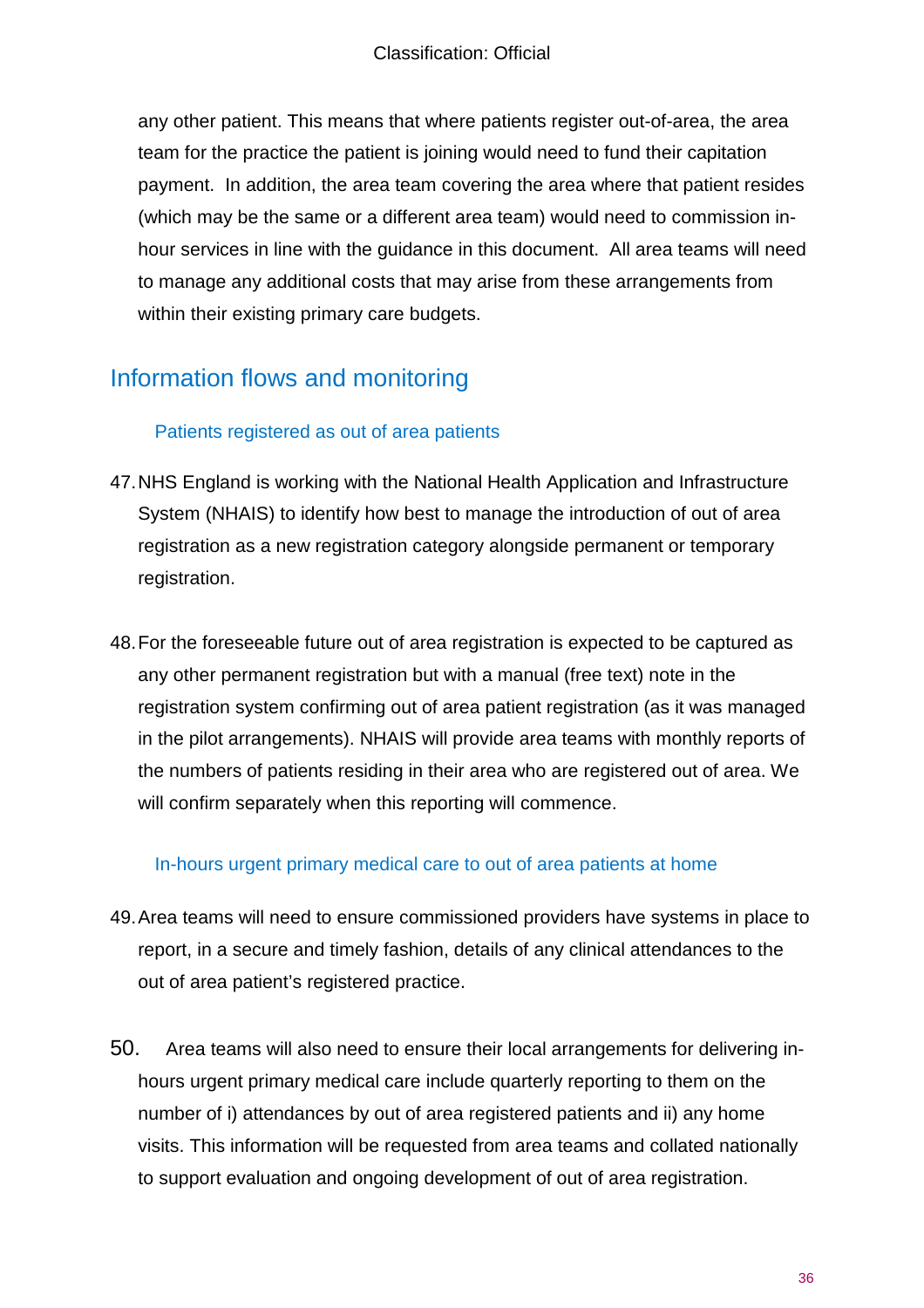## **Communications**

- 51.While out of area patients will be directed to NHS 111 when they wish to access in-hours urgent primary medical care when at home, area teams will need to ensure information is readily accessible to other providers and to patients on the arrangements it has put in place.
- 52.This should include online information sources (NHS Choices, provider websites etc.) and information displayed at provider and other public sites as appropriate.
- 53.It will be important for each area team to be able to describe the services in place for out of area patients when at home and direct contact details should these be needed.

# Next steps

54.Area teams, should develop and mobilise (if they have not already) their plans for commissioning area wide service(s) for delivering urgent in-hours urgent primary medical care services where needed by out of area patients (registered without home visiting) from 5 January 2015.

55.In doing so area teams should:

- ensure in-hours urgent primary medical care services provide access to a local provider for a consultation with a GP or other healthcare professional and where necessary home visits;
- use the national enhanced service specification when commissioning services from GP practices;
- ensure the details of local services are made available to NHS 111 and held on the Directory of Services;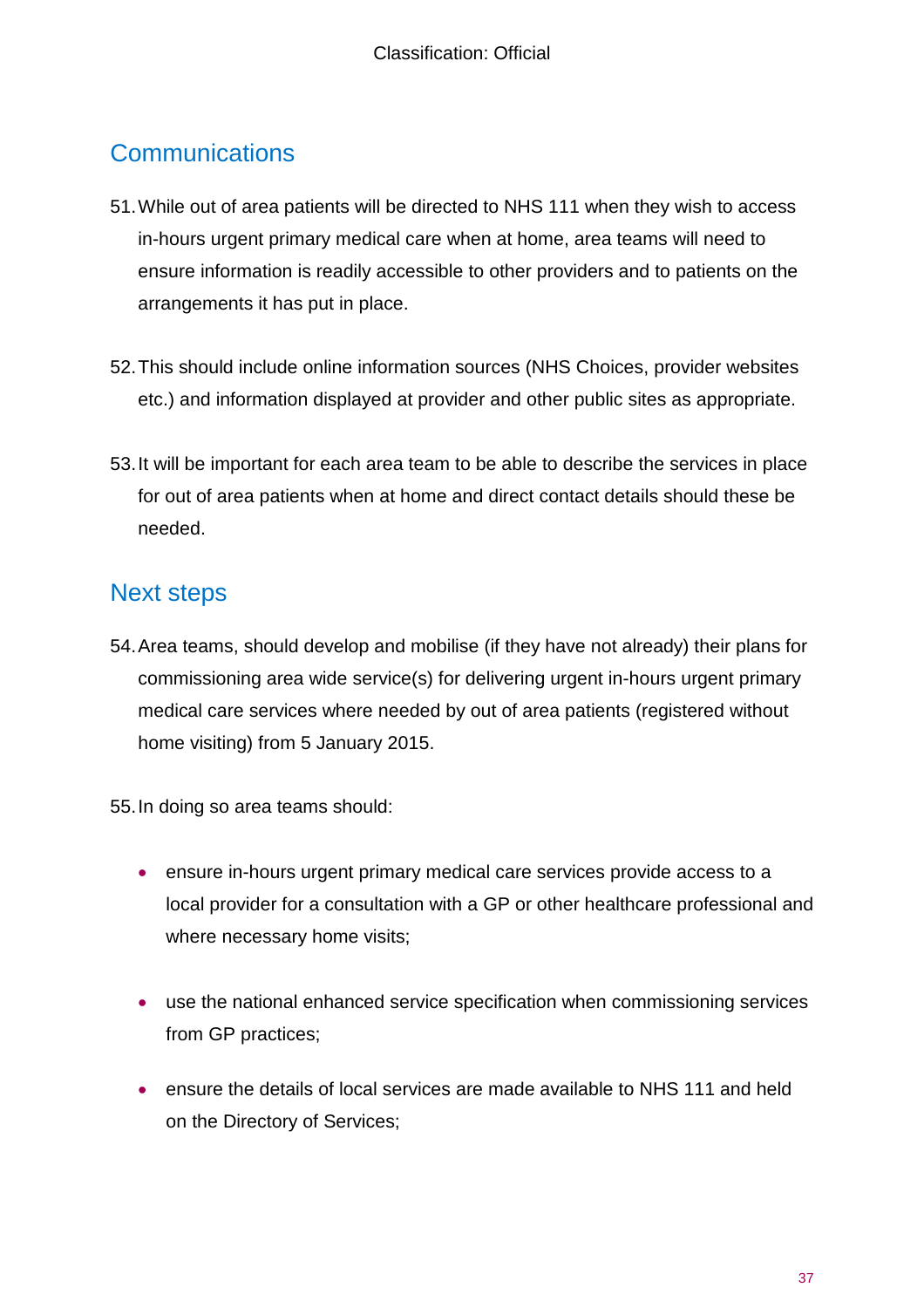- ensure commissioned services include arrangements for safeguarding vulnerable patients/people;
- plan for additional cost pressures (but note the outstanding position on reducing capitation payments and seek to ensure provider funding is based on payment for activity only);
- note learning from the choice pilot which anticipates demand will grow slowly and from a low base;
- keep under review the number of patients who register out of area without home visits and as necessary review and update local area-wide arrangements to ensure there is capacity to meet anticipated demand;
- monitor the number of attendances by out of area patients (including home visits) and report these quarterly (arrangements for reporting will be confirmed in due course);
- ensure that opening times and direct contact details for these local services are available on NHS Choices.
- 56. CCGs are reminded that their out-of-hours services should already deliver appropriate care to patients who live in the area but who are not registered with a local GP practice. CCGs will want to ensure these arrangements recognise out of area registered patients as a discrete cohort.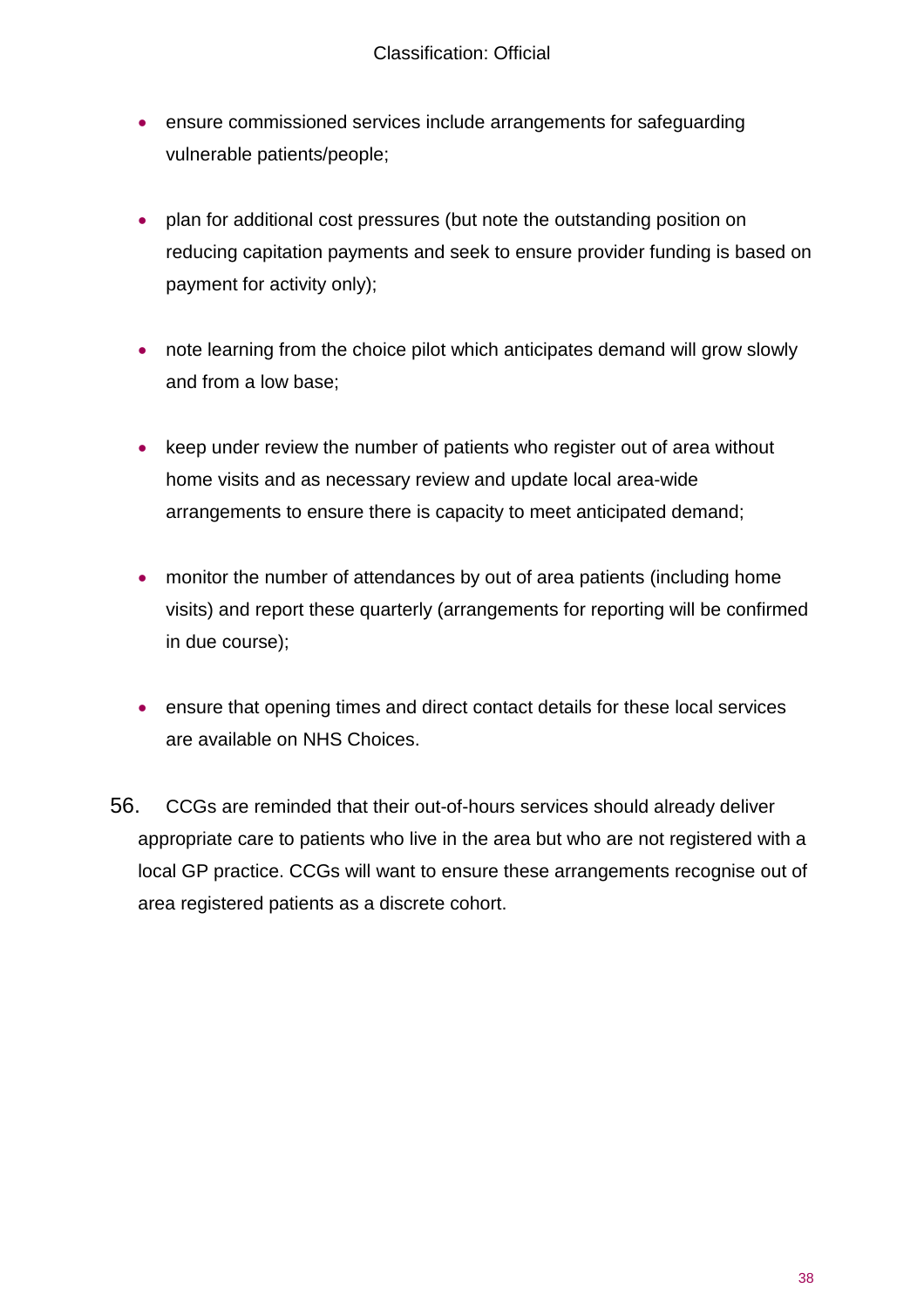# <span id="page-38-0"></span>**ANNEX B**

### **Out of area registration - GMS contract change (Reg 26B)**

#### **"Registered patients from outside practice area: variation of contractual terms 26B.**

- (1) A contractor may, on or after 1st October 2014, accept onto its list of patients a person who resides outside of the area referred to in regulation 18(1)(d) (the contractor's "practice area").
- (2) Subject to paragraphs (4) and (5), the terms of the contractor's contract specified in paragraph (3) must be varied so as to require the contractor to provide to the person any services which the contractor is required to provide to its registered patients under the contract as if the person resided within the contractor's practice area.
- (3) The terms of the contract specified in this paragraph are—
	- (a) the terms under which the contractor is to provide essential services;
	- (b) the terms under which the contractor is to provide for arrangements to access services throughout core hours;
	- (c) the terms under which the contractor is to provide out of hours services; and,
	- (d) the terms which give effect to the following provisions of Schedule 6 (other contractual terms)— .
		- (i) paragraph 2(1) (attendance at practice premises)
		- (ii) paragraph 3(2)(a) (attendance outside practice premises), and
		- (iii) paragraph 17(2) (refusal of applications for inclusion in the list of patients).
- (4) Where the contractor is required to provide services to a patient in accordance with arrangements made under paragraph (1), the contract must also be varied so as to include terms which have the effect of releasing the contractor and the Board from all obligations, rights and liabilities relating to the terms specified in paragraph (3) (including any right to enforce those terms) where, in the opinion of the contractor, it is not clinically appropriate or practical under those arrangements—
	- (a) to provide the services or access to services in accordance with those terms; or,
	- (b) to comply with those terms.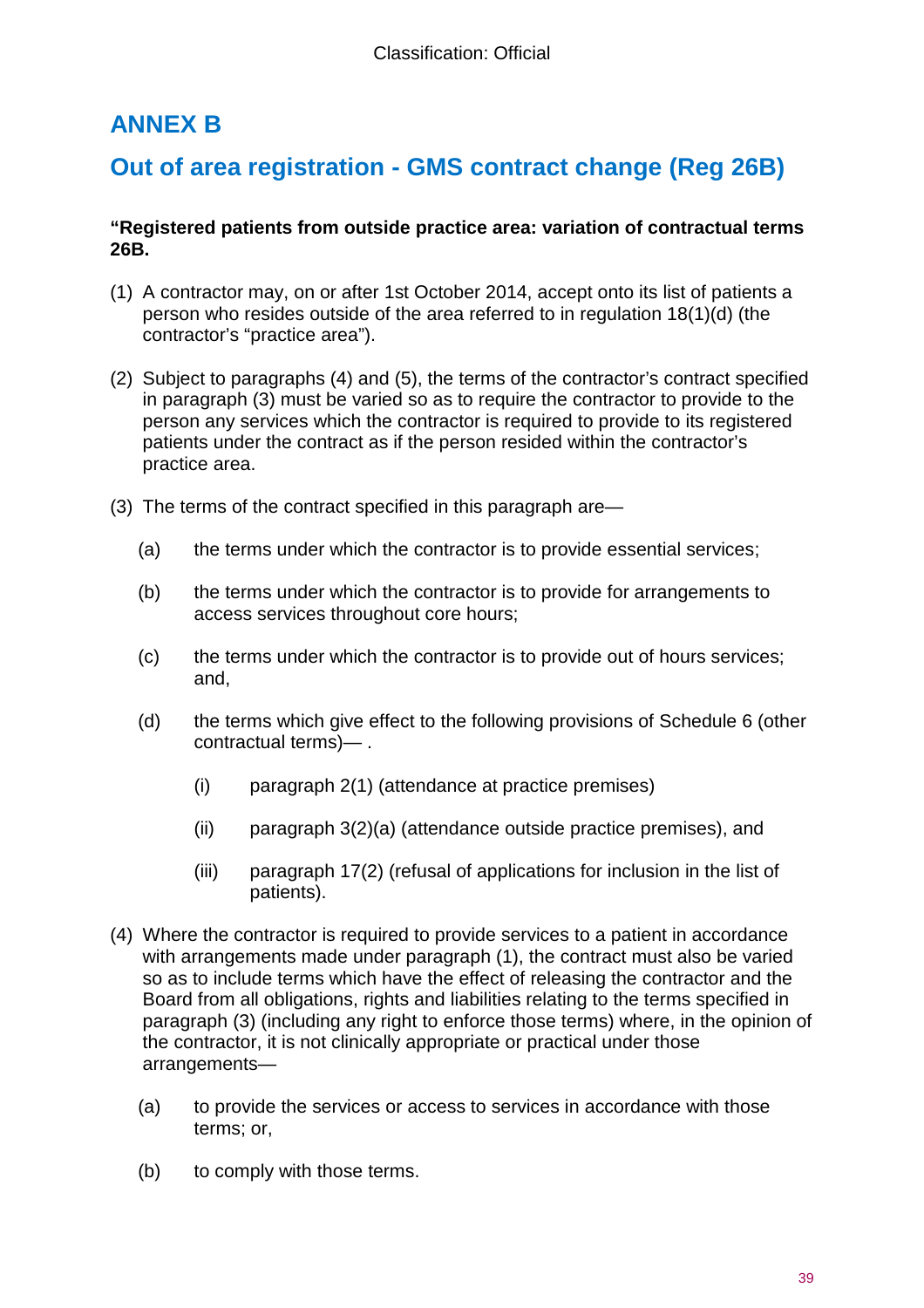- (5) The contract must also include a term which has the effect of requiring the contractor to notify a person in writing, where the contractor is minded to accept that person on its list of patients in accordance with arrangements made under paragraph (1), that the contractor is under no obligation to provide—
	- (a) essential services if, at the time treatment is required, it is not clinically appropriate or practical to provide primary medical services given the particular circumstances of the patient;
	- (b) out of hours services if, at the time treatment is required, it is not clinically appropriate or practical to provide such services given the particular circumstances of the patient; or,
	- (c) additional services to the patient if it is not clinically appropriate or practical to provide such services given the particular circumstances of the patient."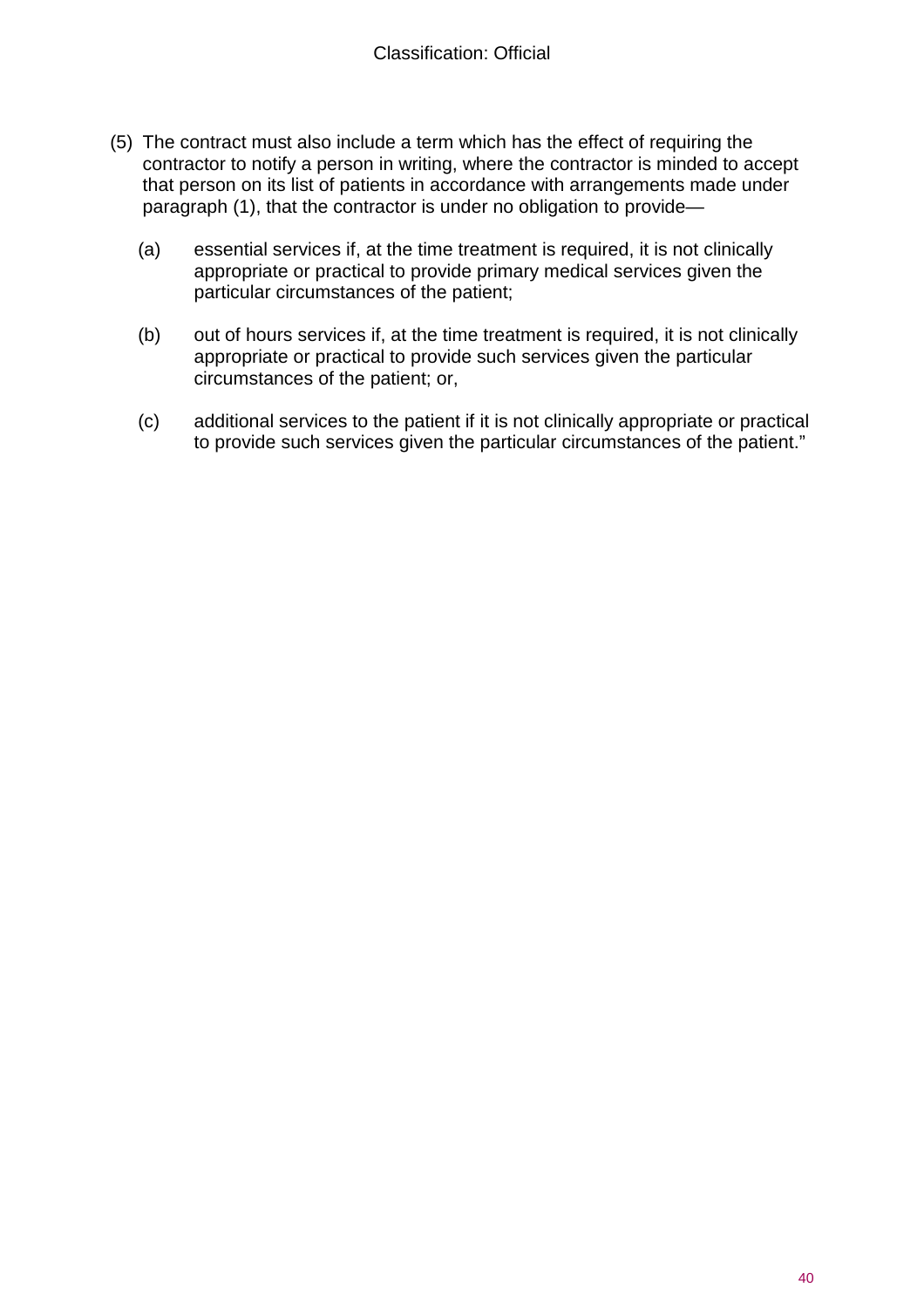# <span id="page-40-0"></span>**ANNEX C**

### **Out of area registration - categories of registered patient**

### **Registered NHS patients.**

This is the normal category of GP registration (sometimes referred to as permanent or full registration) and covers patients who live:

- within the practice's area
- within the practice's outer boundary area (where such a boundary exists)
- outside the practice's area.**[2](#page-7-0)**

They are entitled to the full range of services provided by their practice, including home visits where clinically necessary.

### **\*\*NEW\*\* Out of area registered patient**

These are people, living outside the practice's area, accepted as registered NHS patients by GP practices but without home visiting obligations as the practice has decided this is clinically appropriate and practical to register in this way.

Such patients are able to access all services provided by the practice, except home visits, immediately necessary and emergency treatment needed whilst they are away from and unable to attend the registered practice. Those patients will access urgent primary medical care when at home through NHS 111.

### **Temporary residents**

These are people who are in an area for more than 24 hours, but less than three months and are accepted by GP practices (with open lists) to be treated on a temporary basis.

Temporary residents are able to access the full range of services provided by the practice, but their medical records remain with their registered practice, and details of treatment at their temporary practice should be passed back.

### **People requesting immediately necessary treatment**

A practice is obliged to provide such treatment, during core hours (8am to 6.30pm), to people who:

- (i) have been refused registration and are not registered with another practice in the local area
- (ii) have been refused acceptance as a temporary resident; or
- (iii) who are present in the practice's area for less then 24 hours.

 $2$  Those registered prior to 1 October 2014 and those registered after 1 October 2014 where the GP practice agrees to register but decides it is not clinically appropriate or practical (or needed) to register without access to home visits etc.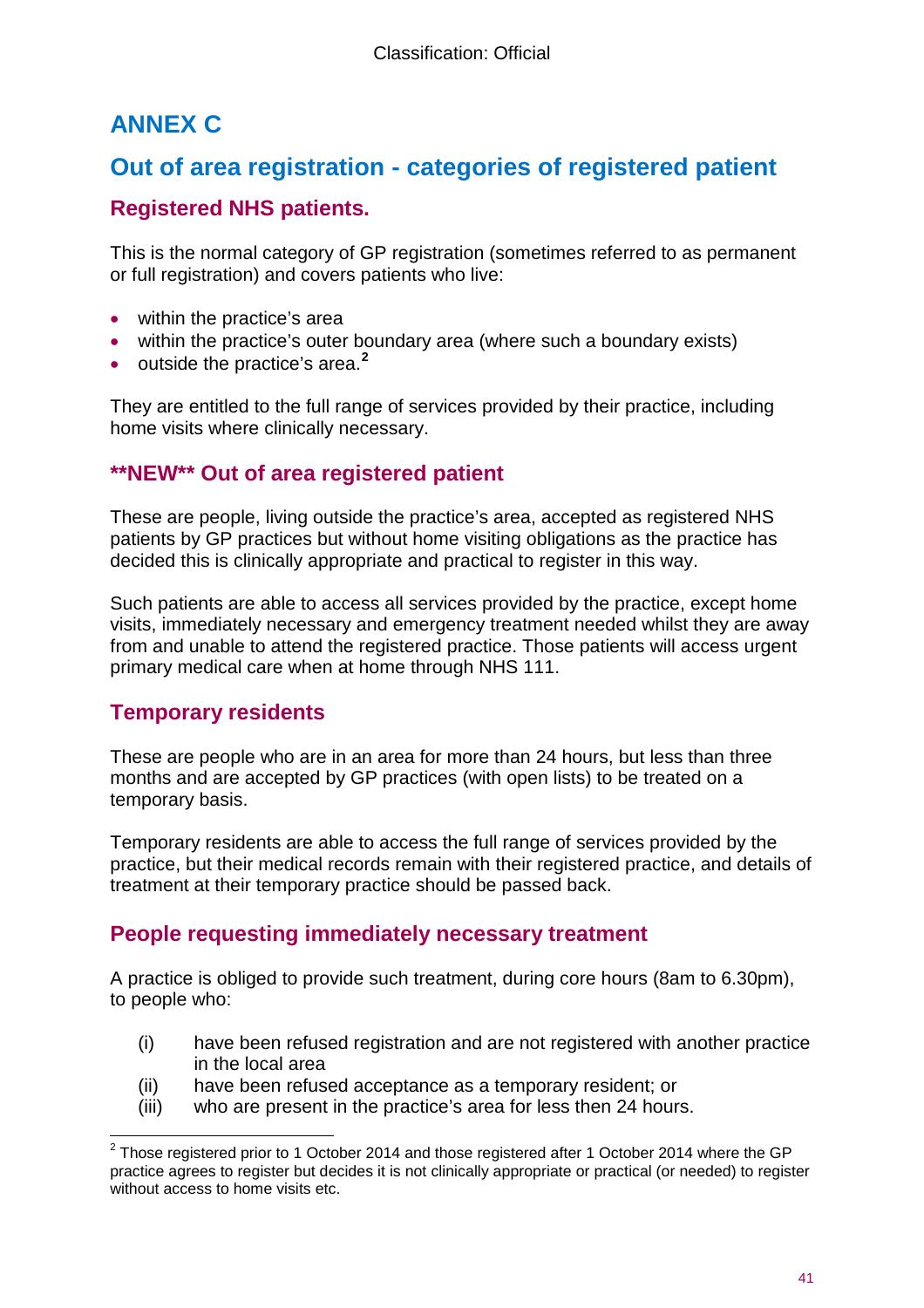This obligation continues for 14 days beginning on the date the person's application to register or for acceptance as a temporary resident was refused, and ending when they are so accepted by another practice if sooner in the case of (i) and (ii), or up to 24 hours in the case of (iii) so long as the person remains within the practice's area.

*Given the criteria above the obligation to provide immediately necessary treatment does not apply to patients who permanently reside in a local practice area but have chosen to register with a practice outside the practice area.*

### **People requesting immediately necessary treatment owing to an accident or emergency**

The practice is obliged to provide this during core hours where the accident or emergency takes place anywhere in the practice's area.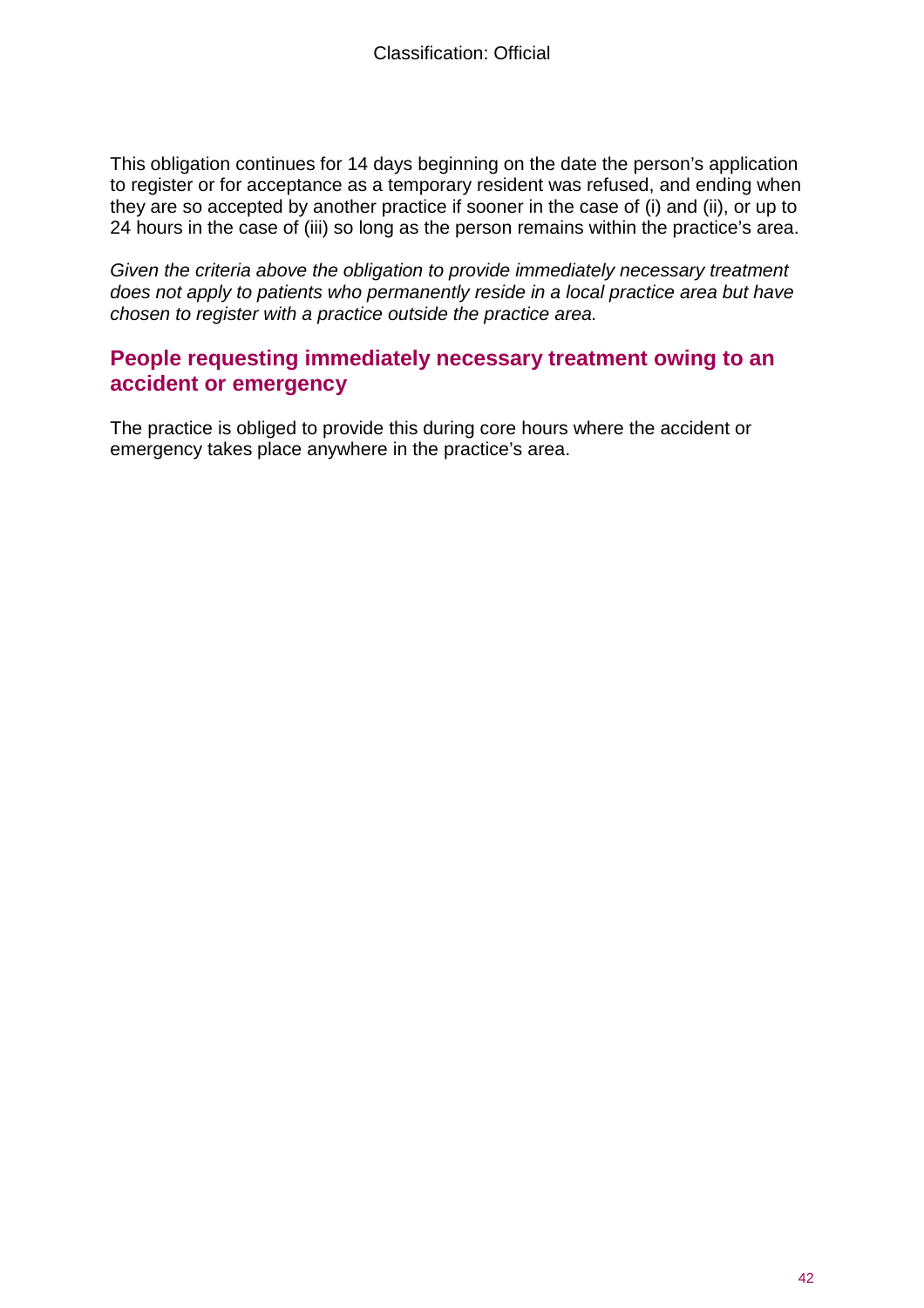# <span id="page-42-0"></span>**ANNEX D**

# **Out of area registration - model communication for GP practices**

**Suggested text for GP practices to incorporate into letters to patients registered as out of area patients (without home visiting) on who to contact when have an urgent care need**

#### **Out of area registration (without home visits): who to contact**

We have recently registered you at the practice as an 'out of area' registered patient. We are aware that you live outside the practice area (catchment area) and when we registered you we explained that we are not required to provide you with a home visit.

You may on occasion, develop an urgent illness or injury at home that means attending the GP surgery as normal would not be appropriate.

If you require a GP please contact the practice in the first instance. If we determine you need access to services local to where you live we may ask you to call NHS 111.

In these circumstances NHS 111 will direct you to the local service that has been established by NHS England for patients such as you. This local service could be a GP practice near to where you live, the local walk-in or urgent care centre, A&E or minor injuries unit.

This local service will then decide if you can attend for an urgent face to face appointment with a healthcare professional or if a home visit is needed which will be based on your individual circumstances.

If this is in the out-of-hours period when GP surgeries are normally closed – between 6:30pm and 8:30am weekdays and during weekends – NHS 111 will direct you to the local out-of-hours provider.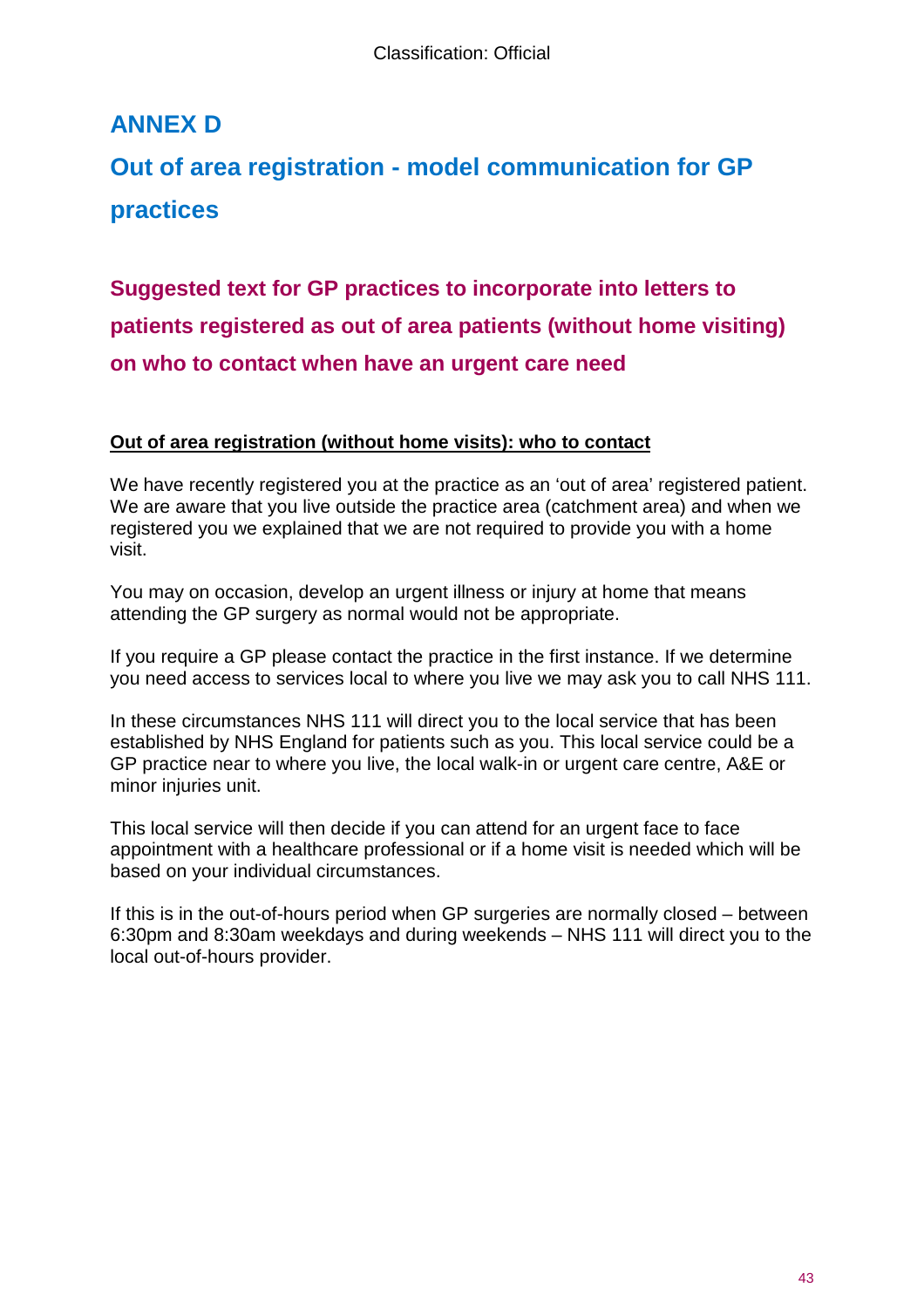# <span id="page-43-0"></span>**ANNEX E**

# **Out of area registration - model communication for GP practices**

**Suggested text for GP practices to incorporate into leaflets and letters to patients setting out details of the out of area registration without home visiting**

#### **Out of area registration:**

New arrangements introduced from January 2015 give people greater choice when choosing a GP practice. Patients may approach any GP practice, even if they live outside the practice area, to see if they will be accepted on to the patient list.

GP practices have always had the ability to accept patients who live outside their practice area. Regardless of distance from the practice, the practice would still provide a home visit if clinically necessary.

The new arrangements mean GP practices now have the option to register patients who live outside the practice area but without any obligation to provide home visits.

Out of area registration (with or without home visits) is voluntary for GP practices meaning patients may be refused because they live out of area.

If your application is considered the GP practice will only register you without home visits **if it is clinically appropriate and practical in your individual case**. To do this we may:

- Ask you or the practice you are currently registered with questions about your health to help decide whether to register you in this way
- Ask you questions about why it is practical for you to attend this practice(for example, how many days during the week you would normally be able to attend)

If accepted, you will attend the practice and receive the full range of services provided as normal at the surgery. If you have an urgent care need and the surgery cannot help you at home we may ask you to call NHS 111 and they will put you in touch with a local service (this may be a face to face appointment with a local healthcare professional or a home visit where necessary).

We may decide that it is not in your best interests or practical for you to be registered in this way. In these circumstances we may offer you registration with home visits, for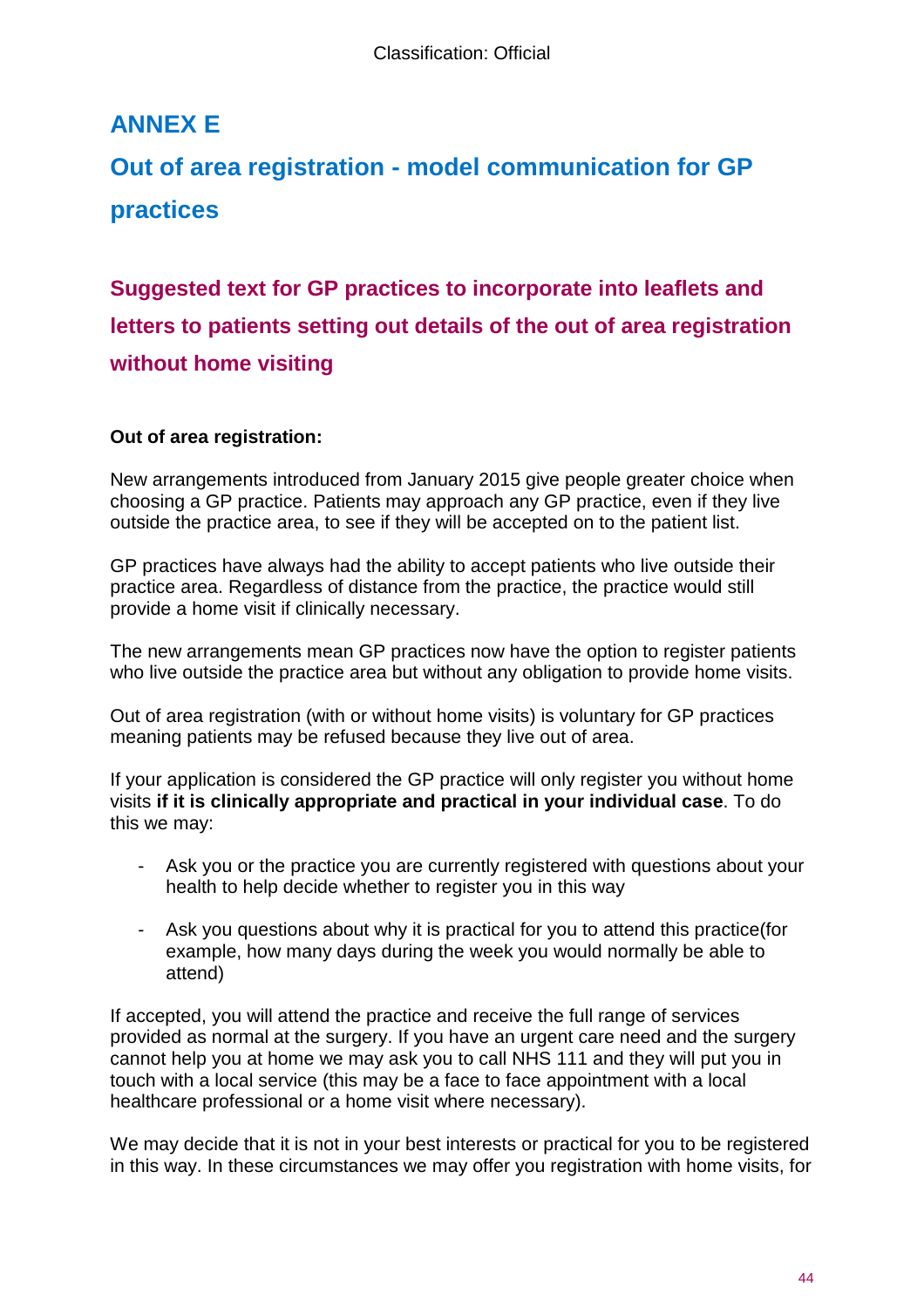example, if you live just outside the practice area or we may not register you and advise you should seek to register (or remain registered) with a more local practice.

If accepted but your health needs change we may review your registration to see if it would be more appropriate for you to be registered with a GP practice closer to your home.

This new arrangement only applies to GP practices and patients who live in England. For further information visit the NHS Choices website [\(www.nhs.uk\)](http://www.nhs.uk/)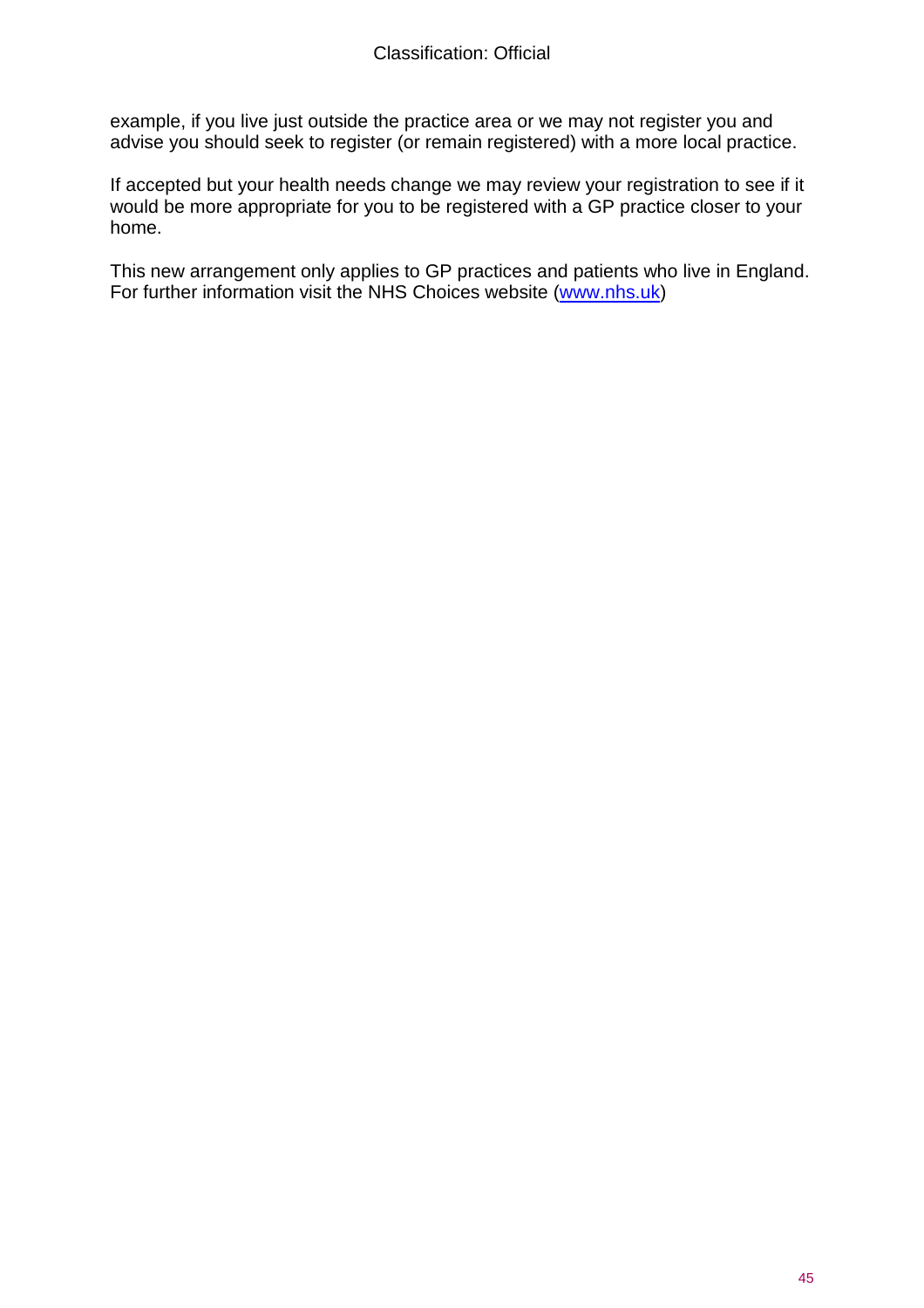# <span id="page-45-0"></span>**ANNEX F**

# **GENERAL FAQs**

### **Existing patients**

#### **1. Can existing registered NHS patients who move out of area be registered as out of area patients without home visits?**

Existing registered patients who move home from inside the practice area to outside the practice area may be granted continued registration by GP practices (and must if the move is within any outer boundary area). However, continuing registration would mean no change in their status, that is, home visiting duties would still apply. This is because out of area registration with no home visiting duties can only be applied to *new* patient registrations.

If the GP practice wishes for the new out of area registration arrangement to apply the GP practice will first need to remove the patient from the practice list (on the grounds they have moved out of area) and then invite them to register under the new arrangements (assuming the patient wished to be registered this way and it was clinically appropriate and practical) making clear the implications of these in respect of home visits etc.

Where out of area registration without home visiting is offered in such circumstances GP Practices will need to support the patient to make an informed choice. This will mean making clear they remain free to register with a practice close to where they live who would be responsible for providing home visits if needed.

#### **2. Can existing registered NHS patients who live out of area be now registered without home visits obligations?**

No, existing registered patients who live out of area (i.e. those registered with the practice prior to 1 October 2014 as any other registered patient with access to home visits when needed) will continue to be registered in this way and the new arrangements do not apply retrospectively to such patients.

NHS England's interpretation of the regulations is that it would be unreasonable grounds for removing such patients from the practice list if that is with the aim of the practice seeking to release itself of home visiting duties for them and reregistering them as a new patient under these new arrangements.

#### **Different registration status**

**3. Would a practice have any obligation to visit a patient registered without home visiting obligations if they also have patients living in the same area but who are registered with access to home visits?**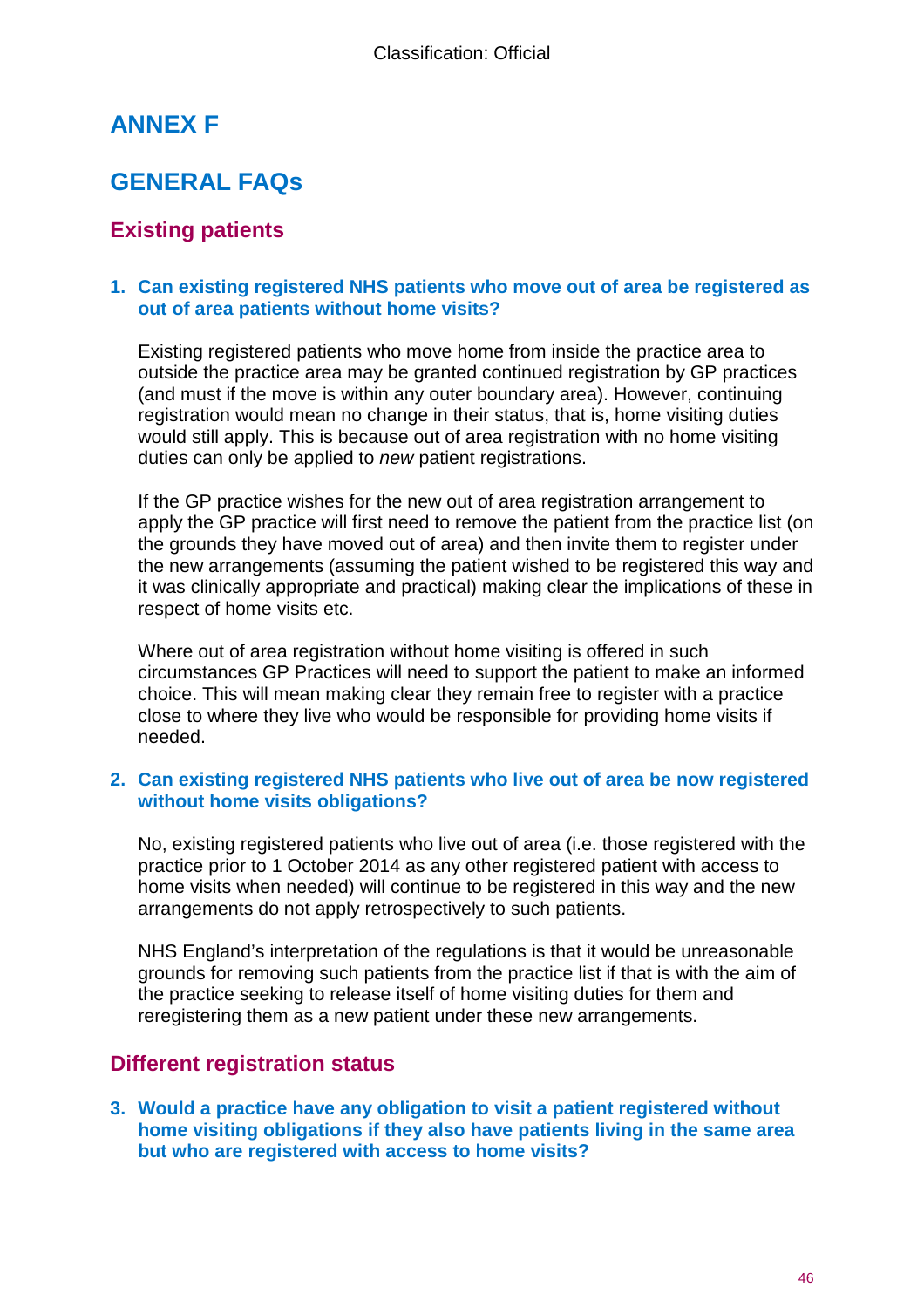The contract variation ensures there is no obligation or duty on practices to visit patients who have been registered without home visiting duties. The circumstances of other registered patients do not change this because the decision to register without home visits is made on individual basis to ensure it is clinically appropriate and practical to be registered that way (For example, even family members living in the same household outside the practice area could be registered with or without home visits).

#### **4. Can a practice refuse to accept an out of area patient who re-registers with them when they are ill and unable to travel to their new out of area registered practice? How would a practice receive funding for such patients?**

A practice could not refuse to accept registration of a patient who lives within their traditional practice boundary areas. Refusal to accept a patient onto a practice list must be in accordance with the regulations and not be discriminatory.

If a patient re-registered under these circumstances then the practice would be paid under normal global sum arrangements for that patient once accepted on to their list.

#### **5. Could practices be accused of acting in a discriminatory manner by refusing some patients requesting registration without home visiting obligations but accepting others?**

No, given the limitations of this type of registration, practices could not be charged with acting in a discriminatory manner as long as it can justify its reasons for refusal on clinical and practical grounds. Each registration should be reviewed on an individual patient basis and considered as to whether it is clinically appropriate and practical to accept that patient for registration without home visiting arrangements. This may not be the same for each patient seeking to register.

#### **6. Would a practice be in breach of contract if they remove an out of area patient from their list if that patient develops a condition which means it is no longer clinically appropriate or practical for them to be registered away from home?**

Practices should explain to patients when registering that, should this occur, they will be asked to consider registering with a practice closer to home.

#### **7. Can students be registered by university practices now as out of area patients without home visits?**

No, students continue to be treated as registered NHS patients.

**8. Can students remain registered with their 'home' practice because of these new arrangements rather than register with a university practice?**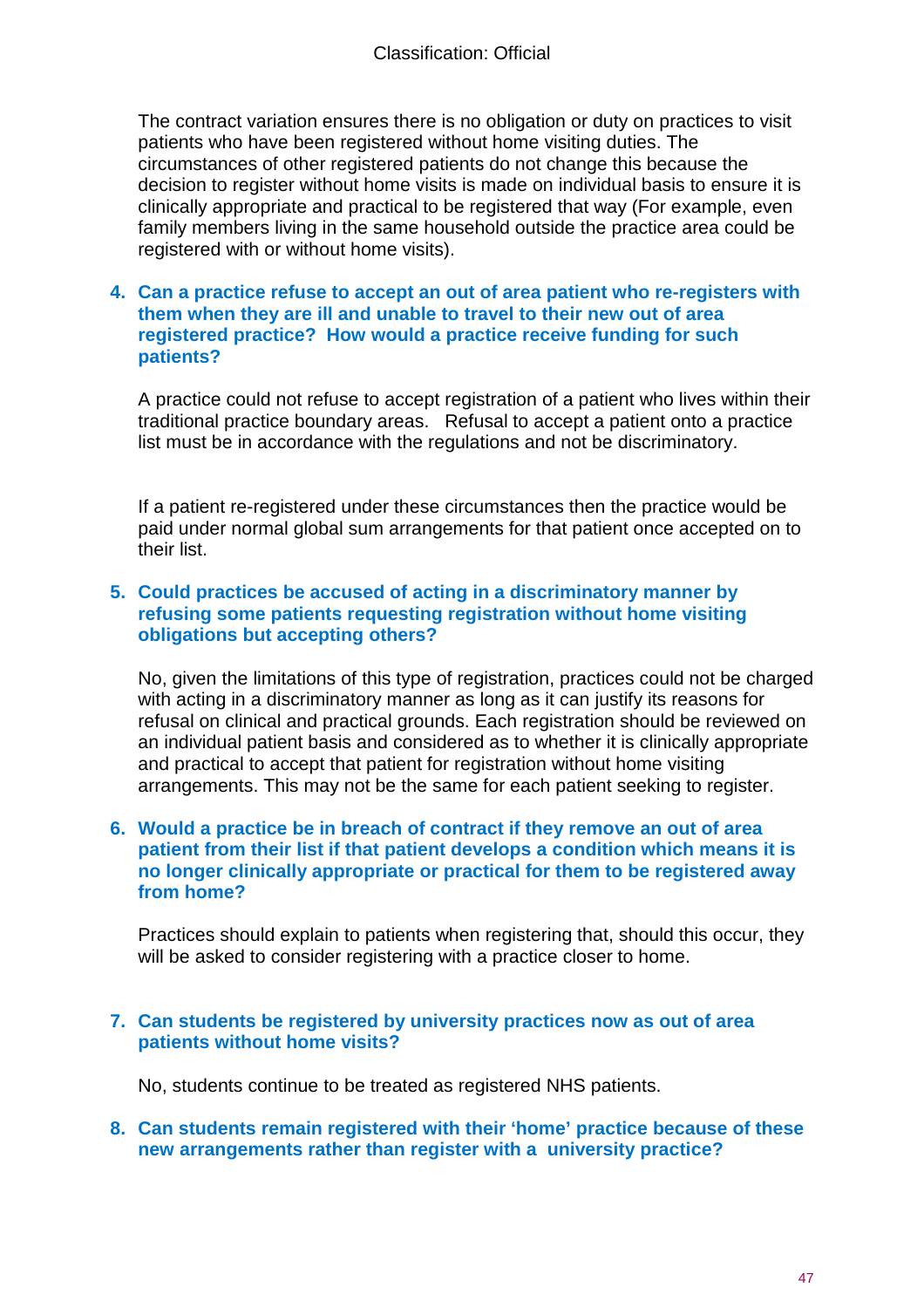Possibly, but it comes down to patient choice and it being clinically appropriate and practical to be registered away from home. If the student is unable to attend for routine appointments when needed it is unlikely to be practical. (see also answer to question 1).

### **Patient Assignments**

#### **9. Under the new arrangements can an area team assign patients to the practice if they live out of area?**

No, the area team cannot assign patients to practices without access to home visits. Only GP practices can decide if it is clinically appropriate and practical to register patients without home visits.

#### **10.Would it be appropriate for patients under a Violent Patients Scheme to be registered as an out of area patient with home visits?**

It would not be appropriate for violent patients as this necessitates a stable environment. Area teams cannot assign violent patients in this way as only GP practices can decide if clinically appropriate and practical to register patients without home visits.

### **Patients living in other countries of the UK**

#### **11.Can patients who live in Wales, Scotland or Northern Ireland be registered as an out of area patient without home visits?**

No, GP practices in England will not be able to register patients who live in other countries of the UK as out of area patients without home visiting duties. This is because those countries cannot be instructed by NHS England to commission urgent care services, including home visits when necessary, when the patient cannot attend the practice in England.

GP practices will need to decide whether to offer cross border patients the choice of registering with the practice as any other registered patient (ie with home visiting) or accessing care as a temporary resident.